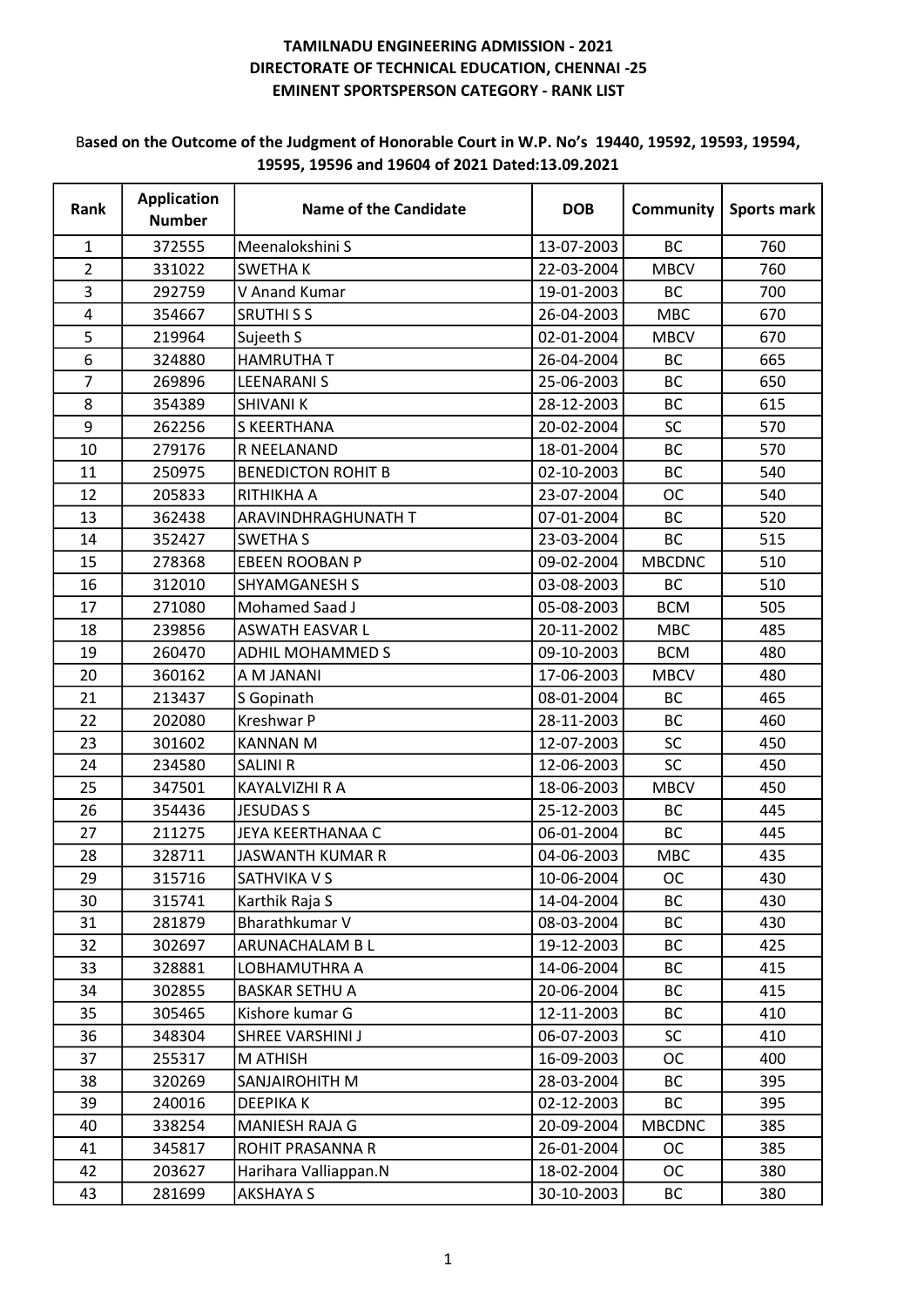| Rank | <b>Application</b><br><b>Number</b> | <b>Name of the Candidate</b> | <b>DOB</b> | Community     | <b>Sports mark</b> |
|------|-------------------------------------|------------------------------|------------|---------------|--------------------|
| 44   | 222048                              | <b>JANANI R</b>              | 19-02-2004 | <b>BC</b>     | 370                |
| 45   | 336716                              | <b>MOHITHA RT</b>            | 22-10-2003 | <b>BC</b>     | 370                |
| 46   | 243325                              | Sindhiya S                   | 15-05-2004 | <b>BC</b>     | 365                |
| 47   | 213548                              | Sri Anish R                  | 08-10-2003 | BC            | 365                |
| 48   | 243127                              | Mohamed Anas J               | 05-08-2003 | <b>BCM</b>    | 365                |
| 49   | 348480                              | <b>NAVEENA B</b>             | 30-08-2003 | <b>MBC</b>    | 365                |
| 50   | 299223                              | <b>SURYA THANGARAJ B</b>     | 13-08-2003 | BC            | 365                |
| 51   | 284221                              | Sandhipvigash AT             | 13-11-2003 | <b>BC</b>     | 365                |
| 52   | 211734                              | Jeffin Alexraj C             | 23-08-2003 | <b>BC</b>     | 365                |
| 53   | 264811                              | <b>KAVIN PRABUS</b>          | 06-05-2003 | <b>SC</b>     | 365                |
| 54   | 270600                              | Mari Sujith Kumar.M          | 22-04-2004 | BC            | 365                |
| 55   | 354702                              | C S ROHIT KUMAR              | 26-10-2003 | <b>BC</b>     | 365                |
| 56   | 227906                              | S varun                      | 10-03-2003 | SC            | 355                |
| 57   | 261577                              | VIJAYA THARSHAN M            | 29-12-2003 | BC            | 350                |
| 58   | 263332                              | <b>ANUUSH M B</b>            | 02-04-2003 | <b>OC</b>     | 350                |
| 59   | 340558                              | <b>DINESH RAJAN M</b>        | 28-06-2004 | <b>MBC</b>    | 350                |
| 60   | 328809                              | MOHAMED SIKKANDAR AJMAL P    | 03-10-2003 | <b>BCM</b>    | 350                |
| 61   | 293784                              | Joshua Pe Raajan             | 20-05-2003 | SC            | 350                |
| 62   | 239297                              | LAXMIKHANTH J                | 20-04-2004 | <b>SC</b>     | 350                |
| 63   | 354415                              | NANDAKUMAR V                 | 30-06-2004 | BC            | 345                |
| 64   | 231733                              | Indira Priyadarshini         | 04-09-2003 | <b>BC</b>     | 335                |
| 65   | 334397                              | <b>ABISHA ANGELIN J</b>      | 07-04-2003 | <b>BC</b>     | 335                |
| 66   | 272152                              | S.Janani                     | 03-07-2004 | <b>MBCV</b>   | 335                |
| 67   | 327151                              | MONISHA CHITHARTHANA S       | 16-12-2003 | BC            | 335                |
| 68   | 312104                              | <b>NEHAK</b>                 | 27-10-2003 | <b>MBCDNC</b> | 335                |
| 69   | 213989                              | <b>DHASHNAVI H</b>           | 10-03-2004 | BC            | 335                |
| 70   | 259613                              | <b>AJAYY</b>                 | 09-08-2003 | BC            | 335                |
| 71   | 220922                              | ARASU K                      | 20-12-2003 | <b>BC</b>     | 330                |
| 72   | 268651                              | RHISHWAN N                   | 28-12-2002 | ВC            | 330                |
| 73   | 305290                              | NANDHITHAA N                 | 11-02-2004 | BC            | 320                |
| 74   | 283893                              | <b>MEENAKSHI A</b>           | 20-02-2003 | ОC            | 320                |
| 75   | 245628                              | Santhurika K                 | 28-10-2003 | <b>MBCDNC</b> | 320                |
| 76   | 353825                              | <b>BHARATHY S</b>            | 25-10-2003 | BC            | 320                |
| 77   | 206254                              | Sowbaraniga SR               | 29-01-2004 | <b>BC</b>     | 320                |
| 78   | 293199                              | <b>SUBIKSHA S R</b>          | 28-11-2003 | BC            | 315                |
| 79   | 340885                              | <b>KISHORE J R</b>           | 12-08-2003 | <b>BC</b>     | 305                |
| 80   | 340332                              | <b>SUBANUSRIS</b>            | 23-03-2004 | <b>SC</b>     | 300                |
| 81   | 340705                              | SHRINIVASAN P V              | 17-07-2003 | <b>MBCV</b>   | 300                |
| 82   | 256779                              | NAVEEN KUMAR H               | 05-04-2004 | BC            | 300                |
| 83   | 280531                              | <b>SWETHA</b>                | 29-01-2004 | <b>MBCV</b>   | 295                |
| 84   | 255599                              | <b>REVANTH KUMAR K</b>       | 10-03-2004 | <b>BC</b>     | 290                |
| 85   | 359491                              | SHYAMSUNDAR G M              | 09-03-2004 | <b>MBC</b>    | 290                |
| 86   | 288502                              | JAYANTH KARAN S              | 11-08-2003 | ВC            | 290                |
| 87   | 242682                              | DEEPANRAJ V                  | 30-01-2003 | <b>MBCV</b>   | 290                |
| 88   | 356985                              | SUJAN.P                      | 24-01-2004 | BC            | 285                |
| 89   | 284351                              | <b>DEVADHARSHINI S</b>       | 24-02-2004 | ВC            | 285                |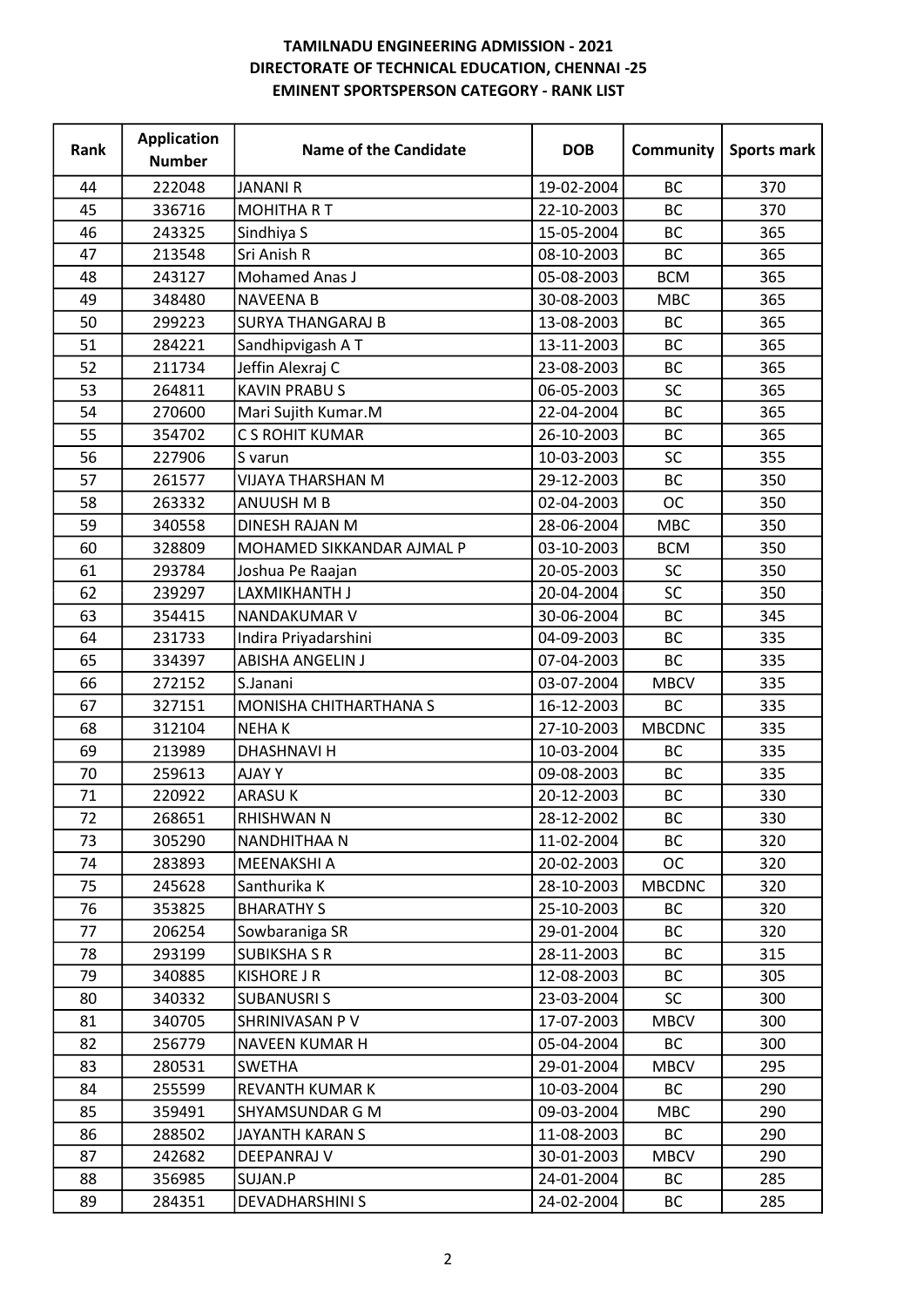| Rank | <b>Application</b><br><b>Number</b> | <b>Name of the Candidate</b> | <b>DOB</b> | Community     | Sports mark |
|------|-------------------------------------|------------------------------|------------|---------------|-------------|
| 90   | 305729                              | Guru Prasath M               | 19-02-2004 | <b>BC</b>     | 285         |
| 91   | 270977                              | <b>AIYAPPAN V</b>            | 22-05-2004 | <b>MBCDNC</b> | 285         |
| 92   | 247507                              | <b>PRAVEEN E</b>             | 09-02-2004 | <b>SC</b>     | 285         |
| 93   | 224319                              | <b>KARTIK J R</b>            | 26-10-2002 | <b>MBCV</b>   | 275         |
| 94   | 315877                              | MUTHU RAMA LINGAM S          | 22-04-2004 | <b>OC</b>     | 270         |
| 95   | 296657                              | <b>JAYASRUTHI S</b>          | 04-10-2003 | <b>BC</b>     | 270         |
| 96   | 300527                              | <b>RAGHUNATH V</b>           | 20-02-2003 | <b>SCA</b>    | 270         |
| 97   | 227913                              | R.dinesh                     | 24-07-2003 | <b>BC</b>     | 265         |
| 98   | 333423                              | AKSAYA G S                   | 13-10-2003 | <b>BC</b>     | 265         |
| 99   | 231192                              | SOMESHWAR V S                | 20-03-2004 | <b>BC</b>     | 265         |
| 100  | 210272                              | Maximus Fernando D           | 22-05-2003 | <b>MBCDNC</b> | 260         |
| 101  | 288248                              | SAKTHIVIJAYAN S              | 29-12-2003 | <b>BC</b>     | 255         |
| 102  | 229502                              | PAVITHRAN L M                | 29-10-2003 | <b>BC</b>     | 255         |
| 103  | 211745                              | Sujeeth Kb                   | 22-07-2003 | BC            | 255         |
| 104  | 227830                              | PADMANABAN K                 | 24-05-2004 | <b>OC</b>     | 255         |
| 105  | 319358                              | SRI SARRAN RAM A             | 01-04-2003 | BC            | 255         |
| 106  | 215379                              | M PRATEEKSHITHA              | 02-10-2003 | <b>MBCDNC</b> | 255         |
| 107  | 284796                              | Praveenprasath B             | 22-07-2004 | SC            | 250         |
| 108  | 284022                              | <b>VIGNESH E</b>             | 23-10-2003 | <b>MBCDNC</b> | 240         |
| 109  | 222606                              | Varsha Ajith                 | 11-10-2003 | <b>OC</b>     | 240         |
| 110  | 303922                              | Kishore Varsan UK            | 28-03-2004 | <b>MBCDNC</b> | 240         |
| 111  | 260789                              | DHARANEESWARI K              | 30-12-2003 | <b>BC</b>     | 240         |
| 112  | 216403                              | Shinee v                     | 03-11-2003 | <b>SC</b>     | 240         |
| 113  | 325279                              | PREMKUMARPRABHU R            | 29-05-2004 | <b>BC</b>     | 240         |
| 114  | 270127                              | <b>SURYA V</b>               | 11-02-2003 | <b>MBCV</b>   | 240         |
| 115  | 244458                              | Ananthi K                    | 29-08-2003 | BC            | 235         |
| 116  | 208260                              | Balaji S                     | 30-10-2003 | BC            | 235         |
| 117  | 244219                              | <b>VINOLIYA N</b>            | 06-08-2003 | SC            | 235         |
| 118  | 206775                              | MOUNICKA G S                 | 07-02-2004 | ВC            | 235         |
| 119  | 205127                              | Varsha R D                   | 17-09-2003 | BC            | 225         |
| 120  | 338099                              | DINESH KUMAR M               | 28-09-2003 | <b>MBC</b>    | 225         |
| 121  | 296322                              | <b>VIJAYKARTHIK S</b>        | 12-09-2003 | <b>MBCDNC</b> | 225         |
| 122  | 237929                              | <b>KARANKUMAR Y</b>          | 20-05-2003 | BC            | 225         |
| 123  | 215106                              | <b>BS Dhevdharsan</b>        | 19-03-2004 | <b>BC</b>     | 220         |
| 124  | 280908                              | C K Soorya                   | 28-07-2003 | <b>BC</b>     | 220         |
| 125  | 258711                              | Dhanush A                    | 22-11-2003 | <b>MBCV</b>   | 220         |
| 126  | 323002                              | Hashwic V Vincent            | 10-04-2004 | <b>OC</b>     | 220         |
| 127  | 344598                              | <b>SHIVANI S</b>             | 14-01-2004 | <b>BC</b>     | 220         |
| 128  | 259870                              | M SANTHIYA                   | 04-03-2003 | <b>SC</b>     | 220         |
| 129  | 296299                              | <b>KISHORE D</b>             | 18-06-2004 | BC            | 220         |
| 130  | 334702                              | ASIRWAD VIKAS K              | 24-04-2004 | <b>BC</b>     | 220         |
| 131  | 339133                              | <b>S.A.VIDHYA SHREE</b>      | 21-04-2004 | BC            | 220         |
| 132  | 235537                              | <b>AVINASH RABI G E</b>      | 06-01-2004 | ВC            | 215         |
| 133  | 285191                              | <b>B KARTHICK RAJA</b>       | 28-06-2003 | BC            | 215         |
| 134  | 336619                              | S.Mahinth Simmaa             | 10-04-2003 | ОC            | 210         |
| 135  | 300270                              | <b>SWAATHIB</b>              | 23-03-2004 | ВC            | 210         |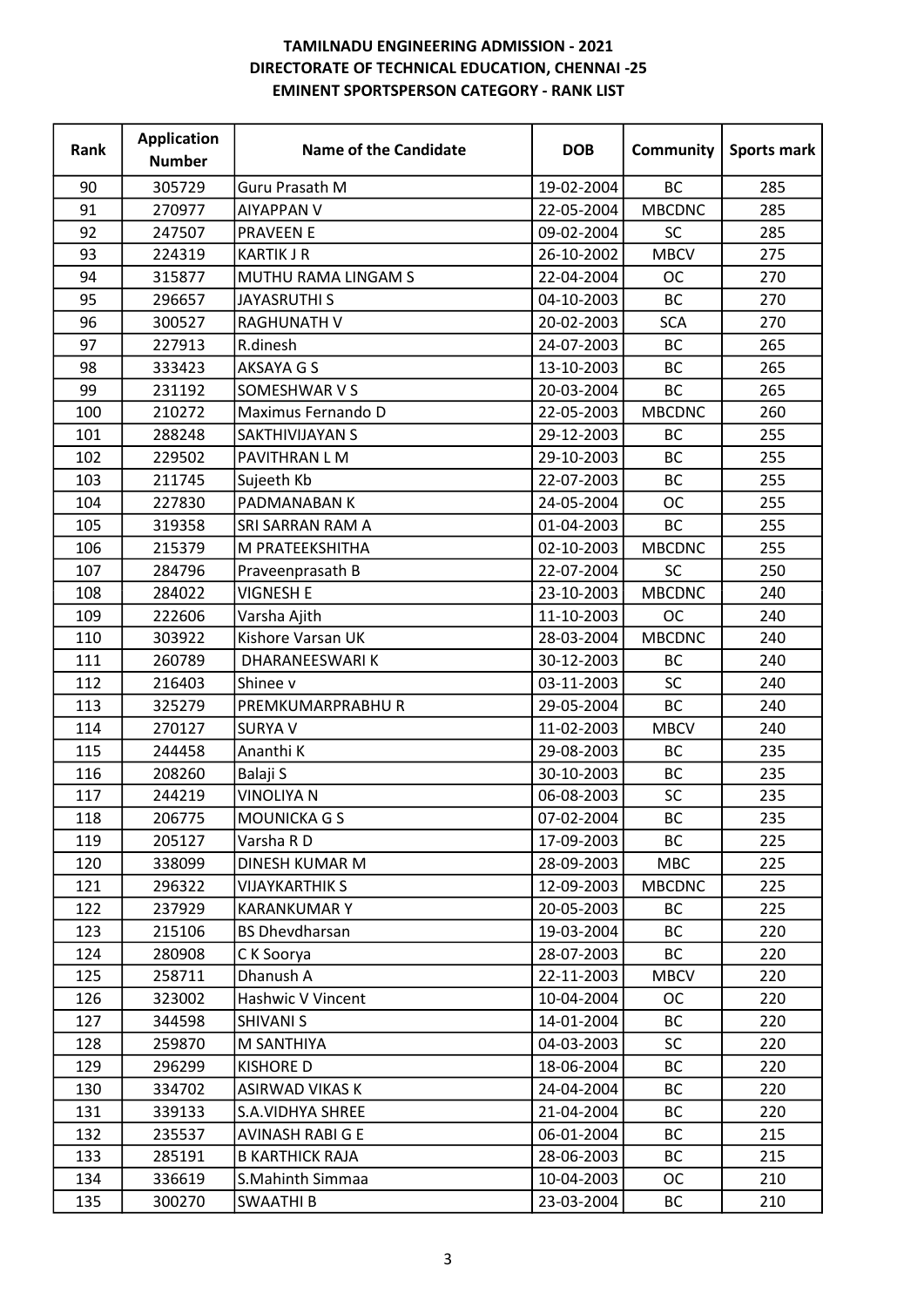| Rank | <b>Application</b><br><b>Number</b> | <b>Name of the Candidate</b> | <b>DOB</b> | Community     | Sports mark |
|------|-------------------------------------|------------------------------|------------|---------------|-------------|
| 136  | 260227                              | SRIEE AMRUTHA PRIEYA.B       | 16-11-2003 | <b>BC</b>     | 210         |
| 137  | 333386                              | RISHITH GNANASEKAR           | 06-04-2004 | <b>BC</b>     | 205         |
| 138  | 293980                              | <b>MOHAN RAJ M</b>           | 05-07-2003 | <b>MBCV</b>   | 205         |
| 139  | 334012                              | <b>SOWMIYA E</b>             | 30-01-2004 | <b>MBC</b>    | 205         |
| 140  | 200107                              | Syed Saad Hussain N          | 03-12-2003 | <b>BCM</b>    | 205         |
| 141  | 317597                              | Karthikha                    | 13-07-2003 | <b>MBCDNC</b> | 205         |
| 142  | 225283                              | <b>KRUTHIKA S</b>            | 21-05-2004 | <b>BC</b>     | 200         |
| 143  | 317293                              | <b>CHANDRA BABU R</b>        | 10-10-2003 | <b>MBCV</b>   | 200         |
| 144  | 226851                              | P SATHISH KUMAR              | 23-06-2003 | <b>MBCV</b>   | 200         |
| 145  | 340384                              | Kivalur Sivakumar Anirudh    | 14-04-2003 | <b>OC</b>     | 200         |
| 146  | 242948                              | Shiny Shalom J               | 24-02-2003 | BC            | 195         |
| 147  | 323200                              | R.Lalitha                    | 31-05-2003 | <b>OC</b>     | 195         |
| 148  | 226281                              | <b>HARITHAA S</b>            | 20-12-2003 | BC            | 195         |
| 149  | 277008                              | SELVAGANAPATHY U             | 18-12-2003 | BC            | 195         |
| 150  | 209103                              | Suresh B                     | 05-12-2003 | <b>BC</b>     | 190         |
| 151  | 282631                              | AP ABILAAKSHARA              | 06-12-2003 | <b>BC</b>     | 190         |
| 152  | 313504                              | <b>ARJUN VS</b>              | 31-05-2004 | BC            | 190         |
| 153  | 300777                              | R SANTHOSH                   | 05-11-2003 | BC            | 190         |
| 154  | 240913                              | <b>BALAJI M VENKATESH</b>    | 26-11-2003 | <b>MBCV</b>   | 190         |
| 155  | 245549                              | PATHMARAJAN R                | 16-03-2004 | <b>OC</b>     | 185         |
| 156  | 231056                              | M Ritvik Prasad              | 10-08-2003 | <b>BC</b>     | 185         |
| 157  | 343227                              | UTHIKA C                     | 14-06-2003 | <b>MBCV</b>   | 185         |
| 158  | 227561                              | PRABAKAR K                   | 29-11-2003 | <b>MBCV</b>   | 185         |
| 159  | 242896                              | Breethika devi R A           | 09-06-2003 | BC            | 185         |
| 160  | 248841                              | PRATHIBHA                    | 28-05-2004 | <b>MBC</b>    | 185         |
| 161  | 336508                              | <b>DHARSHINI MA</b>          | 08-07-2003 | <b>BC</b>     | 185         |
| 162  | 204533                              | <b>JAI HAREESH K</b>         | 16-06-2003 | <b>MBCDNC</b> | 185         |
| 163  | 218292                              | ISHRATH FATHIMA R            | 01-05-2004 | <b>BCM</b>    | 185         |
| 164  | 253388                              | LAKSHMI PRIYA K              | 11-12-2003 | SC            | 185         |
| 165  | 303730                              | <b>ANTONY JOEL A</b>         | 21-12-2002 | BC            | 185         |
| 166  | 341179                              | SRI VIGNESH M                | 11-06-2002 | <b>SC</b>     | 185         |
| 167  | 333752                              | <b>BALAJI P</b>              | 06-09-2003 | BC            | 180         |
| 168  | 251491                              | Santhoshini s                | 25-04-2004 | ВC            | 180         |
| 169  | 344898                              | <b>NOBIN N P</b>             | 22-03-2004 | ВC            | 180         |
| 170  | 361507                              | <b>GOWRI PARAMESWARI S A</b> | 26-08-2003 | <b>MBCDNC</b> | 180         |
| 171  | 209312                              | <b>MADHU MOHAN S</b>         | 04-03-2004 | BC            | 180         |
| 172  | 304914                              | E VARSHA SHARON              | 24-07-2003 | <b>BC</b>     | 180         |
| 173  | 261945                              | THARANYA M                   | 28-09-2003 | <b>MBCV</b>   | 175         |
| 174  | 241790                              | <b>GAYATHRI D</b>            | 29-11-2003 | <b>SC</b>     | 175         |
| 175  | 239734                              | LOKATHARANI R                | 14-06-2004 | BC            | 175         |
| 176  | 309341                              | SHANMUGAPRIYA A S            | 29-04-2004 | <b>MBCV</b>   | 175         |
| 177  | 213892                              | <b>DINESH T</b>              | 25-01-2004 | BC            | 175         |
| 178  | 306686                              | Shyam.s                      | 21-11-2003 | <b>MBCV</b>   | 175         |
| 179  | 240137                              | KARPAGAMBIGAI T              | 06-07-2004 | ВC            | 175         |
| 180  | 329720                              | Sreevatsan TV                | 20-09-2003 | ОC            | 175         |
| 181  | 225176                              | HARIKRISHNA M                | 24-02-2004 | ВC            | 175         |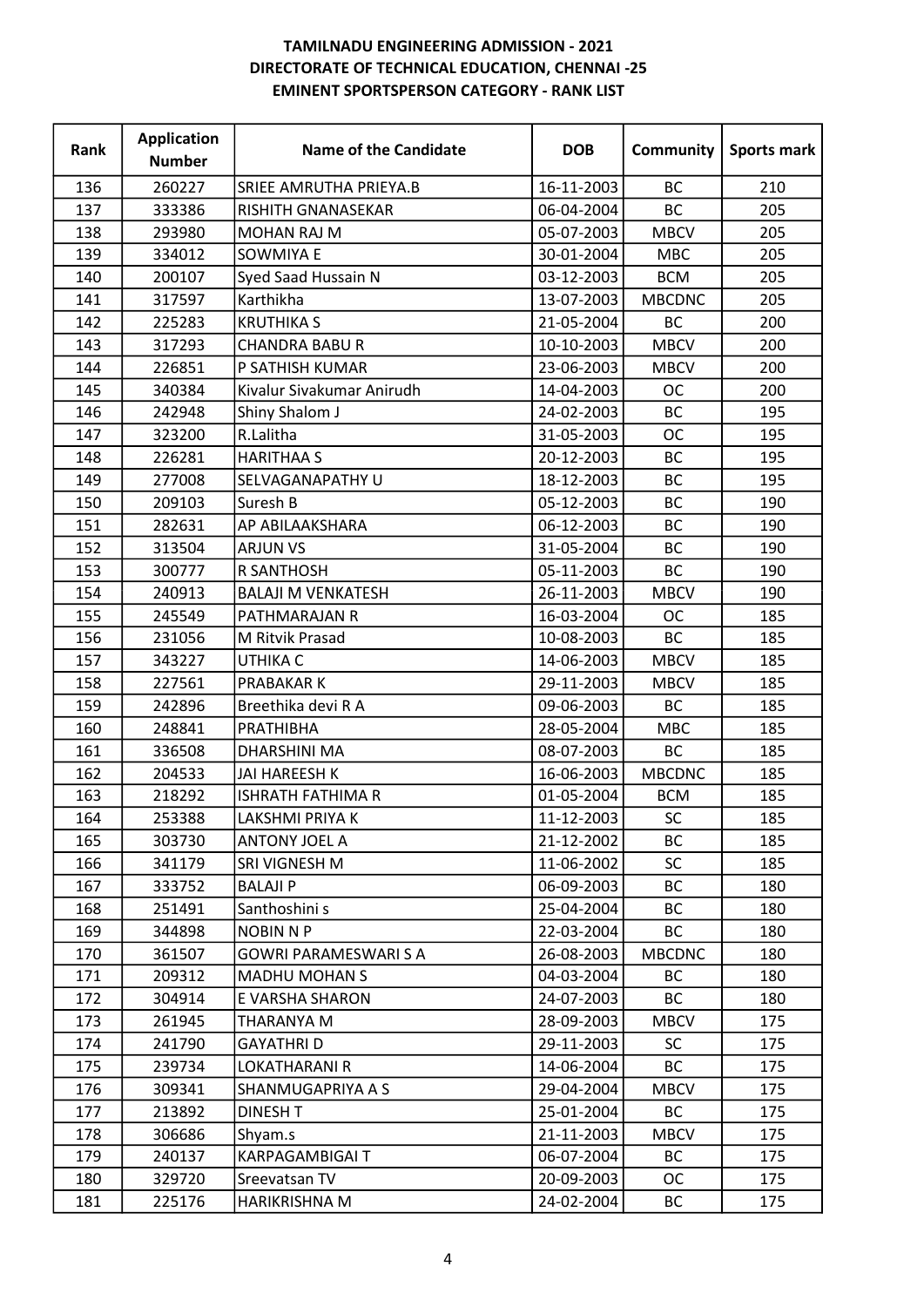| Rank | <b>Application</b><br><b>Number</b> | <b>Name of the Candidate</b> | <b>DOB</b> | Community     | Sports mark |
|------|-------------------------------------|------------------------------|------------|---------------|-------------|
| 182  | 234378                              | Wishal V S                   | 25-07-2003 | <b>BC</b>     | 170         |
| 183  | 305030                              | <b>HARIPRIYA M</b>           | 15-11-2003 | <b>BC</b>     | 170         |
| 184  | 205914                              | JAIGANESH.M                  | 05-07-2004 | <b>BC</b>     | 170         |
| 185  | 277993                              | YUPIN KARKI P S              | 24-03-2003 | <b>MBCDNC</b> | 170         |
| 186  | 261689                              | <b>ABDUL RAHUMAN S</b>       | 18-07-2003 | <b>BCM</b>    | 170         |
| 187  | 227954                              | <b>MUKESH KK</b>             | 21-10-2003 | SC            | 170         |
| 188  | 308252                              | Vijaysasan m                 | 11-07-2004 | <b>MBCDNC</b> | 170         |
| 189  | 227886                              | HEMASREE                     | 03-03-2004 | BC            | 165         |
| 190  | 261511                              | Krishna Prasaad B            | 23-06-2003 | <b>BC</b>     | 165         |
| 191  | 333644                              | PAVITHRAA.M                  | 02-10-2003 | <b>BC</b>     | 165         |
| 192  | 220672                              | PRASANNA L                   | 23-09-2003 | BC            | 165         |
| 193  | 331813                              | <b>DEEPA</b>                 | 27-07-2004 | <b>MBCDNC</b> | 165         |
| 194  | 324860                              | <b>JEEVITHA A</b>            | 01-11-2003 | <b>MBCV</b>   | 165         |
| 195  | 351945                              | Nickshana Grace J            | 01-10-2003 | BC            | 165         |
| 196  | 262697                              | <b>SIYAM SUNDHAR V</b>       | 21-06-2003 | BC            | 165         |
| 197  | 254316                              | <b>ABINANDHAN S</b>          | 22-03-2004 | <b>BC</b>     | 165         |
| 198  | 200911                              | <b>GANESAN SV</b>            | 04-02-2004 | BC            | 165         |
| 199  | 263983                              | SHANMUGAM S                  | 15-02-2004 | <b>MBCV</b>   | 165         |
| 200  | 213838                              | <b>SUJITH KUMARDS</b>        | 17-05-2004 | <b>MBCV</b>   | 165         |
| 201  | 221151                              | <b>KARTHEESWARAN M</b>       | 24-11-2003 | <b>MBCDNC</b> | 165         |
| 202  | 316172                              | <b>MEHASRIS</b>              | 07-10-2003 | SC            | 165         |
| 203  | 282883                              | <b>LOGASRIS</b>              | 26-02-2004 | <b>MBCDNC</b> | 165         |
| 204  | 216055                              | Akilan R V                   | 07-03-2003 | <b>MBCDNC</b> | 165         |
| 205  | 267111                              | <b>HARINI S</b>              | 29-03-2004 | <b>MBCDNC</b> | 165         |
| 206  | 302402                              | <b>MANOJ KUMAR S</b>         | 19-07-2004 | BC            | 165         |
| 207  | 360054                              | Akash T                      | 03-06-2003 | <b>MBCV</b>   | 165         |
| 208  | 361082                              | <b>KANISH K</b>              | 05-12-2003 | <b>MBCV</b>   | 165         |
| 209  | 269697                              | SHAHIN ABDUL RAZACK T        | 02-08-2003 | <b>BCM</b>    | 165         |
| 210  | 216203                              | MOHANA SUNDAR.S              | 28-08-2003 | <b>MBCV</b>   | 165         |
| 211  | 312395                              | <b>PRAVIN J</b>              | 20-12-2003 | <b>SC</b>     | 165         |
| 212  | 351084                              | <b>HEMRAJ R</b>              | 13-12-2003 | <b>BC</b>     | 165         |
| 213  | 258304                              | <b>SANJAY S</b>              | 06-02-2003 | <b>MBCDNC</b> | 165         |
| 214  | 227895                              | <b>N.ALPHEN KRISTON</b>      | 01-03-2003 | ВC            | 160         |
| 215  | 204539                              | <b>PRAVEEN T</b>             | 09-08-2003 | <b>MBCV</b>   | 160         |
| 216  | 275227                              | JAMPUGESHWARAN S             | 04-10-2003 | <b>MBCV</b>   | 160         |
| 217  | 291561                              | JERRIN MICHEAL R             | 12-10-2003 | <b>BC</b>     | 160         |
| 218  | 212939                              | P P ROHIT ROVER              | 01-09-2003 | <b>SC</b>     | 160         |
| 219  | 220420                              | <b>BHASHINI</b>              | 18-11-2003 | BC            | 155         |
| 220  | 319636                              | M GIRIJA SRI                 | 18-09-2003 | SC            | 155         |
| 221  | 326354                              | <b>HEMACHANDRAN A</b>        | 25-08-2003 | BC            | 155         |
| 222  | 303515                              | N.D.SHAMYUKTHA               | 27-07-2003 | <b>BC</b>     | 155         |
| 223  | 327593                              | Yogesh D                     | 04-09-2003 | BC            | 155         |
| 224  | 205556                              | A Vikasini                   | 12-01-2004 | <b>BC</b>     | 155         |
| 225  | 267766                              | <b>HARSHINI M</b>            | 02-03-2004 | <b>SC</b>     | 155         |
| 226  | 267196                              | <b>GOKULK</b>                | 10-05-2003 | <b>MBCDNC</b> | 155         |
| 227  | 347461                              | <b>HARI HARAN S</b>          | 21-06-2004 | ВC            | 155         |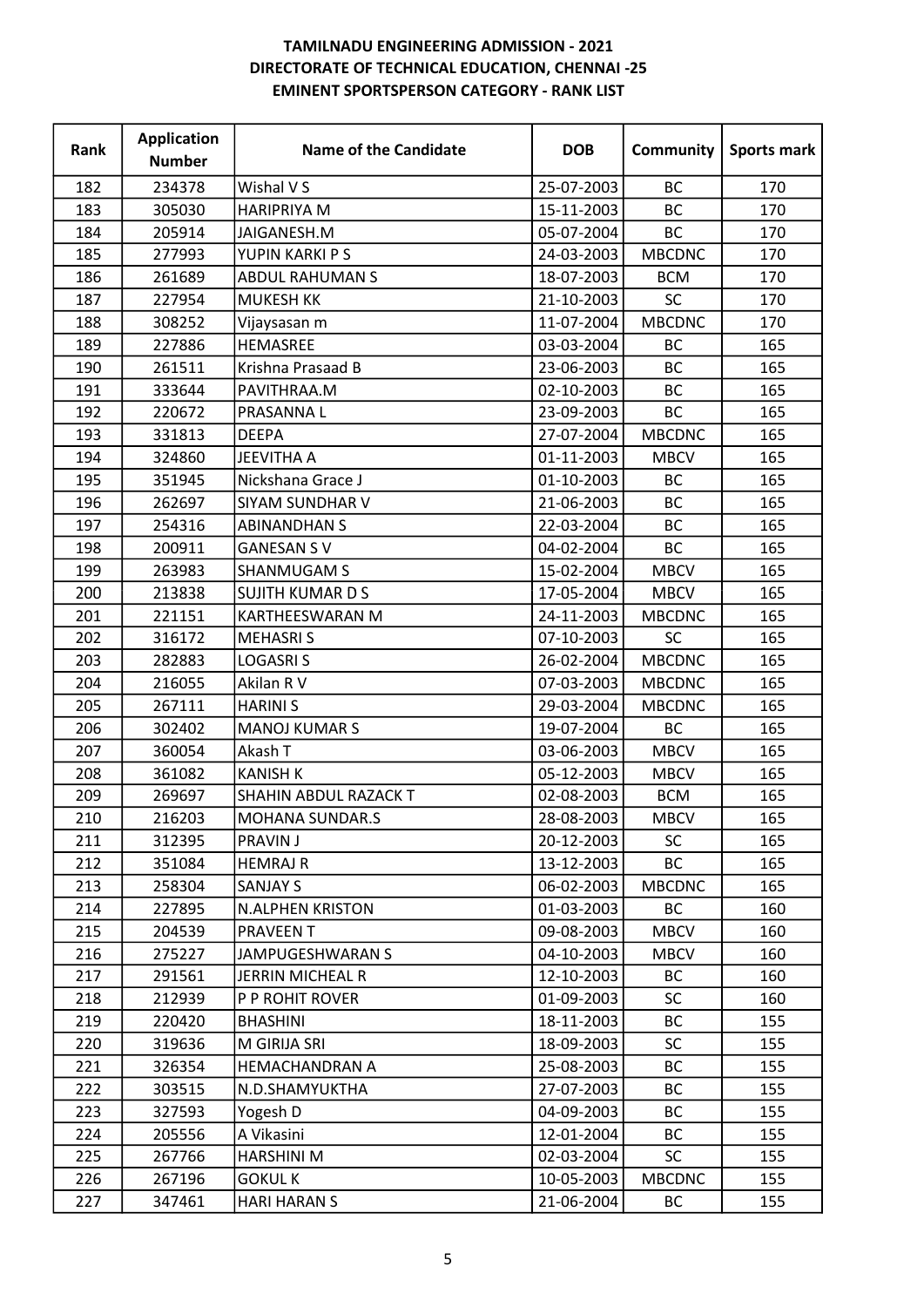| Rank | <b>Application</b><br><b>Number</b> | <b>Name of the Candidate</b> | <b>DOB</b> | Community     | Sports mark |
|------|-------------------------------------|------------------------------|------------|---------------|-------------|
| 228  | 253641                              | <b>BOMMIYAPPAN B</b>         | 24-11-2003 | <b>BC</b>     | 155         |
| 229  | 231141                              | Saravanan.s                  | 23-06-2003 | <b>MBCV</b>   | 155         |
| 230  | 245544                              | <b>DEWANSH</b>               | 25-03-2003 | <b>OC</b>     | 155         |
| 231  | 335998                              | <b>SOWNDARYA R</b>           | 28-12-2003 | <b>BC</b>     | 150         |
| 232  | 349597                              | AISHWARYA SREE V             | 16-03-2004 | <b>MBCV</b>   | 150         |
| 233  | 310524                              | Charu Rupa S                 | 16-08-2003 | <b>BC</b>     | 150         |
| 234  | 206812                              | POWNAMBIGAI SV               | 21-02-2003 | <b>BC</b>     | 150         |
| 235  | 226531                              | PARINATH R                   | 16-01-2003 | <b>MBCV</b>   | 150         |
| 236  | 307843                              | <b>VARSHA V</b>              | 02-08-2003 | <b>OC</b>     | 150         |
| 237  | 302240                              | VISMAL SHEGIN S              | 25-05-2003 | <b>BC</b>     | 150         |
| 238  | 260954                              | Shobana S                    | 13-09-2003 | BC            | 150         |
| 239  | 285147                              | <b>VIGNESHKUMAR E</b>        | 25-01-2004 | BC            | 150         |
| 240  | 259032                              | MELITA PRIYADARCINI A        | 19-11-2003 | BC            | 150         |
| 241  | 329384                              | JAYASHREE ARVIND             | 14-04-2004 | <b>OC</b>     | 150         |
| 242  | 287162                              | <b>HARIPRASATH T</b>         | 09-12-2003 | <b>MBCV</b>   | 150         |
| 243  | 343564                              | AKHILA SREE M                | 23-10-2002 | <b>MBCDNC</b> | 150         |
| 244  | 341312                              | NAGADHARSHINI N              | 08-10-2003 | BC            | 150         |
| 245  | 264414                              | <b>SRINESH A</b>             | 02-02-2004 | BC            | 150         |
| 246  | 230018                              | <b>DIVISHDAYANITHI S</b>     | 07-07-2004 | <b>BC</b>     | 150         |
| 247  | 240411                              | SYED NAZMAN A                | 25-03-2003 | <b>BCM</b>    | 150         |
| 248  | 258581                              | SHREEJA P N                  | 12-09-2003 | <b>MBCV</b>   | 150         |
| 249  | 339914                              | <b>ADHITYA KIRAN K</b>       | 19-11-2003 | <b>BC</b>     | 150         |
| 250  | 304881                              | <b>DHARMARAJ K</b>           | 21-06-2003 | <b>BC</b>     | 150         |
| 251  | 295622                              | sakthiguna.r                 | 30-06-2003 | <b>MBCDNC</b> | 150         |
| 252  | 215254                              | THILAGAN SARABESH V          | 16-01-2004 | BC            | 150         |
| 253  | 220350                              | JOHN DEOL SOLOMON J          | 07-09-2003 | <b>BC</b>     | 150         |
| 254  | 212330                              | <b>GAYATHRI R</b>            | 26-07-2004 | SC            | 150         |
| 255  | 257262                              | <b>JENIMAN</b>               | 11-11-2002 | <b>SC</b>     | 150         |
| 256  | 374724                              | <b>VIGNESH R</b>             | 09-09-2003 | <b>MBCV</b>   | 150         |
| 257  | 255199                              | SURANJANA N S                | 24-06-2003 | BC            | 145         |
| 258  | 343735                              | <b>VIJAY SHANKAR M</b>       | 14-10-2003 | BC            | 145         |
| 259  | 281331                              | <b>ABUTHAHIR F</b>           | 10-09-2003 | <b>BCM</b>    | 145         |
| 260  | 206516                              | SanjayKumar P                | 01-02-2003 | <b>SCA</b>    | 145         |
| 261  | 229321                              | RAJESH M                     | 24-08-2003 | ВC            | 145         |
| 262  | 358542                              | HARIHARAN A                  | 10-10-2003 | <b>SC</b>     | 145         |
| 263  | 265423                              | PARTHASARATHI B              | 25-04-2004 | <b>MBCV</b>   | 145         |
| 264  | 210669                              | D.subam kumar mandal         | 14-06-2003 | <b>OC</b>     | 145         |
| 265  | 305923                              | OM KARTHIK BALAJI R K        | 02-04-2004 | BC            | 140         |
| 266  | 204855                              | <b>SUDHAKAR S</b>            | 05-12-2003 | BC            | 140         |
| 267  | 242390                              | HARI KRISHNA R               | 02-11-2003 | BC            | 140         |
| 268  | 205683                              | SRI PONVENKATESH J           | 18-04-2004 | <b>BC</b>     | 140         |
| 269  | 269253                              | <b>ANANTHI D</b>             | 24-04-2004 | <b>MBCDNC</b> | 140         |
| 270  | 237340                              | JAGADESVAR U                 | 01-11-2003 | <b>SC</b>     | 140         |
| 271  | 309319                              | Meegha Shri J                | 27-05-2004 | <b>SC</b>     | 140         |
| 272  | 354427                              | KALAIYARASU P                | 07-09-2003 | <b>MBCV</b>   | 140         |
| 273  | 309375                              | Vishwa S                     | 08-12-2003 | ВC            | 140         |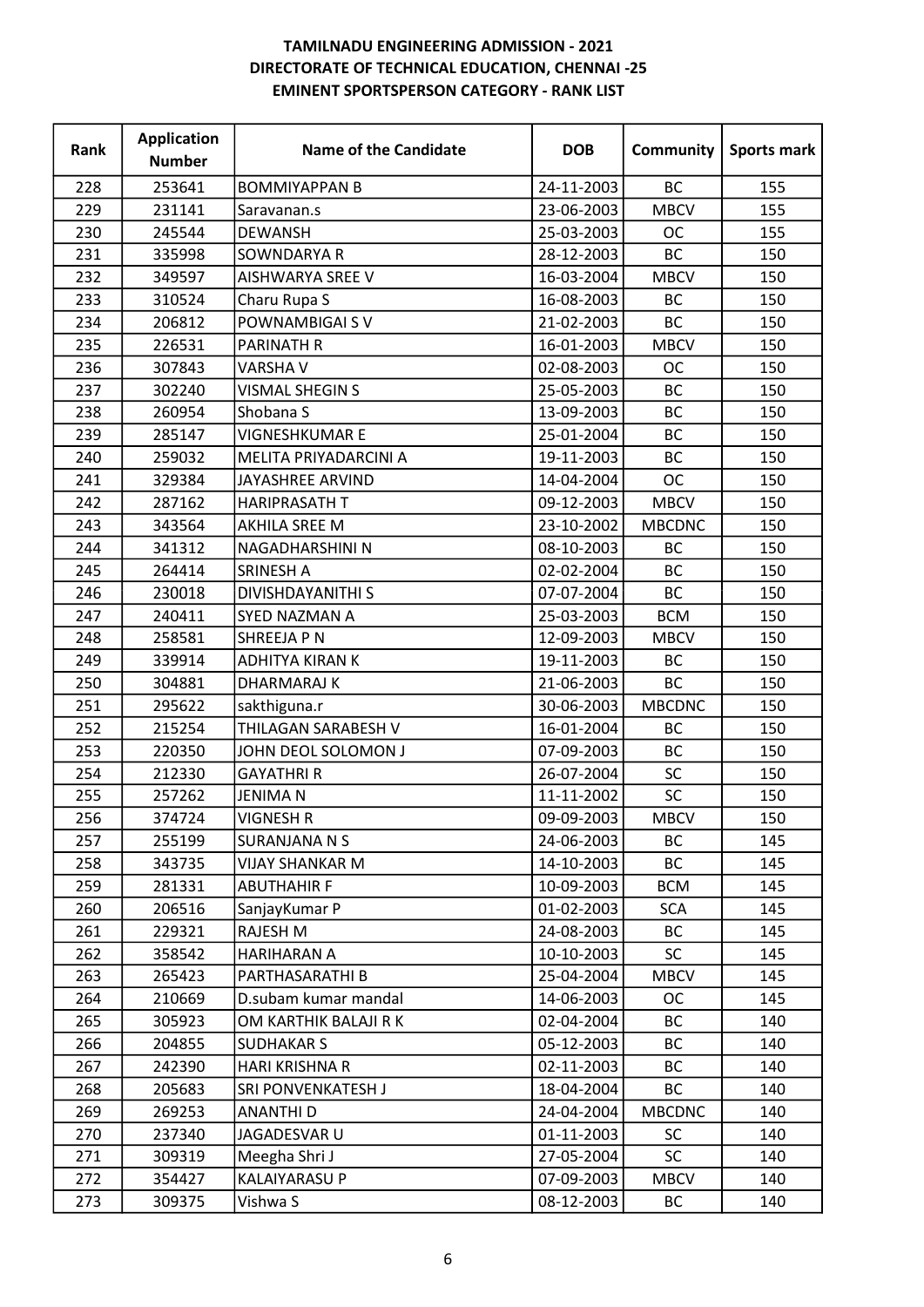| Rank | <b>Application</b><br><b>Number</b> | <b>Name of the Candidate</b> | <b>DOB</b> | Community     | Sports mark |
|------|-------------------------------------|------------------------------|------------|---------------|-------------|
| 274  | 320896                              | DEEBA M                      | 26-05-2003 | <b>BC</b>     | 140         |
| 275  | 280802                              | YAZHINI H R                  | 19-08-2003 | <b>OC</b>     | 140         |
| 276  | 351990                              | PRABHAKARAN R                | 26-08-2002 | <b>SC</b>     | 140         |
| 277  | 314728                              | Srinisoundha TS              | 30-09-2003 | SC            | 135         |
| 278  | 230584                              | <b>JAMUNA A</b>              | 17-05-2003 | <b>BC</b>     | 135         |
| 279  | 300736                              | <b>GOPALAKRISHNAN D</b>      | 24-01-2004 | <b>BC</b>     | 135         |
| 280  | 221681                              | pradeesh nandha .s           | 11-04-2004 | BC            | 135         |
| 281  | 291202                              | <b>DIVYA SRIS</b>            | 09-04-2004 | <b>BC</b>     | 135         |
| 282  | 228915                              | THANUSHTHEVA A               | 22-06-2003 | <b>MBCDNC</b> | 135         |
| 283  | 288939                              | Jenny Marks S                | 30-08-2003 | <b>MBCDNC</b> | 135         |
| 284  | 321459                              | <b>DHANUSHIKA S</b>          | 17-01-2004 | BC            | 135         |
| 285  | 348741                              | HARINI KUMARI R              | 07-01-2004 | BC            | 135         |
| 286  | 218255                              | <b>B.Abiraman</b>            | 05-04-2003 | <b>MBCV</b>   | 135         |
| 287  | 249395                              | <b>RUTHRESH R</b>            | 08-12-2003 | <b>MBCDNC</b> | 135         |
| 288  | 294602                              | P RAVESH RAAJU               | 01-01-2004 | <b>BC</b>     | 135         |
| 289  | 212001                              | Sudharsan A                  | 11-10-2003 | BC            | 135         |
| 290  | 211552                              | <b>JERSHOM F N</b>           | 14-11-2003 | <b>MBCDNC</b> | 135         |
| 291  | 205312                              | <b>AMRITHA P</b>             | 07-08-2003 | BC            | 135         |
| 292  | 201925                              | T.VIJAYASARATHI              | 31-05-2003 | <b>MBCV</b>   | 135         |
| 293  | 255494                              | Tamilarasi S                 | 22-04-2003 | <b>MBC</b>    | 135         |
| 294  | 291804                              | Abhinav T                    | 04-01-2004 | <b>MBCV</b>   | 135         |
| 295  | 360923                              | <b>BHARATHVAJ S</b>          | 26-11-2003 | <b>SC</b>     | 135         |
| 296  | 244885                              | MAHENDRAVARMAN C             | 23-06-2004 | <b>SC</b>     | 135         |
| 297  | 346012                              | <b>SUBAM</b>                 | 21-12-2003 | <b>BC</b>     | 135         |
| 298  | 211294                              | <b>DEEPIKA C</b>             | 08-10-2003 | <b>MBCV</b>   | 135         |
| 299  | 213256                              | A.Dinesh sudharsan           | 21-06-2003 | <b>SC</b>     | 135         |
| 300  | 245554                              | <b>MANICKAM S</b>            | 29-06-2003 | SC            | 135         |
| 301  | 206287                              | SHIVANI LAXMI T              | 22-03-2004 | <b>BC</b>     | 135         |
| 302  | 356943                              | NAVEEN M N                   | 09-04-2003 | <b>MBCDNC</b> | 135         |
| 303  | 278427                              | RAJA MESIKA RA               | 09-04-2003 | <b>SC</b>     | 135         |
| 304  | 326724                              | <b>VEGASH P</b>              | 09-12-2003 | OC            | 135         |
| 305  | 227683                              | <b>KOUTHAMAN K K</b>         | 03-03-2004 | <b>MBCV</b>   | 135         |
| 306  | 241020                              | KOWSHIKA K K                 | 03-06-2003 | ВC            | 135         |
| 307  | 334696                              | <b>ABARNA G</b>              | 27-08-2003 | <b>MBCV</b>   | 135         |
| 308  | 234243                              | <b>JANAN</b>                 | 06-09-2003 | <b>MBCV</b>   | 135         |
| 309  | 220017                              | BALAMURUGANANDHAM A          | 07-04-2004 | <b>MBCDNC</b> | 135         |
| 310  | 328540                              | Joseph Bharath M             | 06-03-2003 | BC            | 135         |
| 311  | 344856                              | <b>UDHAYAKUMAR P</b>         | 23-10-2003 | BC            | 135         |
| 312  | 304551                              | MOHAMED RILWAN S             | 02-05-2003 | <b>BCM</b>    | 135         |
| 313  | 260626                              | SETHURAJAN S                 | 04-01-2004 | <b>MBCDNC</b> | 135         |
| 314  | 203042                              | V Sai lakshath               | 23-07-2003 | BC            | 135         |
| 315  | 317726                              | <b>DEEPAKD</b>               | 11-09-2003 | BC            | 135         |
| 316  | 307797                              | <b>LIBIYA S</b>              | 20-04-2004 | <b>SC</b>     | 135         |
| 317  | 201751                              | Vinod raja p                 | 31-01-2003 | BC            | 135         |
| 318  | 345713                              | <b>ESWARA MOORTHY M</b>      | 22-09-2003 | BC            | 135         |
| 319  | 266799                              | SAIVEL SV                    | 10-09-2003 | ВC            | 135         |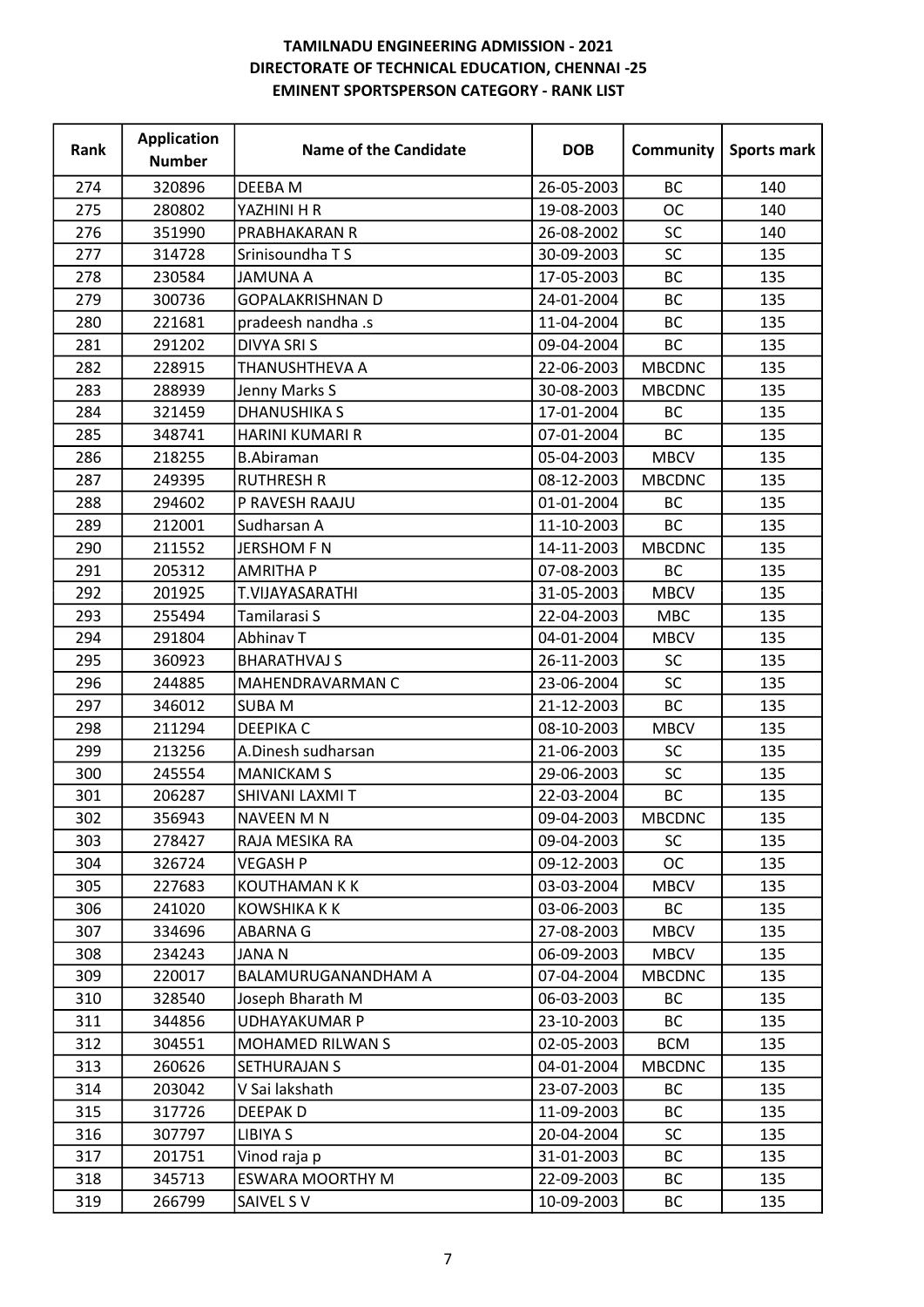| Rank | <b>Application</b><br><b>Number</b> | <b>Name of the Candidate</b> | <b>DOB</b> | Community     | <b>Sports mark</b> |
|------|-------------------------------------|------------------------------|------------|---------------|--------------------|
| 320  | 348589                              | Nighil Ananth V              | 13-12-2003 | <b>MBCDNC</b> | 135                |
| 321  | 219530                              | <b>DHANUSH D</b>             | 09-08-2003 | <b>MBC</b>    | 135                |
| 322  | 200872                              | Sathish kumar s              | 23-02-2004 | <b>BC</b>     | 135                |
| 323  | 252337                              | Balaji K                     | 07-06-2003 | SC            | 135                |
| 324  | 307303                              | Prasanth G                   | 21-11-2003 | <b>ST</b>     | 135                |
| 325  | 281345                              | <b>ROHAN S</b>               | 07-04-2004 | <b>BC</b>     | 130                |
| 326  | 328390                              | Hari madhavan N B            | 11-06-2003 | ОC            | 130                |
| 327  | 210316                              | J GOWTHAM                    | 08-07-2003 | <b>BC</b>     | 130                |
| 328  | 220644                              | DAVIS NIRANJAN J             | 16-02-2003 | <b>BC</b>     | 130                |
| 329  | 299939                              | <b>BARON ADITHYAN R T</b>    | 01-05-2004 | <b>BC</b>     | 130                |
| 330  | 299429                              | madhupriya.c                 | 14-12-2003 | BC            | 130                |
| 331  | 272355                              | Sivaa Amruth.S               | 28-03-2004 | <b>MBCDNC</b> | 130                |
| 332  | 213808                              | PRASANNA VENKATESH M P       | 25-08-2003 | <b>MBCDNC</b> | 130                |
| 333  | 276806                              | SIVARAJ P                    | 16-11-2003 | BC            | 130                |
| 334  | 203471                              | <b>NIKHIL T</b>              | 30-09-2003 | <b>BC</b>     | 125                |
| 335  | 284360                              | <b>VISHWAA S</b>             | 26-03-2004 | <b>BC</b>     | 125                |
| 336  | 226300                              | Shrimitha a                  | 09-01-2004 | BC            | 125                |
| 337  | 232952                              | Trisha B                     | 29-12-2003 | <b>BC</b>     | 125                |
| 338  | 236260                              | Isha Dharshini K             | 23-08-2003 | <b>MBC</b>    | 125                |
| 339  | 321363                              | <b>IMRAN FARHATH A</b>       | 01-01-2004 | <b>BCM</b>    | 125                |
| 340  | 255497                              | KANNATHAL.K                  | 13-07-2003 | <b>BC</b>     | 125                |
| 341  | 207552                              | <b>LAMBERT ROY FRANCIS.C</b> | 08-11-2003 | <b>MBCDNC</b> | 125                |
| 342  | 293899                              | <b>H.VARSHINI</b>            | 23-04-2004 | <b>BC</b>     | 125                |
| 343  | 214813                              | <b>ASWIN KUMAARAN A S</b>    | 26-04-2004 | <b>SC</b>     | 125                |
| 344  | 252806                              | SARGURURAMAN N               | 11-12-2002 | <b>BC</b>     | 125                |
| 345  | 342003                              | <b>BEREZINAS</b>             | 27-05-2001 | BC            | 125                |
| 346  | 285371                              | celcia v                     | 19-10-2003 | BC            | 120                |
| 347  | 236706                              | V.Hema                       | 19-10-2003 | <b>OC</b>     | 120                |
| 348  | 264369                              | <b>JITHICK R</b>             | 12-04-2004 | ВC            | 120                |
| 349  | 263564                              | <b>PONNILAT</b>              | 02-06-2004 | BC            | 120                |
| 350  | 203449                              | Shri Shruthika R             | 06-02-2003 | <b>BC</b>     | 120                |
| 351  | 259352                              | <b>KARTHIGA R</b>            | 12-11-2003 | BC            | 120                |
| 352  | 275089                              | <b>STEFFIS</b>               | 18-07-2003 | <b>SC</b>     | 120                |
| 353  | 325925                              | DHARANEESHWARAN R            | 11-03-2004 | <b>BC</b>     | 120                |
| 354  | 225203                              | <b>SUDEEP R</b>              | 01-08-2002 | <b>MBCDNC</b> | 120                |
| 355  | 359159                              | DEEPADHARSHINI S M           | 09-04-2004 | BC            | 120                |
| 356  | 228990                              | Aditya                       | 11-03-2003 | BC            | 120                |
| 357  | 208764                              | SAI RAM R                    | 19-05-2003 | BC            | 120                |
| 358  | 283178                              | <b>BHOOBESH H</b>            | 25-02-2003 | <b>BC</b>     | 120                |
| 359  | 292170                              | SARUMATHI V P                | 03-12-2003 | <b>MBCV</b>   | 120                |
| 360  | 266504                              | <b>KHAUSHECK N</b>           | 07-06-2004 | <b>BC</b>     | 120                |
| 361  | 269924                              | Priyadharshan V              | 03-07-2004 | <b>MBCDNC</b> | 120                |
| 362  | 351116                              | JEYAVARTHINI M               | 29-01-2004 | ВC            | 120                |
| 363  | 209738                              | <b>VAISHALI.JS</b>           | 12-03-2003 | BC            | 120                |
| 364  | 205083                              | SRIRANJANI P                 | 10-06-2003 | BC            | 120                |
| 365  | 226048                              | <b>KARTHICK M</b>            | 28-08-2004 | ВC            | 120                |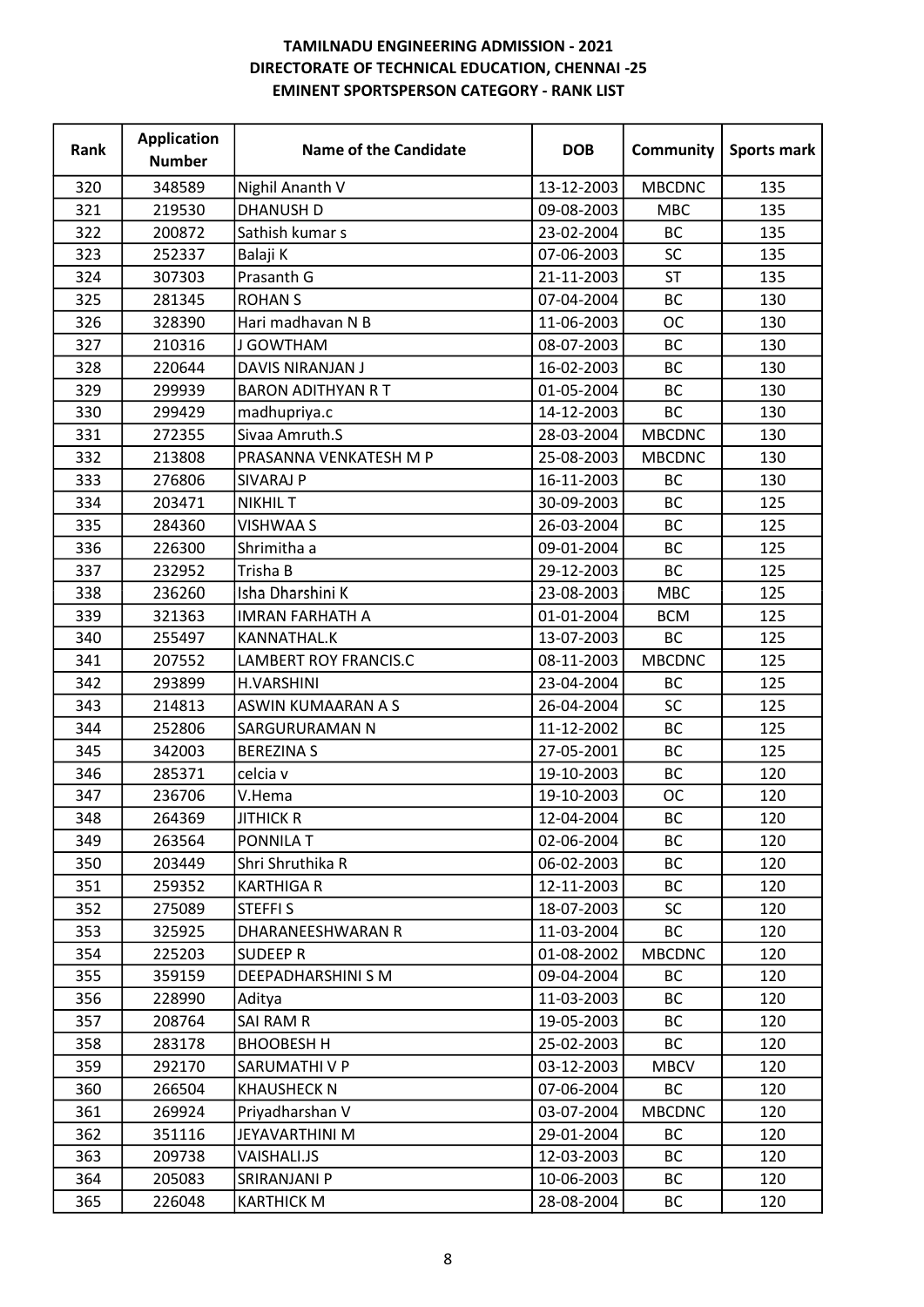| Rank | <b>Application</b><br><b>Number</b> | <b>Name of the Candidate</b> | <b>DOB</b> | Community     | <b>Sports mark</b> |
|------|-------------------------------------|------------------------------|------------|---------------|--------------------|
| 366  | 335767                              | <b>HARINI B</b>              | 24-05-2004 | SC            | 120                |
| 367  | 200185                              | Barathraj M                  | 22-10-2003 | <b>BC</b>     | 120                |
| 368  | 336123                              | Akash M                      | 15-08-2003 | <b>OC</b>     | 120                |
| 369  | 288782                              | HEPHZIBAH MIRACLE GRACE S    | 11-02-2004 | <b>OC</b>     | 120                |
| 370  | 312287                              | <b>VIVITHA R</b>             | 28-02-2004 | <b>BC</b>     | 120                |
| 371  | 242111                              | <b>PAVITHRAS</b>             | 08-09-2002 | <b>BC</b>     | 120                |
| 372  | 301980                              | Swetha A B                   | 20-06-2004 | <b>MBCDNC</b> | 120                |
| 373  | 203502                              | Logesh Raaj A                | 08-03-2003 | <b>BC</b>     | 120                |
| 374  | 217127                              | JESIKA NUALA SHENITTA A      | 21-12-2003 | <b>BC</b>     | 120                |
| 375  | 323991                              | Rahimudeen.B                 | 06-10-2003 | <b>BCM</b>    | 120                |
| 376  | 242543                              | <b>NAVEEN KUMAR S</b>        | 30-09-2003 | <b>MBCV</b>   | 120                |
| 377  | 322891                              | <b>HARIVIGNESH M</b>         | 04-08-2003 | <b>BC</b>     | 120                |
| 378  | 242651                              | <b>BASKARAN D</b>            | 20-05-2003 | <b>MBCDNC</b> | 120                |
| 379  | 251398                              | DIVYA SRI A                  | 24-06-2004 | BC            | 120                |
| 380  | 227183                              | Naveen Kumar                 | 23-03-2003 | <b>BC</b>     | 120                |
| 381  | 324579                              | MOHAMMED HAMIM S             | 10-05-2003 | <b>BCM</b>    | 120                |
| 382  | 202621                              | S.ABHINAV ADITHYA            | 09-07-2002 | <b>OC</b>     | 120                |
| 383  | 220188                              | <b>NARENDHIRAN B</b>         | 02-06-2004 | <b>MBCV</b>   | 120                |
| 384  | 293729                              | <b>SREEKANTH V</b>           | 10-02-2003 | <b>BC</b>     | 120                |
| 385  | 348345                              | <b>VEERAMMAL C</b>           | 30-12-2002 | <b>BC</b>     | 120                |
| 386  | 269684                              | <b>KAVIYA SREE S</b>         | 12-02-2003 | <b>MBCDNC</b> | 120                |
| 387  | 264136                              | <b>HARINI A</b>              | 16-07-2004 | <b>MBCV</b>   | 120                |
| 388  | 228774                              | Aishwarya L                  | 05-11-2003 | <b>MBCDNC</b> | 120                |
| 389  | 254172                              | SRIKUMARAN V M               | 08-08-2003 | BC            | 120                |
| 390  | 223015                              | NISHANTH KUMAR G             | 03-09-2003 | <b>MBC</b>    | 120                |
| 391  | 204782                              | Karthick sridhar.S           | 18-09-2003 | BC            | 120                |
| 392  | 268912                              | <b>M SANJAY</b>              | 26-01-2004 | SC            | 120                |
| 393  | 241434                              | LUKMANUL HAKIM H             | 09-08-2003 | <b>BCM</b>    | 120                |
| 394  | 289469                              | DEVAKUMAR.S                  | 20-12-2003 | BC            | 120                |
| 395  | 341678                              | <b>MANIKANDAN M</b>          | 19-08-2002 | <b>MBCV</b>   | 120                |
| 396  | 310980                              | <b>GIRIK</b>                 | 12-03-2002 | <b>SCA</b>    | 120                |
| 397  | 343415                              | Aswanth S                    | 04-10-2003 | <b>MBCV</b>   | 120                |
| 398  | 282791                              | <b>ARAVINDH A</b>            | 20-09-2003 | SC.           | 120                |
| 399  | 238040                              | <b>MANITHA RAJAR R</b>       | 02-08-2003 | <b>BC</b>     | 120                |
| 400  | 296261                              | <b>D.TONY FLARIN</b>         | 17-01-2004 | BC            | 120                |
| 401  | 341840                              | <b>KARTHEESAN V</b>          | 03-10-2004 | <b>MBCDNC</b> | 120                |
| 402  | 294836                              | <b>VENGADAPATHY M</b>        | 31-05-2004 | <b>MBCV</b>   | 120                |
| 403  | 347947                              | <b>ABINESH G</b>             | 14-10-2002 | <b>SC</b>     | 120                |
| 404  | 312742                              | PARAMESWARAN M               | 16-06-2002 | <b>SC</b>     | 120                |
| 405  | 244561                              | O MITHUN ARAVIND             | 27-08-2003 | <b>OC</b>     | 115                |
| 406  | 210042                              | lathish kumar b              | 04-04-2003 | <b>BC</b>     | 115                |
| 407  | 327266                              | M KRISHNA                    | 08-04-2003 | ВC            | 115                |
| 408  | 263030                              | <b>DJAIESH</b>               | 14-07-2003 | ОC            | 110                |
| 409  | 300181                              | <b>JOE LEON J</b>            | 16-08-2003 | BC            | 110                |
| 410  | 220008                              | <b>KRITHIS KUMAR R</b>       | 18-03-2004 | BC            | 110                |
| 411  | 246662                              | Sanchay Vishnu MR            | 25-04-2003 | BC            | 110                |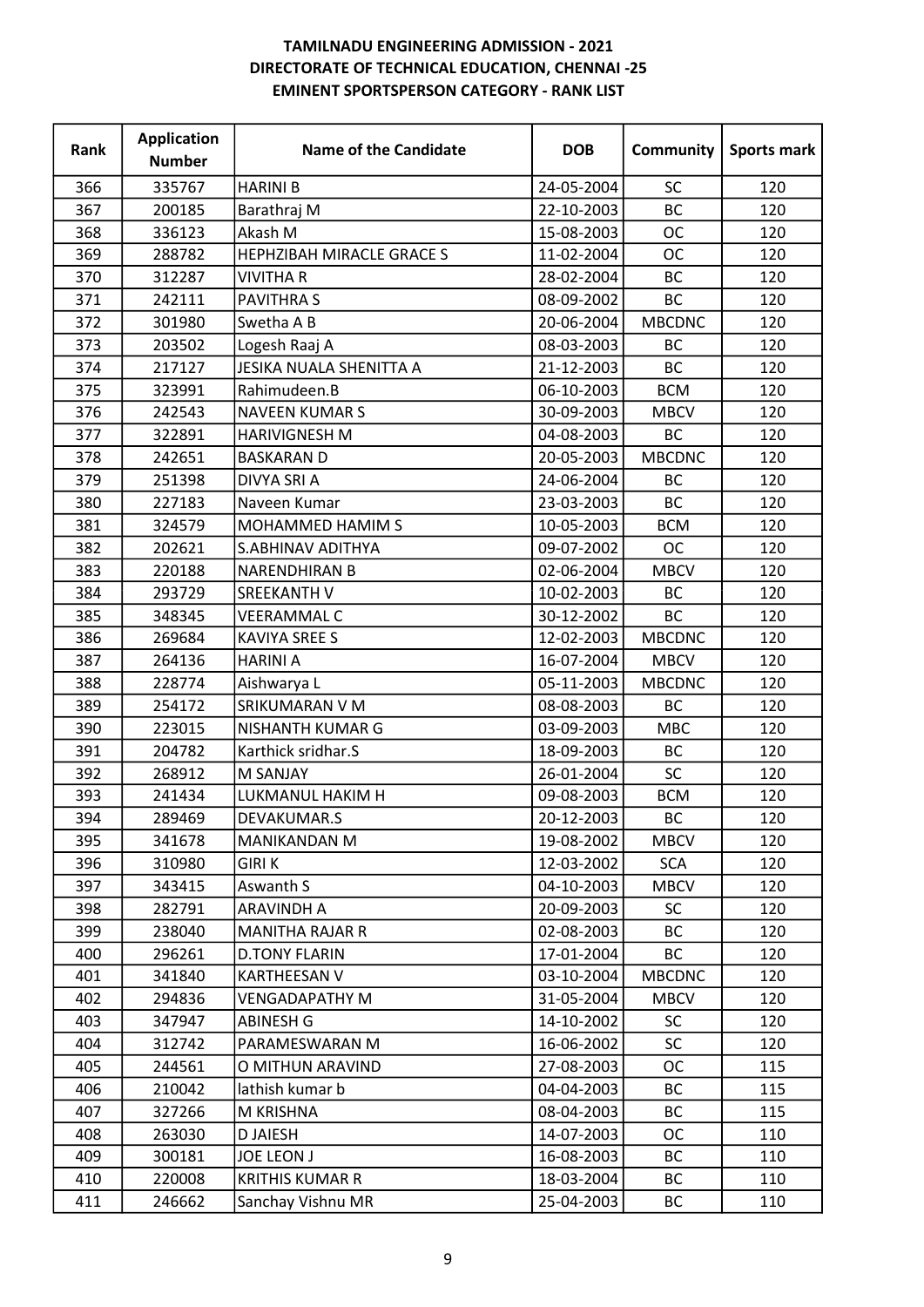| Rank | <b>Application</b><br><b>Number</b> | <b>Name of the Candidate</b> | <b>DOB</b> | Community     | Sports mark |
|------|-------------------------------------|------------------------------|------------|---------------|-------------|
| 412  | 207734                              | ARUNTAMIL A S J              | 11-03-2004 | <b>BC</b>     | 110         |
| 413  | 252270                              | JOTHILAKSHMANAN N            | 11-12-2002 | <b>BC</b>     | 110         |
| 414  | 256637                              | PRAVEEN KUMAR R              | 10-06-2004 | <b>BC</b>     | 110         |
| 415  | 287066                              | Yuvasree R                   | 19-01-2004 | SC            | 110         |
| 416  | 281996                              | SREERAMCHANDAR M             | 16-12-2003 | <b>BC</b>     | 105         |
| 417  | 278479                              | A MOHAN RAJ                  | 22-10-2003 | <b>BC</b>     | 105         |
| 418  | 253640                              | <b>HARI HARAN A</b>          | 17-10-2003 | BC            | 105         |
| 419  | 244822                              | Lavanya A                    | 05-12-2003 | <b>BC</b>     | 105         |
| 420  | 275597                              | LOHITHA LV                   | 13-10-2003 | <b>OC</b>     | 105         |
| 421  | 202877                              | NITHYA T                     | 13-11-2004 | <b>MBCV</b>   | 105         |
| 422  | 343621                              | Joshna B S                   | 01-11-2003 | BC            | 105         |
| 423  | 245615                              | <b>ASLIN JJ</b>              | 15-02-2003 | <b>BC</b>     | 105         |
| 424  | 324683                              | <b>S MIDOVIN CHARLES</b>     | 07-07-2003 | BC            | 105         |
| 425  | 327368                              | <b>DHANUSHA C</b>            | 09-10-2003 | BC            | 105         |
| 426  | 285076                              | SHRIDHARANI S                | 06-11-2003 | <b>OC</b>     | 105         |
| 427  | 352501                              | THENNARASI P S               | 09-04-2003 | SC            | 105         |
| 428  | 217221                              | VASUDEVAN M                  | 03-11-2003 | <b>OC</b>     | 105         |
| 429  | 211148                              | Nixon.G                      | 11-11-2003 | <b>BC</b>     | 105         |
| 430  | 245269                              | PRADHYUMNA S                 | 17-12-2003 | <b>OC</b>     | 105         |
| 431  | 274019                              | <b>VEERAPAKURAJA T</b>       | 11-01-2004 | BC            | 105         |
| 432  | 274219                              | CATHERINE FLORA JOAN J       | 06-11-2003 | <b>BC</b>     | 105         |
| 433  | 238883                              | S.Irwin andrew               | 15-06-2004 | <b>SC</b>     | 105         |
| 434  | 278701                              | <b>VIGNESH MOHAN</b>         | 02-01-2003 | <b>BC</b>     | 105         |
| 435  | 247210                              | Shanawas.k                   | 10-01-2004 | <b>BCM</b>    | 105         |
| 436  | 263438                              | NITHYA A                     | 02-02-2004 | BC            | 105         |
| 437  | 228113                              | <b>JAVITH AHAMED M</b>       | 24-10-2003 | <b>BCM</b>    | 105         |
| 438  | 265540                              | <b>DEVENDRAN M</b>           | 05-05-2004 | BC            | 105         |
| 439  | 304309                              | P.Monalisa                   | 24-09-2003 | <b>BC</b>     | 105         |
| 440  | 299522                              | <b>SUTHARSAN E</b>           | 16-07-2003 | <b>MBCDNC</b> | 105         |
| 441  | 235557                              | <b>SUNIL RICHARD S</b>       | 04-10-2003 | BC            | 105         |
| 442  | 322282                              | GOKULAPREETHI SELVAM         | 20-06-2003 | <b>MBCV</b>   | 105         |
| 443  | 218146                              | <b>BALAMURUGAN D</b>         | 09-11-2003 | <b>MBCDNC</b> | 105         |
| 444  | 314598                              | NAVEEN SAMUEL N              | 10-04-2004 | BC            | 105         |
| 445  | 225431                              | <b>VIJAYARAJ P</b>           | 14-07-2004 | <b>BC</b>     | 105         |
| 446  | 211340                              | <b>VIBIN MICHAEL.S</b>       | 18-09-2003 | BC            | 105         |
| 447  | 276487                              | ELAVARASAN T                 | 24-02-2003 | <b>MBCDNC</b> | 105         |
| 448  | 246570                              | MANI MEHALAI L               | 16-11-2003 | <b>SC</b>     | 105         |
| 449  | 264274                              | <b>DHANUSH R</b>             | 17-02-2004 | BC            | 105         |
| 450  | 331046                              | LUKMAAN A                    | 16-05-2004 | <b>BCM</b>    | 105         |
| 451  | 292289                              | SNEHA K                      | 25-10-2004 | <b>MBCV</b>   | 105         |
| 452  | 254332                              | <b>SURIYA R</b>              | 04-03-2003 | <b>MBCV</b>   | 105         |
| 453  | 243407                              | <b>KAPILRAJ S</b>            | 18-03-2004 | <b>MBC</b>    | 105         |
| 454  | 296253                              | KARAN NOVA A                 | 14-04-2004 | SC.           | 105         |
| 455  | 316530                              | <b>NARESH S</b>              | 03-08-2003 | <b>SC</b>     | 105         |
| 456  | 363638                              | Bharath Chandran. M          | 30-10-2003 | <b>MBCV</b>   | 105         |
| 457  | 295204                              | ADITYA DHARSHAN B            | 13-07-2003 | <b>OC</b>     | 105         |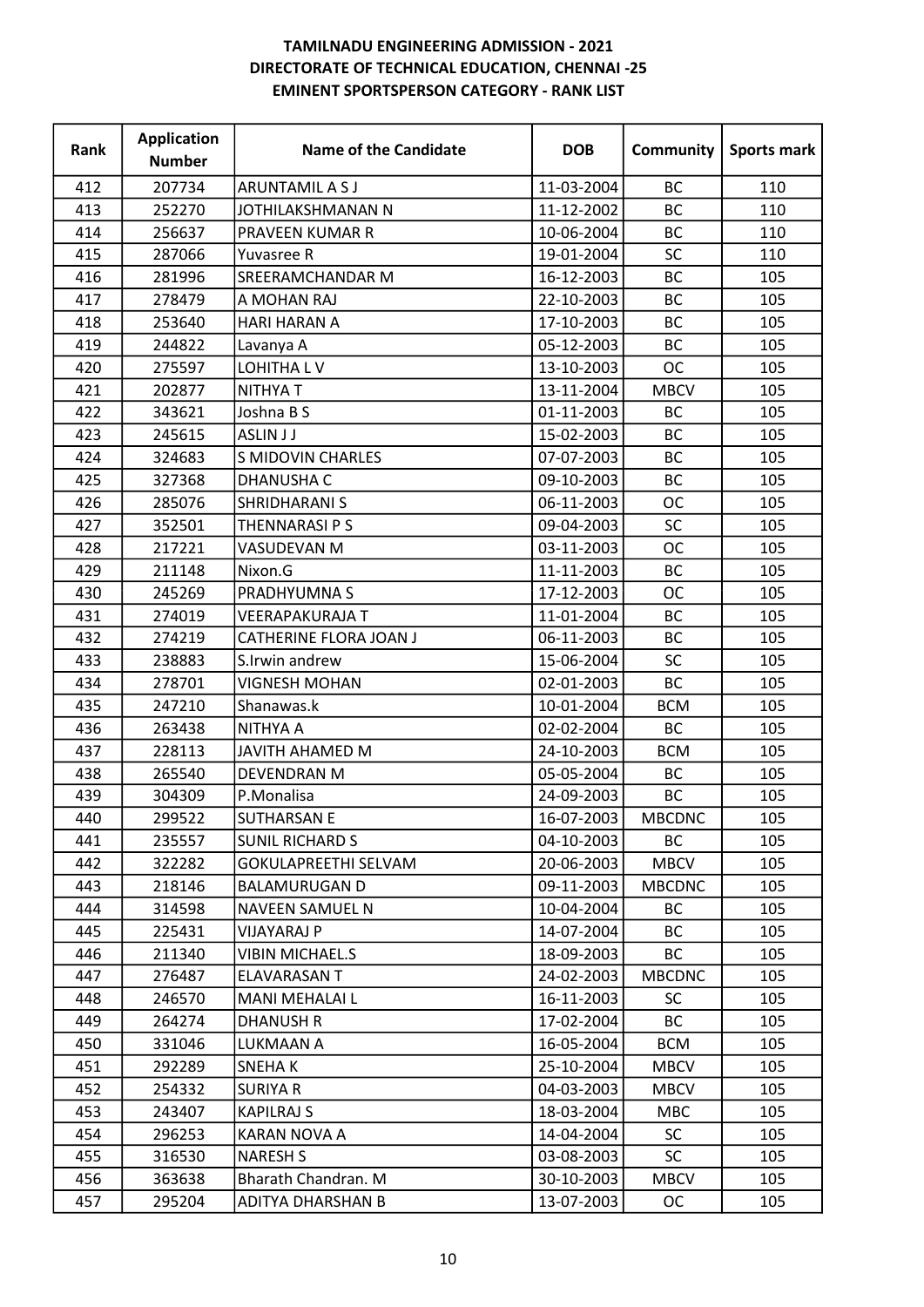| Rank | <b>Application</b><br><b>Number</b> | <b>Name of the Candidate</b>    | <b>DOB</b> | Community     | Sports mark |
|------|-------------------------------------|---------------------------------|------------|---------------|-------------|
| 458  | 331592                              | <b>SRIHARAN AVUDAIYAPPAN SK</b> | 22-09-2003 | <b>BC</b>     | 105         |
| 459  | 267553                              | <b>DHIVAHAR C</b>               | 08-10-2003 | <b>BC</b>     | 105         |
| 460  | 241203                              | KITHISH RAJ S J                 | 18-09-2003 | <b>SC</b>     | 105         |
| 461  | 205549                              | Michael Sujin X                 | 08-08-2003 | <b>BC</b>     | 105         |
| 462  | 217144                              | ANUSHIYA RITHIGA P C            | 30-06-2004 | <b>BC</b>     | 105         |
| 463  | 296769                              | NITHISH KUMAR M                 | 06-08-2003 | <b>MBCDNC</b> | 105         |
| 464  | 203896                              | PRIYADARSHAN N                  | 19-01-2004 | <b>BC</b>     | 105         |
| 465  | 215268                              | Harish R                        | 20-09-2003 | <b>BC</b>     | 105         |
| 466  | 223995                              | <b>SURIYA S</b>                 | 20-08-2002 | <b>MBCV</b>   | 105         |
| 467  | 245961                              | K.Naveen Sundar                 | 07-05-2004 | <b>BC</b>     | 105         |
| 468  | 208109                              | Subhikshan R                    | 03-04-2003 | <b>BC</b>     | 100         |
| 469  | 282084                              | SUDHARSHANA M V                 | 25-02-2004 | <b>BC</b>     | 100         |
| 470  | 342706                              | S DARANEESHWARAN                | 08-11-2003 | <b>BC</b>     | 100         |
| 471  | 235987                              | SATHISH KUMAR M                 | 17-07-2003 | <b>MBCV</b>   | 100         |
| 472  | 281426                              | Raj kumar R                     | 28-09-2003 | BC            | 100         |
| 473  | 233464                              | Naresh P S                      | 03-08-2003 | <b>BC</b>     | 100         |
| 474  | 220171                              | <b>BHARATH RAM S</b>            | 30-10-2003 | <b>MBCDNC</b> | 100         |
| 475  | 266905                              | Sai Vignesh JS                  | 28-09-2003 | BC            | 100         |
| 476  | 299350                              | ABAI CHAITHANYA ARAVIND R       | 07-09-2003 | <b>BC</b>     | 100         |
| 477  | 353965                              | DINESHMUTHU CM                  | 22-01-2003 | <b>MBCDNC</b> | 100         |
| 478  | 202038                              | Praveenkanna A                  | 06-12-2003 | <b>BC</b>     | 95          |
| 479  | 206461                              | HARI KRISHNAN T                 | 03-09-2002 | <b>MBCV</b>   | 95          |
| 480  | 266566                              | <b>HARINI GT</b>                | 07-01-2004 | BC            | 95          |
| 481  | 300178                              | <b>ARUNA M</b>                  | 13-10-2003 | <b>BC</b>     | 95          |
| 482  | 261825                              | <b>ADHITHYA G P</b>             | 12-10-2003 | <b>MBCV</b>   | 95          |
| 483  | 215641                              | <b>ABISHA C</b>                 | 08-04-2004 | <b>BC</b>     | 95          |
| 484  | 221454                              | <b>B RANI SWAROOP</b>           | 26-01-2003 | <b>MBCDNC</b> | 95          |
| 485  | 211592                              | SIVAGOKUL L                     | 27-07-2003 | <b>BC</b>     | 95          |
| 486  | 252362                              | <b>D.NAVEEN KUMAR</b>           | 16-10-2003 | BC            | 95          |
| 487  | 257286                              | Karthikeyan R                   | 02-11-2003 | <b>MBCDNC</b> | 95          |
| 488  | 262683                              | YUGESH D                        | 01-10-2003 | <b>BC</b>     | 95          |
| 489  | 237623                              | SHEIK MOHAMED IDHREES N         | 08-12-2003 | <b>BCM</b>    | 95          |
| 490  | 246179                              | Pragadeesh Sabari K             | 02-08-2003 | BC            | 95          |
| 491  | 324698                              | SANTHIYA P                      | 04-08-2004 | <b>MBCV</b>   | 95          |
| 492  | 274295                              | R S JAI SREE                    | 06-10-2003 | BC            | 95          |
| 493  | 347944                              | <b>SIVA PRAKASH S</b>           | 23-03-2004 | <b>OC</b>     | 95          |
| 494  | 322707                              | Gokul dharinesh G               | 30-11-2003 | <b>MBC</b>    | 95          |
| 495  | 292509                              | <b>DWAARAK KARTICK M</b>        | 02-09-2003 | <b>BC</b>     | 90          |
| 496  | 271783                              | Varun Krishna V                 | 20-05-2004 | <b>MBCV</b>   | 90          |
| 497  | 218306                              | FATMA ALZAHRA                   | 28-09-2003 | <b>BCM</b>    | 90          |
| 498  | 267558                              | <b>RITHICK R</b>                | 21-11-2002 | <b>BC</b>     | 90          |
| 499  | 339441                              | <b>SURYAKJ</b>                  | 21-07-2003 | <b>MBCV</b>   | 90          |
| 500  | 296681                              | ASMITHA.S                       | 27-03-2003 | <b>SC</b>     | 90          |
| 501  | 210942                              | MUTHU PRAKADHEESWARI R          | 28-11-2002 | BC            | 90          |
| 502  | 281185                              | Ganesh K                        | 22-05-2003 | <b>MBC</b>    | 90          |
| 503  | 335720                              | Jagadeshvar prasanna.D          | 18-02-2004 | <b>MBCV</b>   | 90          |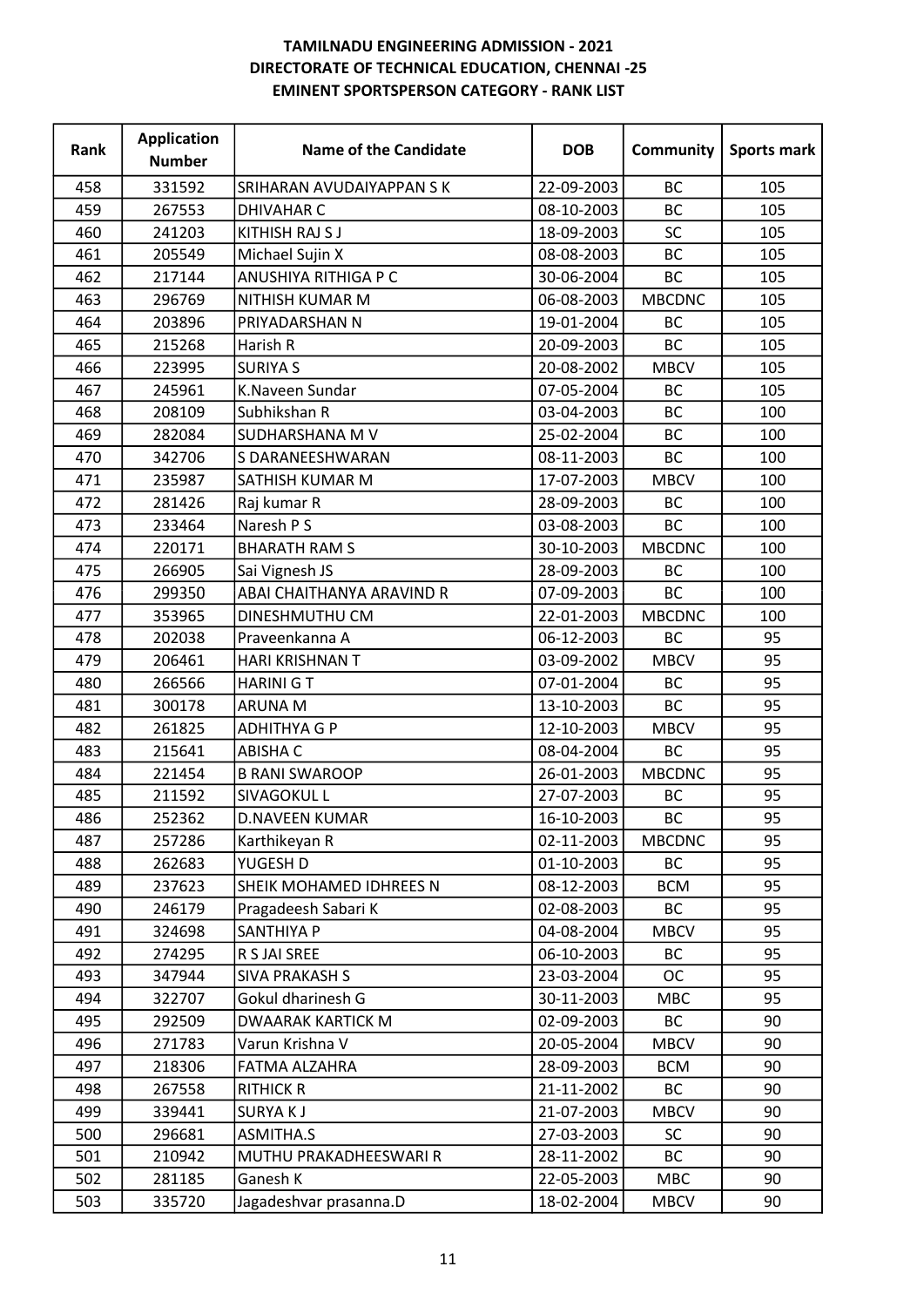| Rank | <b>Application</b><br><b>Number</b> | <b>Name of the Candidate</b>  | <b>DOB</b> | Community     | Sports mark |
|------|-------------------------------------|-------------------------------|------------|---------------|-------------|
| 504  | 206627                              | Pavish M                      | 09-02-2004 | <b>BC</b>     | 90          |
| 505  | 221347                              | YUTHISH KUMAR V               | 03-06-2004 | <b>BC</b>     | 90          |
| 506  | 223046                              | <b>JHANSI.P</b>               | 04-02-2003 | <b>BC</b>     | 90          |
| 507  | 214449                              | <b>Guru Prasad P R</b>        | 11-12-2003 | BC            | 90          |
| 508  | 361841                              | <b>NANDHINI S</b>             | 09-04-2003 | <b>MBCDNC</b> | 90          |
| 509  | 283961                              | <b>KRUTHIKA KR</b>            | 21-10-2003 | <b>OC</b>     | 90          |
| 510  | 225358                              | <b>HIRUTHICK SM</b>           | 19-06-2004 | BC            | 90          |
| 511  | 335403                              | <b>RISHVANTH K S</b>          | 22-10-2003 | <b>BC</b>     | 90          |
| 512  | 265885                              | DHAMODHARAN A                 | 27-11-2003 | <b>MBC</b>    | 90          |
| 513  | 328941                              | Sakthivelu.p                  | 22-10-2003 | <b>BC</b>     | 90          |
| 514  | 295096                              | <b>HARIHARASUDAN K</b>        | 28-03-2004 | <b>OC</b>     | 90          |
| 515  | 331019                              | <b>JEEVANANDHAM S</b>         | 20-01-2004 | <b>MBCV</b>   | 90          |
| 516  | 285775                              | <b>ISHAQ S</b>                | 14-02-2004 | <b>BCM</b>    | 90          |
| 517  | 244920                              | JERLIN CHELLAM J              | 11-04-2003 | <b>BC</b>     | 90          |
| 518  | 310096                              | THARUNKUMAR M                 | 21-09-2002 | <b>MBCV</b>   | 90          |
| 519  | 204439                              | <b>GOKUL P</b>                | 12-05-2004 | <b>BC</b>     | 90          |
| 520  | 310311                              | sowmiya.v                     | 30-09-2003 | <b>MBCV</b>   | 90          |
| 521  | 219278                              | YASHVANTH S                   | 11-07-2003 | <b>BC</b>     | 90          |
| 522  | 295135                              | <b>BALASINGAM M</b>           | 18-02-2004 | BC            | 90          |
| 523  | 300141                              | <b>SURIYA DURAIRAJ K S</b>    | 25-09-2003 | <b>BC</b>     | 90          |
| 524  | 249328                              | <b>BALASURIYAN M</b>          | 08-05-2004 | <b>MBCV</b>   | 90          |
| 525  | 211731                              | <b>RAMKIR</b>                 | 31-01-2003 | BC            | 90          |
| 526  | 326816                              | MUTHU PANDI C                 | 31-01-2004 | <b>MBCDNC</b> | 90          |
| 527  | 271257                              | Ashwin D                      | 16-09-2003 | <b>MBCV</b>   | 90          |
| 528  | 342770                              | <b>HARIHARAN K</b>            | 07-09-2003 | BC            | 90          |
| 529  | 216313                              | AISHA MARIAM N                | 03-07-2004 | <b>BCM</b>    | 90          |
| 530  | 203915                              | D LOKESHWARI                  | 24-03-2004 | <b>MBCDNC</b> | 90          |
| 531  | 237764                              | <b>KAVIPRIYA K</b>            | 28-11-2003 | <b>MBCV</b>   | 90          |
| 532  | 234726                              | Nithish K                     | 18-07-2004 | BC            | 90          |
| 533  | 226954                              | <b>KERUTHIKA K</b>            | 15-07-2004 | <b>SC</b>     | 90          |
| 534  | 301339                              | Athipathiraja P               | 02-05-2002 | <b>SC</b>     | 90          |
| 535  | 222469                              | <b>DEEPIKAN</b>               | 29-06-2004 | <b>BC</b>     | 90          |
| 536  | 252592                              | <b>HENITHE C</b>              | 22-09-2003 | <b>MBC</b>    | 90          |
| 537  | 301371                              | <b>VISHNUP</b>                | 11-11-2003 | <b>MBCDNC</b> | 90          |
| 538  | 208553                              | ANUMALIKA P A                 | 15-09-2003 | BC            | 90          |
| 539  | 309176                              | <b>MANIKANDAN M</b>           | 18-09-2002 | <b>MBCV</b>   | 90          |
| 540  | 251483                              | THALAPATHI M                  | 15-12-2003 | <b>MBCDNC</b> | 90          |
| 541  | 217433                              | <b>NANDHINI M</b>             | 24-11-2003 | <b>MBCV</b>   | 90          |
| 542  | 265849                              | AMARNATHAN V                  | 25-09-2003 | BC            | 90          |
| 543  | 206159                              | Amres kishore.J               | 08-07-2004 | BC            | 90          |
| 544  | 349339                              | NERUBHA YAZHINI B             | 30-09-2003 | <b>BC</b>     | 90          |
| 545  | 297041                              | PRAGATHESHKUMAR S             | 12-07-2003 | ВC            | 90          |
| 546  | 217737                              | VARADHAN                      | 10-11-2003 | ВC            | 90          |
| 547  | 243668                              | GANDLAPALLI VENKAT SAI AKSHAY | 22-04-2004 | BC            | 90          |
| 548  | 349827                              | <b>GOKULNATH.S</b>            | 18-01-2003 | SC.           | 90          |
| 549  | 279289                              | I.Nishwin Akash               | 16-03-2003 | <b>SC</b>     | 90          |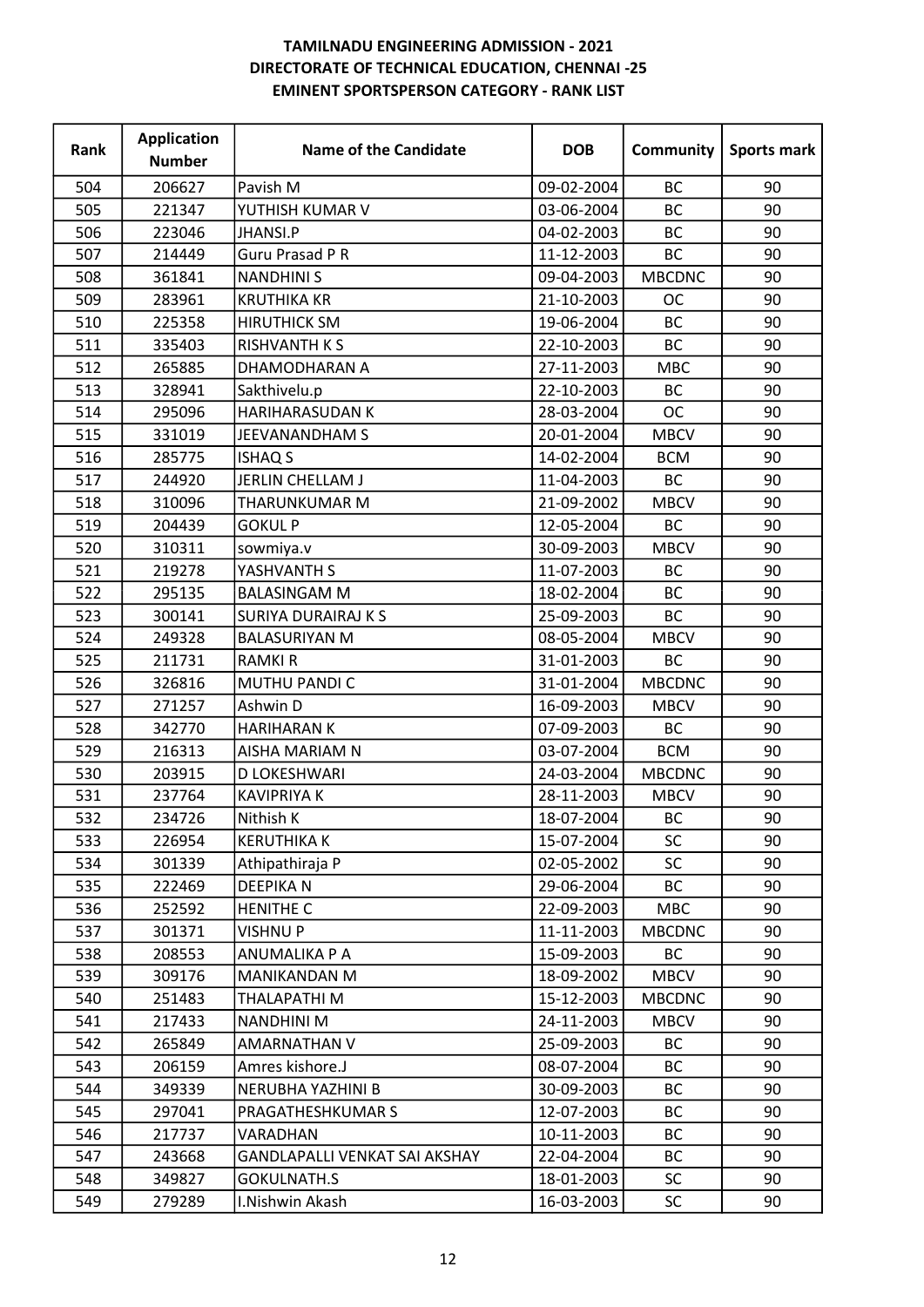| Rank | <b>Application</b><br><b>Number</b> | <b>Name of the Candidate</b> | <b>DOB</b> | Community   | Sports mark |
|------|-------------------------------------|------------------------------|------------|-------------|-------------|
| 550  | 355160                              | ALICE JAYAMARY J             | 04-05-2004 | <b>BC</b>   | 90          |
| 551  | 286778                              | AJITH KUMAR A                | 28-07-2003 | <b>BC</b>   | 90          |
| 552  | 322894                              | <b>DHANUSH B</b>             | 14-05-2004 | SC          | 90          |
| 553  | 265415                              | <b>KAVISHREE M</b>           | 13-08-2003 | <b>MBCV</b> | 90          |
| 554  | 242427                              | <b>SREYAH</b>                | 04-09-2003 | <b>OC</b>   | 90          |
| 555  | 262346                              | <b>LAKSHMANRAJ S</b>         | 19-08-2003 | <b>BC</b>   | 90          |
| 556  | 253223                              | MOHAMED HAJUDEEN A           | 16-07-2003 | <b>BCM</b>  | 90          |
| 557  | 245225                              | Nandhakumar s                | 03-09-2003 | <b>MBCV</b> | 90          |
| 558  | 229817                              | <b>VIJESH S</b>              | 11-09-2003 | <b>OC</b>   | 90          |
| 559  | 271226                              | SAISABARISH M                | 03-12-2003 | <b>BC</b>   | 90          |
| 560  | 211619                              | ULAGARATZAGAN P              | 07-12-2003 | SC          | 90          |
| 561  | 206670                              | C VINITHA                    | 13-10-2003 | <b>SC</b>   | 90          |
| 562  | 248004                              | PAVIZHAN V                   | 26-11-2003 | SC          | 90          |
| 563  | 332473                              | <b>BHARATHWAJ R</b>          | 17-12-2003 | <b>MBC</b>  | 90          |
| 564  | 257097                              | RAMALA RAO R M               | 22-09-2003 | <b>SC</b>   | 90          |
| 565  | 297771                              | <b>SUBHASH M</b>             | 20-07-2003 | SC          | 90          |
| 566  | 311405                              | J DHANUSH ABHISHEK           | 03-10-2003 | SC          | 90          |
| 567  | 260277                              | Ranjith.s                    | 11-06-2003 | <b>BC</b>   | 90          |
| 568  | 253098                              | <b>ILAYA PRITHIVI K</b>      | 24-12-2003 | <b>MBCV</b> | 90          |
| 569  | 249560                              | <b>RANJANI V</b>             | 11-02-2004 | <b>MBCV</b> | 90          |
| 570  | 346015                              | PRATHAP A                    | 26-07-2003 | <b>MBCV</b> | 90          |
| 571  | 244875                              | P.LAVANYA                    | 15-09-2003 | <b>BC</b>   | 85          |
| 572  | 259528                              | <b>SURIYAK</b>               | 15-06-2004 | <b>MBC</b>  | 85          |
| 573  | 321666                              | <b>SHAKTHIPRADEEP T B</b>    | 21-01-2004 | <b>BC</b>   | 85          |
| 574  | 349885                              | c.mugil                      | 17-11-2003 | <b>MBCV</b> | 80          |
| 575  | 270245                              | <b>VISHNU A</b>              | 27-06-2003 | BC          | 80          |
| 576  | 312120                              | <b>POOJASHREE S</b>          | 30-10-2003 | <b>OC</b>   | 80          |
| 577  | 280445                              | FARZANA FATHIMA M K          | 06-12-2003 | <b>BCM</b>  | 80          |
| 578  | 324280                              | <b>ELAKKIYA E</b>            | 20-02-2004 | <b>MBC</b>  | 80          |
| 579  | 278373                              | MRITHIKA C                   | 23-09-2003 | BC.         | 80          |
| 580  | 265531                              | SOWMIYA G                    | 16-08-2003 | BC          | 80          |
| 581  | 237078                              | <b>GOPALSAMY A</b>           | 02-06-2004 | BC          | 80          |
| 582  | 361549                              | JENISH J                     | 04-10-2003 | <b>SC</b>   | 80          |
| 583  | 346090                              | <b>DIVYA R</b>               | 27-12-2003 | <b>MBCV</b> | 80          |
| 584  | 228987                              | <b>GAJENDRAN KTK</b>         | 02-11-2003 | BC          | 80          |
| 585  | 246113                              | <b>UMAITHANU M R</b>         | 22-06-2003 | <b>OC</b>   | 80          |
| 586  | 259876                              | <b>U RAZIA BEVE</b>          | 22-12-2002 | <b>BCM</b>  | 80          |
| 587  | 282194                              | SAKTHI MAHESHWARI Y          | 02-12-2002 | ВC          | 80          |
| 588  | 241068                              | Mushraf basha                | 05-02-2004 | <b>BCM</b>  | 80          |
| 589  | 219714                              | NAVEEN KUMAR M               | 07-07-2003 | ВC          | 80          |
| 590  | 317270                              | <b>G.AAQIL</b>               | 16-12-2002 | <b>BCM</b>  | 80          |
| 591  | 220275                              | Vaishak CJ                   | 03-09-2003 | ВC          | 75          |
| 592  | 293367                              | C D S ATHMIKHA               | 22-09-2003 | ОC          | 75          |
| 593  | 269973                              | ATHESHWARAN K                | 17-06-2003 | BC          | 75          |
| 594  | 242233                              | Nivetha R                    | 23-03-2003 | BC          | 75          |
| 595  | 242508                              | SMAGITHA M                   | 21-09-2003 | ВC          | 75          |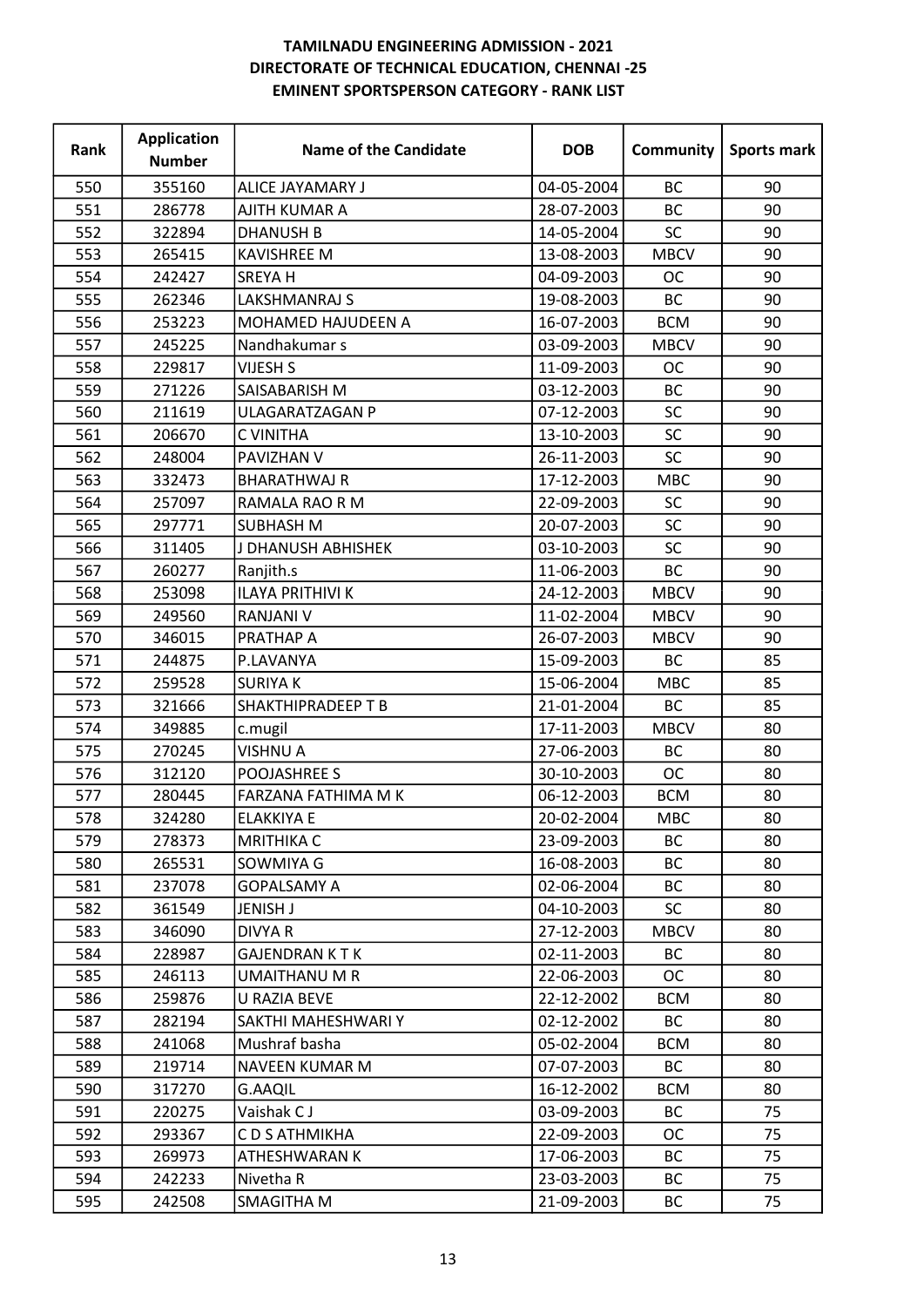| Rank | <b>Application</b><br><b>Number</b> | <b>Name of the Candidate</b>  | <b>DOB</b> | Community     | Sports mark |
|------|-------------------------------------|-------------------------------|------------|---------------|-------------|
| 596  | 318142                              | <b>ILAKIA S S</b>             | 02-11-2003 | <b>BC</b>     | 75          |
| 597  | 207492                              | Mamuduri B Dharahash          | 03-10-2003 | <b>MBCDNC</b> | 75          |
| 598  | 220643                              | JEYAVARSHINI N                | 21-01-2004 | <b>BC</b>     | 75          |
| 599  | 279689                              | Vignesh P                     | 02-02-2004 | BC            | 75          |
| 600  | 300907                              | YASHINI S                     | 22-12-2003 | <b>BC</b>     | 75          |
| 601  | 309273                              | <b>SIBHISARAN S</b>           | 30-07-2003 | <b>BC</b>     | 75          |
| 602  | 269799                              | KUNGUMA VARSHINI S            | 07-04-2003 | BC            | 75          |
| 603  | 293331                              | SANJAY LAL J.S                | 22-10-2003 | <b>BC</b>     | 75          |
| 604  | 202606                              | Sibhiraj.B                    | 20-07-2003 | BC            | 75          |
| 605  | 292473                              | <b>ROHAN BENO R</b>           | 20-09-2003 | BC            | 75          |
| 606  | 202916                              | <b>SUSMITHAD</b>              | 18-12-2002 | <b>OC</b>     | 75          |
| 607  | 272929                              | <b>PRADEEP R</b>              | 27-02-2003 | <b>SC</b>     | 75          |
| 608  | 299197                              | S.M.SHIVANI                   | 04-10-2003 | BC            | 75          |
| 609  | 322777                              | DIVYA DHARSHINI L R           | 26-07-2004 | <b>BC</b>     | 75          |
| 610  | 266512                              | Aravind Surya K               | 31-01-2004 | <b>BC</b>     | 75          |
| 611  | 309126                              | <b>KRISHNARAJ V</b>           | 05-07-2004 | <b>MBCV</b>   | 75          |
| 612  | 302562                              | Kannan R                      | 23-01-2004 | <b>BC</b>     | 75          |
| 613  | 231427                              | <b>ALEX PANDIAN C</b>         | 17-09-2003 | <b>MBCDNC</b> | 75          |
| 614  | 250013                              | <b>MONIKA G</b>               | 15-12-2003 | <b>MBCV</b>   | 75          |
| 615  | 234851                              | SABREEN FATHIMA A M           | 14-08-2003 | <b>BCM</b>    | 75          |
| 616  | 306543                              | <b>KARUNAMOORTHY S</b>        | 12-08-2003 | <b>MBCV</b>   | 75          |
| 617  | 228407                              | Mithun Kumar SR               | 07-02-2004 | BC            | 75          |
| 618  | 256082                              | <b>BOOMIKAL</b>               | 24-10-2003 | <b>MBCV</b>   | 75          |
| 619  | 231699                              | Mano Dhashin D                | 13-04-2003 | <b>BC</b>     | 75          |
| 620  | 354403                              | <b>HEMAVATHIS</b>             | 21-06-2004 | <b>MBCV</b>   | 75          |
| 621  | 314970                              | SUDARSANAN A                  | 18-08-2003 | <b>SC</b>     | 75          |
| 622  | 263409                              | <b>B.Venkatesh</b>            | 21-02-2003 | <b>MBCV</b>   | 75          |
| 623  | 319533                              | KANAGALAKSHMI M               | 03-04-2004 | <b>MBCV</b>   | 75          |
| 624  | 204780                              | JOLAN S JOSE                  | 03-11-2003 | <b>MBCDNC</b> | 75          |
| 625  | 200956                              | <b>GOKUL P</b>                | 17-07-2004 | <b>MBCV</b>   | 75          |
| 626  | 250117                              | <b>VIGNESH KUMAR S</b>        | 09-12-2003 | BC            | 75          |
| 627  | 357202                              | <b>SANJEEV P</b>              | 30-12-2003 | <b>BC</b>     | 75          |
| 628  | 358327                              | <b>MONIKA P</b>               | 22-10-2003 | ВC            | 75          |
| 629  | 221661                              | SAI SANJAY S M                | 16-08-2003 | <b>MBCDNC</b> | 75          |
| 630  | 292479                              | <b>G.D.HARSHATH KUMAR</b>     | 21-09-2003 | <b>SC</b>     | 75          |
| 631  | 244094                              | <b>ANIS FATHIMA S</b>         | 08-06-2004 | <b>BCM</b>    | 75          |
| 632  | 270964                              | <b>KALAIVANI S</b>            | 12-05-2004 | ВC            | 75          |
| 633  | 211117                              | <b>PRAVEEN K</b>              | 26-08-2003 | <b>MBCDNC</b> | 75          |
| 634  | 357293                              | <b>DURITHAN A</b>             | 18-02-2004 | <b>MBCV</b>   | 75          |
| 635  | 287847                              | MARTHAN RAM S T U             | 21-10-2003 | BC            | 75          |
| 636  | 306897                              | <b>SUJITH S</b>               | 14-09-2004 | <b>BC</b>     | 75          |
| 637  | 224033                              | Vishnu A                      | 11-10-2003 | <b>MBCV</b>   | 75          |
| 638  | 273401                              | <b>BALA SUBRAMANI V</b>       | 30-10-2003 | <b>MBCV</b>   | 75          |
| 639  | 225808                              | KEERTHIVASAN S                | 18-09-2003 | <b>MBCV</b>   | 75          |
| 640  | 261102                              | AMITH CHARLES SANTHIAGO RAJ A | 22-05-2004 | BC            | 75          |
| 641  | 331974                              | S.NAGAPPAN                    | 06-09-2003 | ВC            | 75          |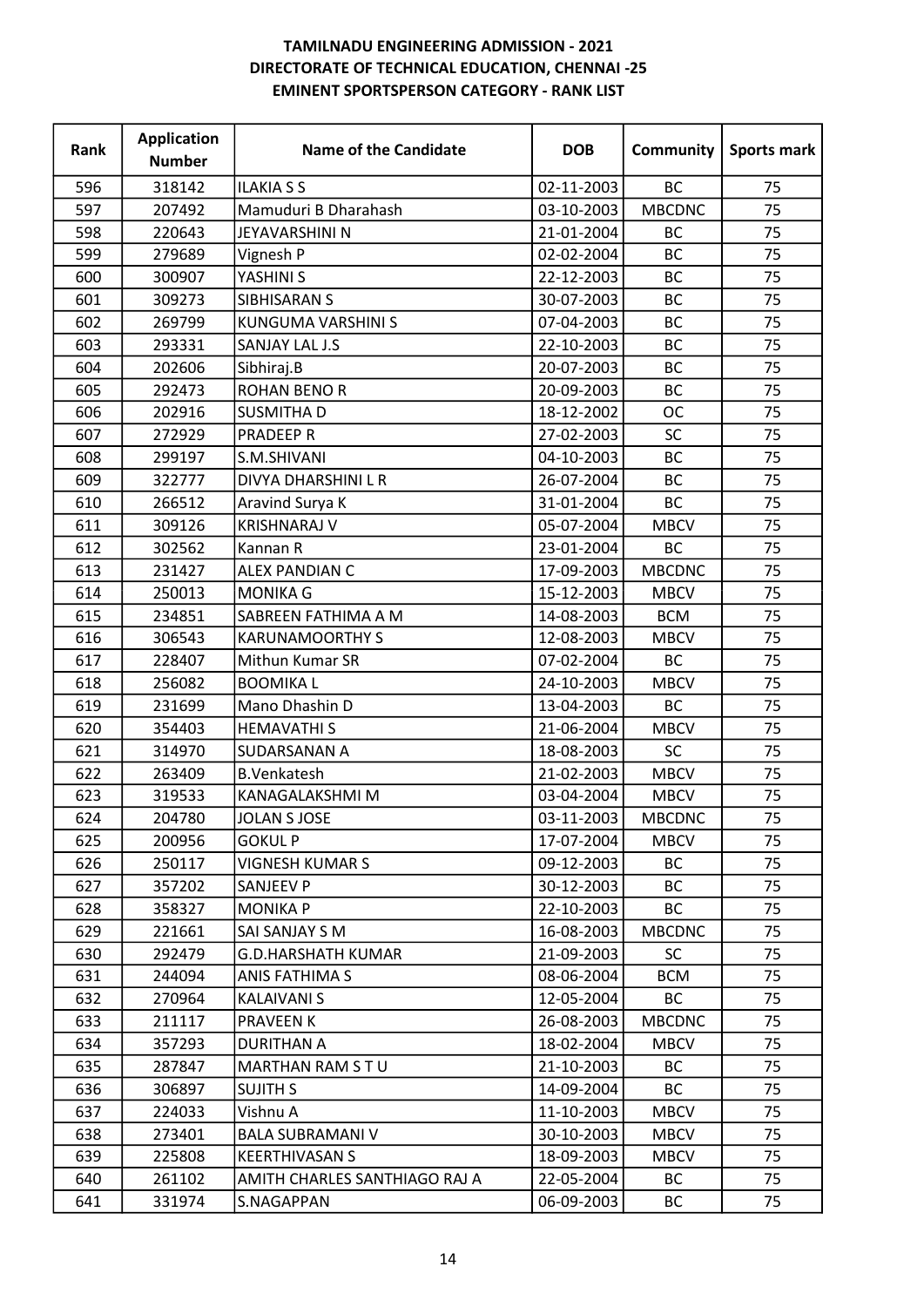| Rank | <b>Application</b><br><b>Number</b> | <b>Name of the Candidate</b>  | <b>DOB</b> | <b>Community</b> | Sports mark |
|------|-------------------------------------|-------------------------------|------------|------------------|-------------|
| 642  | 274678                              | <b>BALA PARTHIBAN V</b>       | 26-08-2004 | <b>BC</b>        | 75          |
| 643  | 333960                              | PRAKASH RAJ T                 | 22-07-2003 | <b>MBCV</b>      | 75          |
| 644  | 203719                              | JAAYARAAJADHANUS.S            | 26-11-2003 | BC               | 75          |
| 645  | 225925                              | DHANUSH PANDIAN V             | 23-07-2004 | <b>MBCDNC</b>    | 75          |
| 646  | 287050                              | AROCKIA RIJO M                | 04-10-2002 | <b>MBCDNC</b>    | 75          |
| 647  | 203709                              | Subasri G                     | 09-03-2004 | <b>OC</b>        | 75          |
| 648  | 245809                              | P.Veera Vignesh               | 28-08-2003 | <b>BC</b>        | 75          |
| 649  | 208356                              | S Devi Kala                   | 18-09-2003 | BC               | 70          |
| 650  | 317577                              | MUGESH RAJ K                  | 21-10-2003 | BC               | 70          |
| 651  | 287612                              | <b>CHARLES INFANT ROYAN H</b> | 17-07-2004 | <b>BC</b>        | 70          |
| 652  | 250291                              | PAULIN PRISHA R               | 20-05-2003 | <b>BC</b>        | 70          |
| 653  | 353037                              | SAI DHARSHINI H               | 06-07-2004 | <b>BC</b>        | 70          |
| 654  | 281282                              | R KALAI DHARAN                | 15-07-2003 | <b>SCA</b>       | 70          |
| 655  | 282862                              | Anishwar R                    | 04-09-2003 | <b>BC</b>        | 65          |
| 656  | 258933                              | <b>JAYANTH R</b>              | 04-10-2003 | BC               | 65          |
| 657  | 227979                              | <b>NAVEEN S</b>               | 28-10-2003 | <b>BC</b>        | 65          |
| 658  | 208354                              | NITHIN KUMAR J                | 10-07-2003 | <b>BC</b>        | 65          |
| 659  | 237410                              | S.Harish                      | 24-10-2002 | BC               | 65          |
| 660  | 214829                              | Kavipriya R                   | 09-12-2003 | <b>BC</b>        | 65          |
| 661  | 200617                              | Sathya M                      | 14-12-2002 | <b>BC</b>        | 65          |
| 662  | 265893                              | <b>VIJAY GANESH I</b>         | 14-10-2003 | BC               | 65          |
| 663  | 200939                              | <b>VIDHYADHARAN K P</b>       | 14-10-2003 | <b>BC</b>        | 65          |
| 664  | 202245                              | SANJAYKUMAR N                 | 19-03-2003 | <b>BC</b>        | 65          |
| 665  | 246381                              | ARAVIND A C                   | 08-11-2003 | <b>BC</b>        | 65          |
| 666  | 280910                              | <b>GOWTHAM A</b>              | 07-10-2004 | <b>BC</b>        | 65          |
| 667  | 221748                              | Lithyashree V                 | 02-01-2004 | <b>MBC</b>       | 65          |
| 668  | 287617                              | DEEPAK.S                      | 11-03-2004 | <b>BC</b>        | 65          |
| 669  | 244596                              | <b>SANDHIYA S</b>             | 05-11-2003 | BC               | 65          |
| 670  | 267417                              | <b>BALAHARIHARAN R</b>        | 20-03-2004 | <b>BC</b>        | 65          |
| 671  | 212163                              | Yuvaraj K                     | 04-09-2003 | BC               | 65          |
| 672  | 339864                              | VARSHA VARDHINI R             | 30-10-2003 | <b>BC</b>        | 65          |
| 673  | 201361                              | Raghul Parthiban              | 07-01-2002 | <b>MBCV</b>      | 65          |
| 674  | 275762                              | <b>KALAIARASAN S</b>          | 05-07-2002 | BC               | 65          |
| 675  | 245419                              | Akshayana SJ                  | 26-07-2003 | BC               | 60          |
| 676  | 244549                              | BHAARATHI NATARAJAN           | 20-11-2003 | ОC               | 60          |
| 677  | 230929                              | <b>DHANUSH P</b>              | 10-03-2004 | <b>BC</b>        | 60          |
| 678  | 332948                              | REENA SHARON THILAGA P        | 29-08-2003 | <b>MBCDNC</b>    | 60          |
| 679  | 220551                              | KISHORE PRASATH N S           | 19-09-2003 | <b>BC</b>        | 60          |
| 680  | 267298                              | M HARSHINI                    | 12-12-2003 | <b>MBCV</b>      | 60          |
| 681  | 220512                              | <b>SHALINI R</b>              | 10-06-2004 | BC               | 60          |
| 682  | 284457                              | SAKTHIVEL SENTHILKUMAR        | 23-08-2003 | <b>MBCV</b>      | 60          |
| 683  | 242610                              | <b>NANCY HARRIET JS</b>       | 04-04-2004 | BC               | 60          |
| 684  | 207922                              | <b>MIVETHAK</b>               | 23-09-2003 | <b>SC</b>        | 60          |
| 685  | 327423                              | Theeban Kumar K               | 23-11-2003 | ВC               | 60          |
| 686  | 227618                              | Sanjayram R                   | 21-03-2004 | BC               | 60          |
| 687  | 215511                              | KANMANI NU                    | 18-07-2003 | ВC               | 60          |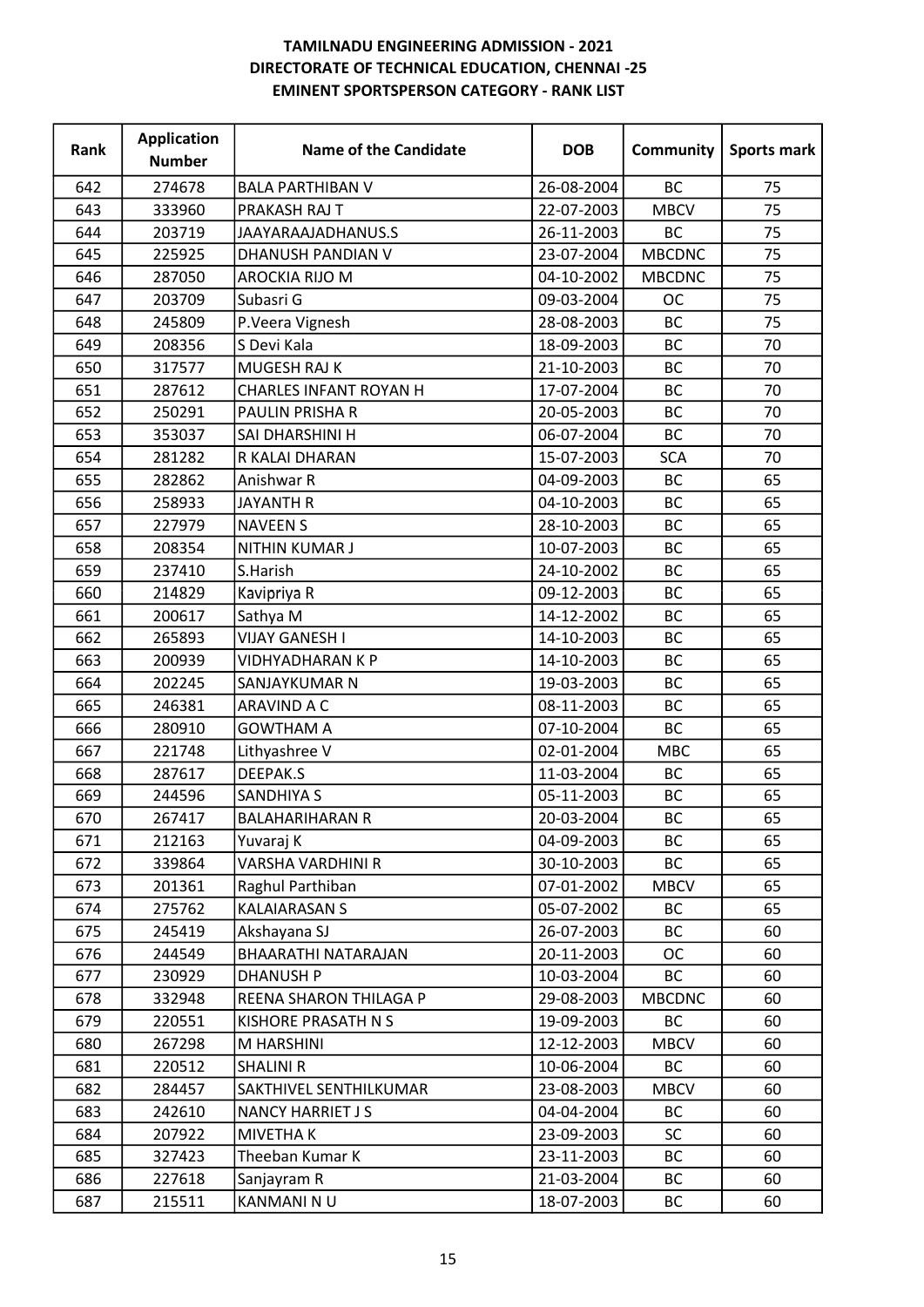| Rank | <b>Application</b><br><b>Number</b> | <b>Name of the Candidate</b> | <b>DOB</b> | Community     | Sports mark |
|------|-------------------------------------|------------------------------|------------|---------------|-------------|
| 688  | 262883                              | Kharthikraj J                | 02-02-2004 | <b>OC</b>     | 60          |
| 689  | 242365                              | <b>RAGAVA S</b>              | 25-07-2004 | <b>BC</b>     | 60          |
| 690  | 294948                              | <b>DEEPAKD</b>               | 03-09-2003 | <b>BC</b>     | 60          |
| 691  | 231237                              | JAYAPRAKASH S P              | 31-07-2004 | BC            | 60          |
| 692  | 205855                              | <b>SAMUEL EBENEZER A</b>     | 19-06-2003 | <b>OC</b>     | 60          |
| 693  | 287188                              | Angelen J                    | 27-03-2003 | <b>OC</b>     | 60          |
| 694  | 204204                              | <b>NARAYANA PRABU R.S</b>    | 12-03-2004 | BC            | 60          |
| 695  | 263077                              | <b>AJITH P A</b>             | 01-05-2003 | <b>BC</b>     | 60          |
| 696  | 294884                              | KAPIL RAGUL M                | 23-10-2003 | <b>MBCDNC</b> | 60          |
| 697  | 258314                              | <b>DHARSHINI B</b>           | 28-09-2003 | <b>BC</b>     | 60          |
| 698  | 250869                              | <b>RIYASH D</b>              | 19-12-2003 | <b>MBCDNC</b> | 60          |
| 699  | 312703                              | siddharthdharan SA           | 06-07-2004 | BC            | 60          |
| 700  | 227380                              | <b>SUGANESHWARAN S</b>       | 30-11-2003 | BC            | 60          |
| 701  | 305559                              | AADHAVAN K                   | 24-10-2003 | <b>MBCDNC</b> | 60          |
| 702  | 215481                              | <b>GOKUL V</b>               | 07-03-2004 | <b>MBCDNC</b> | 60          |
| 703  | 312921                              | SIVARAMAKRISHNAN R M         | 27-05-2003 | <b>MBCV</b>   | 60          |
| 704  | 282843                              | <b>S PRASANTH</b>            | 11-06-2003 | <b>OC</b>     | 60          |
| 705  | 300873                              | Shruthika S                  | 09-09-2003 | <b>BC</b>     | 60          |
| 706  | 256490                              | <b>ALCIN SNOWLINA R</b>      | 21-05-2003 | <b>BC</b>     | 60          |
| 707  | 201847                              | Alan Christo A               | 05-09-2003 | <b>MBCDNC</b> | 60          |
| 708  | 266490                              | <b>RAYAPPAN G</b>            | 08-08-2002 | BC            | 60          |
| 709  | 354656                              | <b>SAM SEBASTIN .T</b>       | 13-04-2004 | <b>BC</b>     | 60          |
| 710  | 212988                              | <b>AHILANK</b>               | 17-04-2003 | BC            | 60          |
| 711  | 300056                              | <b>ANUSHYA S</b>             | 07-10-2003 | BC            | 60          |
| 712  | 288813                              | <b>SWETHA S</b>              | 23-04-2004 | SC            | 60          |
| 713  | 271119                              | <b>SANJAY C</b>              | 23-02-2004 | <b>MBCV</b>   | 60          |
| 714  | 213423                              | AKSHAY KAARTHIK J R M        | 07-11-2003 | BC            | 60          |
| 715  | 296547                              | NISHANTHI A                  | 06-02-2004 | SC            | 60          |
| 716  | 232342                              | ABEL JISOSA J                | 15-08-2003 | BC            | 60          |
| 717  | 290342                              | <b>MOHAMED ASHFAK U</b>      | 05-12-2003 | <b>BCM</b>    | 60          |
| 718  | 250883                              | <b>DEEPAK SANTHAM S</b>      | 17-01-2004 | <b>MBCV</b>   | 60          |
| 719  | 277176                              | <b>SURYA P</b>               | 08-08-2003 | <b>MBC</b>    | 60          |
| 720  | 201744                              | Dharanya G                   | 18-07-2003 | ВC            | 60          |
| 721  | 366523                              | <b>ROHAN V</b>               | 12-06-2003 | <b>BC</b>     | 60          |
| 722  | 277115                              | <b>SHANKARI R</b>            | 14-10-2003 | <b>MBCDNC</b> | 60          |
| 723  | 218454                              | <b>AJAI J K</b>              | 04-09-2003 | <b>BC</b>     | 60          |
| 724  | 279647                              | Alex Xavier.V                | 30-08-2003 | BC            | 60          |
| 725  | 229854                              | PARTHIVKUMAR D               | 29-08-2003 | <b>SC</b>     | 60          |
| 726  | 277451                              | S.SOWNDHARYA                 | 20-06-2003 | BC            | 60          |
| 727  | 358017                              | Manikandan K                 | 22-02-2004 | <b>BC</b>     | 60          |
| 728  | 333702                              | A RAKESH KUMAR               | 10-09-2003 | <b>BC</b>     | 60          |
| 729  | 278263                              | <b>KRISHNA KR</b>            | 21-10-2003 | <b>OC</b>     | 60          |
| 730  | 206731                              | M.Saravanan                  | 29-06-2003 | ВC            | 60          |
| 731  | 331732                              | <b>DHANUSH I</b>             | 28-09-2003 | <b>MBCDNC</b> | 60          |
| 732  | 218936                              | <b>MITHUND</b>               | 20-01-2003 | BC            | 60          |
| 733  | 337543                              | <b>ABHISHEK S</b>            | 12-01-2003 | ВC            | 60          |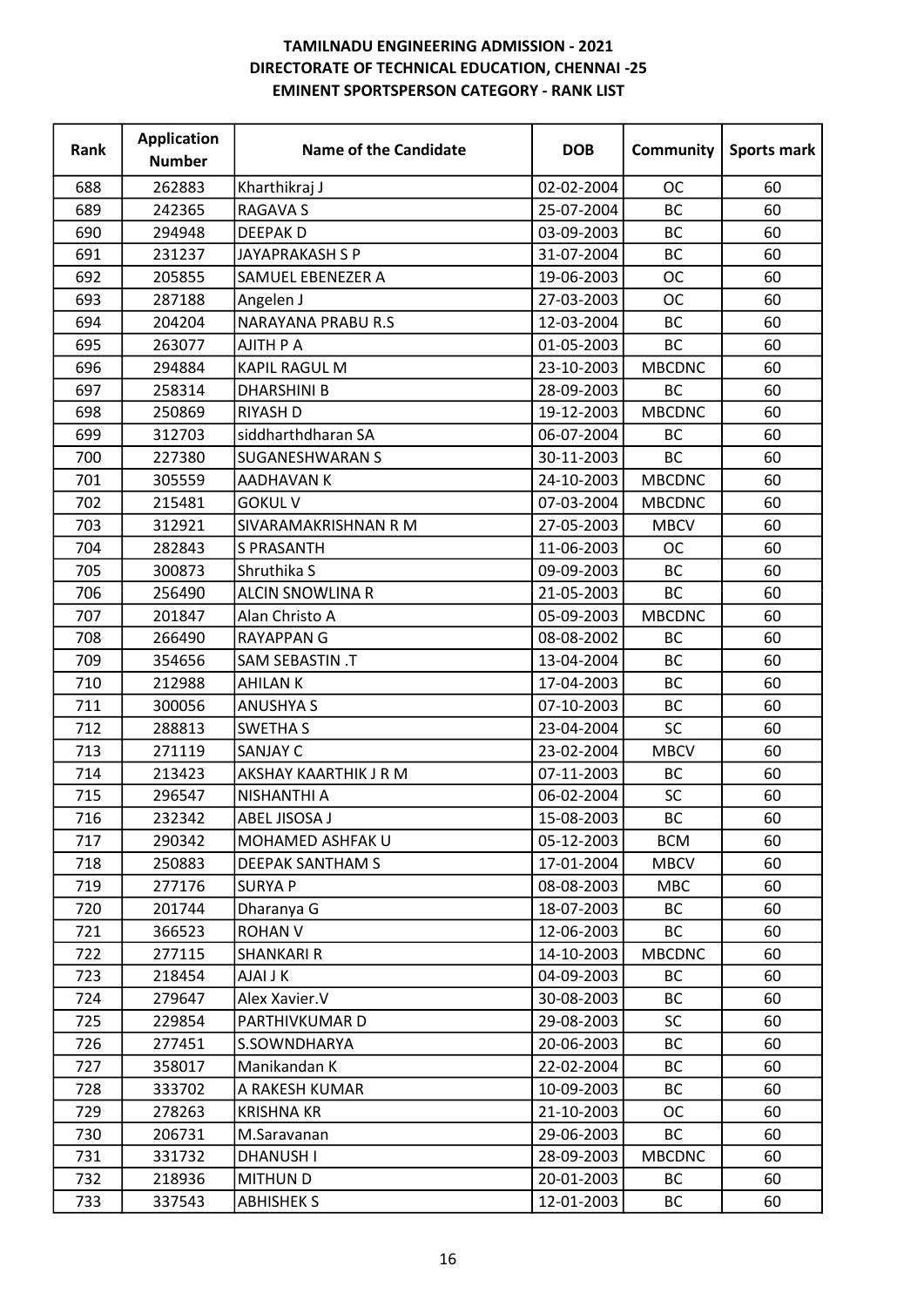| Rank | <b>Application</b><br><b>Number</b> | <b>Name of the Candidate</b> | <b>DOB</b> | Community     | <b>Sports mark</b> |
|------|-------------------------------------|------------------------------|------------|---------------|--------------------|
| 734  | 341675                              | KARPAGASUNDARI M             | 03-11-2003 | <b>BC</b>     | 60                 |
| 735  | 280111                              | Narendraa j                  | 23-11-2003 | <b>OC</b>     | 60                 |
| 736  | 217662                              | Lavakumar.A                  | 17-12-2003 | <b>MBCV</b>   | 60                 |
| 737  | 307877                              | <b>GOWRISANKAR S</b>         | 05-02-2004 | <b>SCA</b>    | 60                 |
| 738  | 304470                              | SRINATH.S                    | 17-07-2003 | <b>BC</b>     | 60                 |
| 739  | 247376                              | <b>THILAK C</b>              | 26-10-2003 | <b>SCA</b>    | 60                 |
| 740  | 213654                              | <b>THARANEESHWAR S</b>       | 24-12-2003 | BC            | 60                 |
| 741  | 270597                              | <b>AARYAR</b>                | 05-05-2003 | SC            | 60                 |
| 742  | 329673                              | R.SURYA                      | 24-06-2004 | SC            | 60                 |
| 743  | 221947                              | <b>RAHULK</b>                | 14-05-2004 | <b>MBCDNC</b> | 60                 |
| 744  | 220569                              | <b>DHARUNK</b>               | 26-11-2003 | <b>MBCDNC</b> | 60                 |
| 745  | 350611                              | <b>SJJEEVAN KUMAR</b>        | 16-03-2004 | <b>MBCDNC</b> | 60                 |
| 746  | 213879                              | Karthikeyan D                | 07-06-2004 | BC            | 60                 |
| 747  | 246884                              | <b>ANUSUYA R</b>             | 09-11-2003 | <b>MBCDNC</b> | 60                 |
| 748  | 246275                              | <b>JAWAHAR G</b>             | 04-01-2003 | <b>BC</b>     | 60                 |
| 749  | 290580                              | V R DHANUSH                  | 13-07-2003 | <b>OC</b>     | 55                 |
| 750  | 258557                              | VISHNU VARTHINI T            | 21-08-2003 | BC            | 55                 |
| 751  | 261679                              | Sathwick Niranjan S          | 15-12-2003 | SC            | 55                 |
| 752  | 279198                              | DHANUSH RAJA A K             | 28-05-2003 | <b>BC</b>     | 55                 |
| 753  | 301380                              | <b>AISHWARYA S</b>           | 17-06-2003 | <b>OC</b>     | 50                 |
| 754  | 288943                              | <b>DHARANII</b>              | 12-09-2003 | <b>BC</b>     | 50                 |
| 755  | 215159                              | <b>SURYAT</b>                | 04-03-2004 | <b>MBCV</b>   | 50                 |
| 756  | 361592                              | <b>ARUNPREET P</b>           | 16-10-2003 | <b>MBCV</b>   | 50                 |
| 757  | 294784                              | <b>AKASH E</b>               | 12-10-2003 | BC            | 50                 |
| 758  | 298420                              | Sanjay L                     | 28-12-2003 | <b>MBC</b>    | 50                 |
| 759  | 246191                              | <b>NAVEEN M</b>              | 15-01-2002 | BC            | 50                 |
| 760  | 351456                              | PAUL ANDREW D                | 15-08-2003 | <b>BC</b>     | 50                 |
| 761  | 236713                              | MOHAMED UZAIR P A T          | 30-04-2003 | <b>BCM</b>    | 50                 |
| 762  | 265563                              | POZHILAN G                   | 03-05-2004 | SC            | 50                 |
| 763  | 331611                              | <b>SWATHI SREE S</b>         | 10-12-2002 | BC            | 50                 |
| 764  | 233857                              | Sathish.S                    | 15-05-2004 | <b>BC</b>     | 50                 |
| 765  | 215900                              | Vaishnavi LJ                 | 15-08-2003 | <b>OC</b>     | 50                 |
| 766  | 321639                              | <b>NAVEEN M R</b>            | 09-04-2004 | <b>MBCV</b>   | 50                 |
| 767  | 272148                              | V Goutham                    | 14-11-2003 | <b>OC</b>     | 50                 |
| 768  | 279980                              | <b>J ROSHAN KARTHIK</b>      | 23-06-2004 | <b>MBCV</b>   | 50                 |
| 769  | 231621                              | HARIBALASUDHAN V             | 13-11-2003 | <b>MBCDNC</b> | 50                 |
| 770  | 263765                              | <b>VISHVAA T</b>             | 03-06-2004 | <b>MBCDNC</b> | 50                 |
| 771  | 263061                              | <b>AATHIRAMILAKI S</b>       | 11-04-2004 | ВC            | 50                 |
| 772  | 241533                              | DIVYA S                      | 29-06-2004 | BC            | 50                 |
| 773  | 228298                              | NAVEEN SRI KUMAR P A         | 27-10-2003 | BC            | 50                 |
| 774  | 334384                              | <b>SUJIS</b>                 | 18-11-2003 | <b>SC</b>     | 50                 |
| 775  | 349564                              | PRAVEEN KUMAR M              | 25-09-2003 | BC            | 50                 |
| 776  | 300257                              | TAMIL SELVAN S               | 07-08-2003 | ВC            | 50                 |
| 777  | 320341                              | JOTHI KRISHNA S J            | 07-09-2003 | BC            | 50                 |
| 778  | 239900                              | <b>ROSHAN J</b>              | 11-06-2003 | <b>SC</b>     | 50                 |
| 779  | 248546                              | MEERA.T                      | 27-10-2003 | ВC            | 50                 |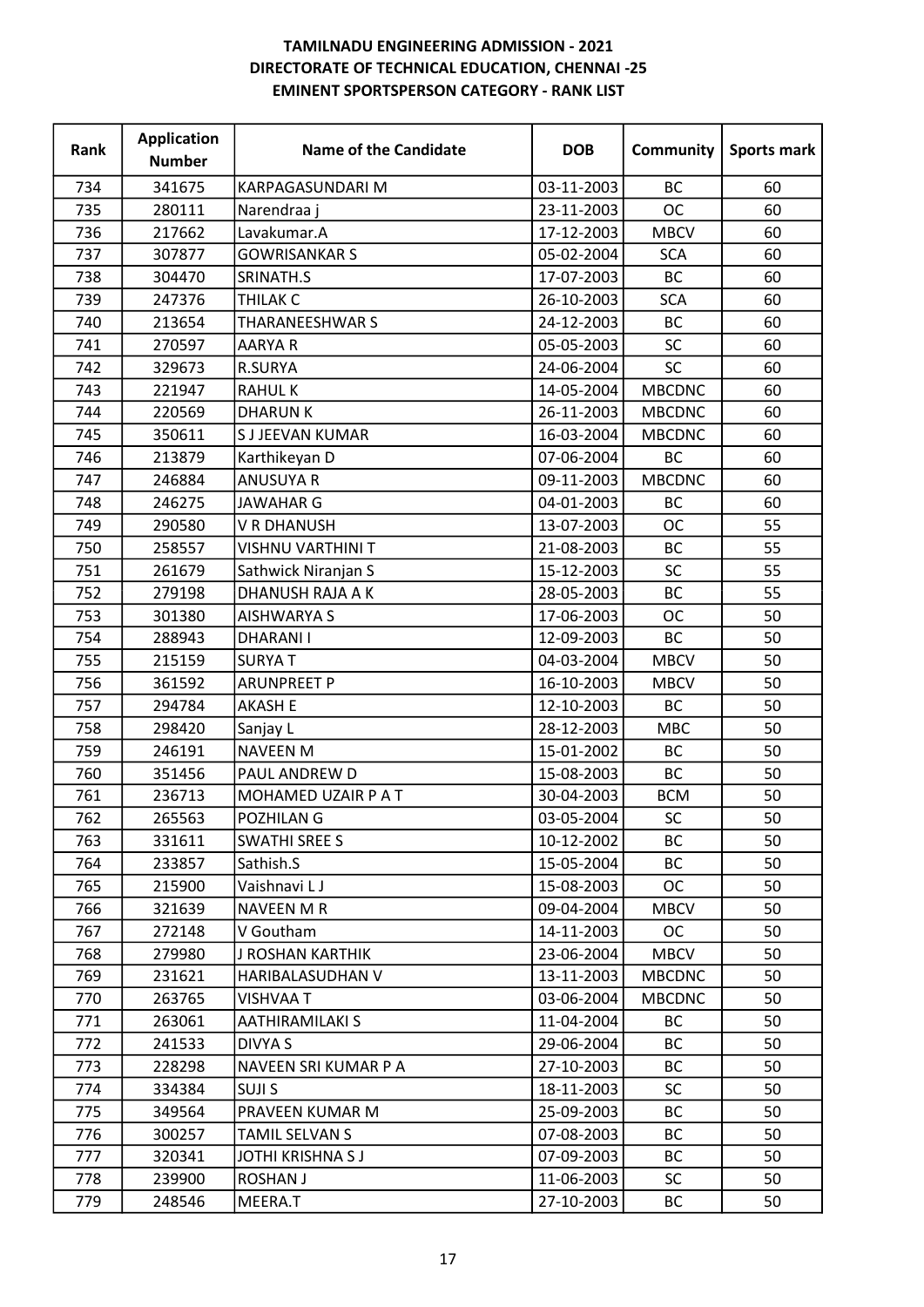| Rank | <b>Application</b><br><b>Number</b> | <b>Name of the Candidate</b> | <b>DOB</b> | Community     | <b>Sports mark</b> |
|------|-------------------------------------|------------------------------|------------|---------------|--------------------|
| 780  | 299401                              | <b>RAJMOHAN R</b>            | 26-11-2003 | <b>MBCV</b>   | 50                 |
| 781  | 244501                              | Shree Hariharan M            | 05-11-2003 | <b>MBCV</b>   | 50                 |
| 782  | 285509                              | SANJEEVI K                   | 09-04-2003 | <b>MBC</b>    | 50                 |
| 783  | 270000                              | SOUNDARYA K                  | 19-11-2003 | <b>MBCV</b>   | 45                 |
| 784  | 279616                              | Shoaib Shabbir Karnure       | 21-01-2003 | <b>BCM</b>    | 45                 |
| 785  | 281195                              | <b>DHARANIT</b>              | 13-09-2003 | <b>BC</b>     | 45                 |
| 786  | 273663                              | <b>VAISHNAVI D</b>           | 12-02-2003 | <b>MBCV</b>   | 45                 |
| 787  | 233325                              | Sri hari S                   | 04-07-2004 | <b>BC</b>     | 45                 |
| 788  | 212184                              | Abirami.S                    | 03-04-2004 | <b>MBCDNC</b> | 45                 |
| 789  | 211059                              | K.Abinaya                    | 19-08-2003 | <b>BC</b>     | 45                 |
| 790  | 232063                              | ARUNKUMAR M                  | 13-06-2003 | <b>ST</b>     | 45                 |
| 791  | 234966                              | <b>THIRISHA S</b>            | 08-10-2003 | <b>BC</b>     | 45                 |
| 792  | 213146                              | <b>ABIRAMI A</b>             | 01-04-2004 | <b>BC</b>     | 45                 |
| 793  | 353223                              | <b>KARTHEESWARAN S</b>       | 08-10-2003 | <b>MBCDNC</b> | 45                 |
| 794  | 227550                              | <b>SUBASHREE S</b>           | 28-12-2003 | <b>OC</b>     | 45                 |
| 795  | 262887                              | <b>KABILANS</b>              | 25-10-2003 | <b>BC</b>     | 45                 |
| 796  | 266865                              | Natarajan S                  | 19-09-2003 | <b>OC</b>     | 45                 |
| 797  | 202270                              | Sandhiya V                   | 06-01-2004 | <b>BC</b>     | 45                 |
| 798  | 300198                              | <b>KISHORE S</b>             | 26-02-2004 | ВC            | 45                 |
| 799  | 227529                              | <b>MANISHA V</b>             | 15-12-2003 | SC            | 45                 |
| 800  | 310677                              | <b>VIJAYAADITHAN B</b>       | 06-09-2003 | <b>MBCDNC</b> | 45                 |
| 801  | 261924                              | <b>PREM NATH R</b>           | 15-03-2004 | <b>MBCDNC</b> | 45                 |
| 802  | 212674                              | <b>THABITHA P</b>            | 25-05-2004 | BC            | 45                 |
| 803  | 325111                              | CHANDIRAVIMAL M              | 09-04-2003 | <b>MBC</b>    | 45                 |
| 804  | 200740                              | Pradeesh kumar S             | 27-12-2002 | <b>MBCDNC</b> | 45                 |
| 805  | 264068                              | Amarsri KS                   | 16-09-2003 | BC            | 45                 |
| 806  | 346263                              | Oviya B                      | 06-06-2004 | <b>BC</b>     | 45                 |
| 807  | 312675                              | HAMSA GEETHA K V             | 23-08-2003 | <b>MBCV</b>   | 45                 |
| 808  | 336850                              | Suruthi K                    | 08-08-2003 | <b>BC</b>     | 45                 |
| 809  | 201597                              | <b>ARAVIND K</b>             | 19-05-2004 | <b>MBCV</b>   | 45                 |
| 810  | 200631                              | S.Vigneswaran                | 24-05-2003 | <b>SC</b>     | 45                 |
| 811  | 227894                              | Loga sri S                   | 29-01-2004 | BC            | 45                 |
| 812  | 299529                              | SUBHASHINI A                 | 23-05-2003 | <b>MBC</b>    | 45                 |
| 813  | 240855                              | PRAKALYA M                   | 14-12-2003 | <b>MBC</b>    | 45                 |
| 814  | 236224                              | Vinish S                     | 25-07-2003 | BC            | 45                 |
| 815  | 302954                              | MUTHAIAH MURALIDHARAN K      | 06-12-2003 | <b>BC</b>     | 45                 |
| 816  | 205240                              | Santhosh Raj B R             | 10-01-2003 | ОC            | 45                 |
| 817  | 257568                              | <b>SUSHMITHA S</b>           | 27-12-2003 | ВC            | 45                 |
| 818  | 308648                              | AISHWARYA LAKSHMI M          | 30-08-2004 | BC            | 45                 |
| 819  | 274495                              | <b>GOKUL P</b>               | 01-12-2003 | BC            | 45                 |
| 820  | 339602                              | <b>DHARSHINI M</b>           | 09-07-2004 | <b>BC</b>     | 45                 |
| 821  | 249795                              | <b>GOWTHAM S</b>             | 25-08-2003 | BC            | 45                 |
| 822  | 262728                              | yeshwanth k                  | 09-04-2004 | ВC            | 45                 |
| 823  | 342273                              | SOWMIYA N                    | 25-01-2004 | <b>SC</b>     | 45                 |
| 824  | 334824                              | <b>SUBASRIK</b>              | 09-06-2004 | BC            | 45                 |
| 825  | 302036                              | MADHU HINDUJA K              | 07-08-2004 | <b>SC</b>     | 45                 |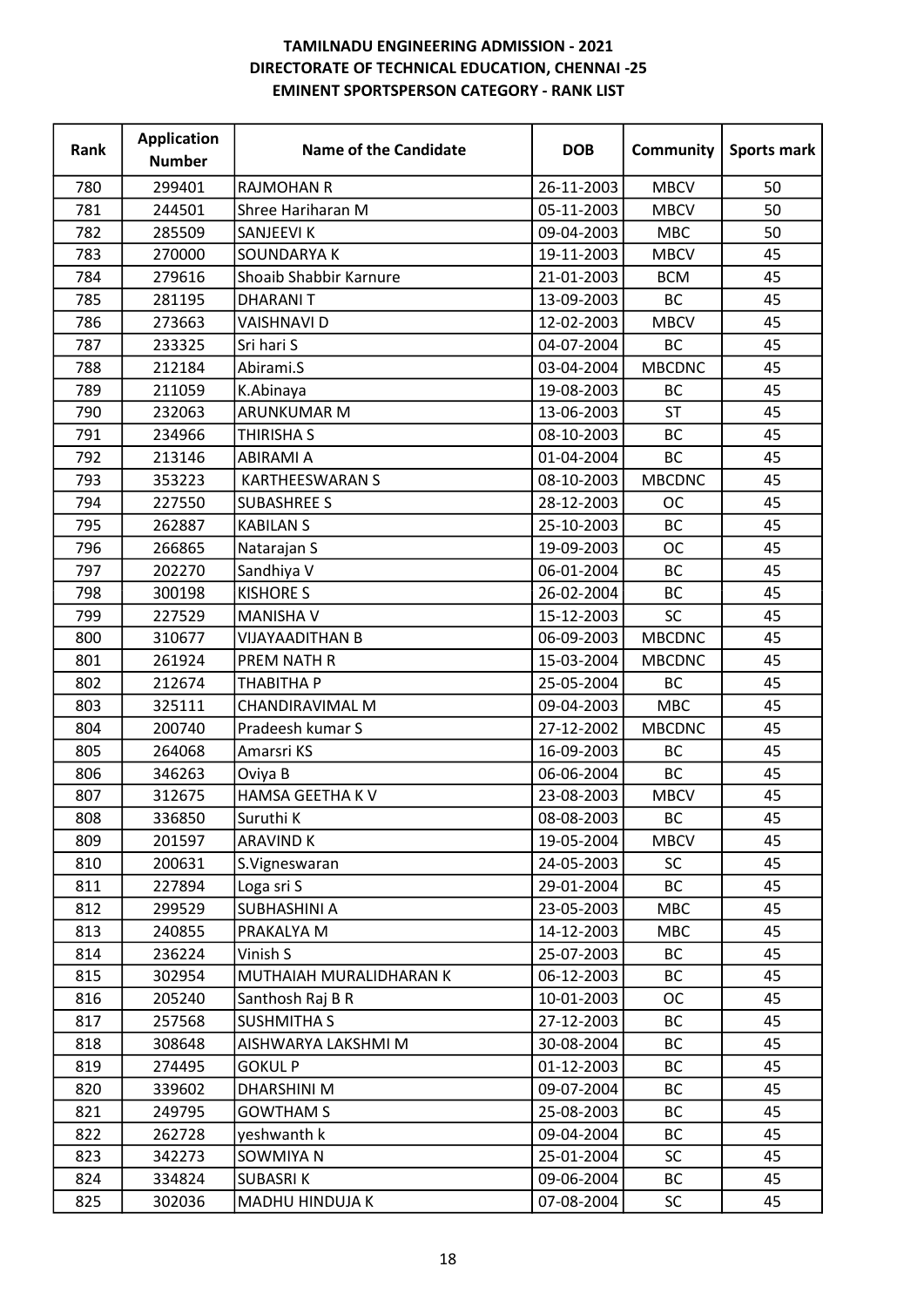| Rank | <b>Application</b><br><b>Number</b> | <b>Name of the Candidate</b> | <b>DOB</b> | Community     | Sports mark |
|------|-------------------------------------|------------------------------|------------|---------------|-------------|
| 826  | 205233                              | <b>SHARMILA K</b>            | 19-03-2004 | <b>MBCDNC</b> | 45          |
| 827  | 373820                              | <b>MANIGANDAN R</b>          | 29-04-2004 | <b>MBCV</b>   | 45          |
| 828  | 244517                              | <b>AKSHYA R M</b>            | 19-05-2004 | <b>OC</b>     | 45          |
| 829  | 305439                              | <b>PREETHIR</b>              | 20-01-2004 | <b>MBCV</b>   | 45          |
| 830  | 203753                              | Sivasankar.s                 | 10-01-2004 | <b>MBCV</b>   | 45          |
| 831  | 326300                              | <b>DHANUSH V</b>             | 23-09-2003 | <b>BC</b>     | 45          |
| 832  | 246525                              | <b>ARUL MARY Y</b>           | 22-12-2003 | BC            | 45          |
| 833  | 321313                              | MUTHUKUMAR G                 | 14-04-2003 | <b>BC</b>     | 45          |
| 834  | 250297                              | <b>S KATHIRVEL</b>           | 03-04-2003 | <b>SC</b>     | 45          |
| 835  | 265580                              | Thilothama v                 | 14-05-2004 | BC            | 45          |
| 836  | 270864                              | PRASANNAKRISHNAN K S         | 27-11-2003 | BC            | 45          |
| 837  | 286196                              | <b>MANIBHARATHI S</b>        | 02-04-2004 | <b>MBCV</b>   | 45          |
| 838  | 213517                              | <b>VIDYACHARAN J</b>         | 13-07-2004 | <b>MBC</b>    | 45          |
| 839  | 296921                              | S Saran                      | 26-09-2003 | <b>MBCV</b>   | 45          |
| 840  | 210134                              | <b>SRINAND A</b>             | 03-04-2003 | <b>OC</b>     | 45          |
| 841  | 214500                              | <b>MATHISELVAN S</b>         | 11-01-2004 | <b>BC</b>     | 45          |
| 842  | 224479                              | Harini C                     | 24-05-2004 | <b>MBCDNC</b> | 45          |
| 843  | 208041                              | kanthety jansu choudhary     | 06-06-2004 | <b>OC</b>     | 45          |
| 844  | 207706                              | <b>MADHUMITHA S</b>          | 17-11-2003 | <b>SC</b>     | 45          |
| 845  | 271572                              | JOTHISHRI B                  | 17-03-2004 | BC            | 45          |
| 846  | 297507                              | <b>SATHYA JOTHI J</b>        | 04-11-2003 | <b>MBCDNC</b> | 45          |
| 847  | 274311                              | <b>MOHANRAJ S</b>            | 03-04-2004 | <b>BC</b>     | 45          |
| 848  | 270879                              | <b>NAVEEN S</b>              | 25-08-2004 | <b>MBC</b>    | 45          |
| 849  | 300079                              | <b>NARESH KUMAR C</b>        | 29-06-2004 | <b>BC</b>     | 45          |
| 850  | 242968                              | <b>RANJIT P R</b>            | 11-02-2004 | <b>BC</b>     | 45          |
| 851  | 265365                              | SATHISHKUMAR K               | 24-10-2004 | <b>MBCDNC</b> | 45          |
| 852  | 292421                              | WASEEM ALI R M               | 05-03-2003 | <b>BCM</b>    | 45          |
| 853  | 202505                              | Balasubramaniam M            | 23-12-2003 | <b>BC</b>     | 45          |
| 854  | 235141                              | AJEESH S                     | 07-11-2003 | ВC            | 45          |
| 855  | 300115                              | <b>AKASH A</b>               | 18-05-2003 | <b>SC</b>     | 45          |
| 856  | 253943                              | <b>MUKILARASUR</b>           | 23-09-2003 | <b>MBCDNC</b> | 45          |
| 857  | 334427                              | <b>KAVINKUMAR E</b>          | 23-01-2004 | BC            | 45          |
| 858  | 216839                              | <b>BALAJI T</b>              | 19-05-2003 | <b>MBCV</b>   | 45          |
| 859  | 255534                              | <b>SENTHILKUMARAN B</b>      | 17-05-2004 | <b>MBC</b>    | 45          |
| 860  | 253919                              | <b>ANBUMANI</b>              | 15-07-2003 | <b>MBCV</b>   | 45          |
| 861  | 233213                              | Mugesh.M                     | 15-04-2004 | <b>SC</b>     | 45          |
| 862  | 300114                              | Deepak J                     | 26-08-2003 | BC            | 45          |
| 863  | 267602                              | <b>KISHORE R</b>             | 29-02-2004 | <b>BC</b>     | 45          |
| 864  | 320805                              | <b>VAISHNAVI V</b>           | 15-09-2003 | BC            | 45          |
| 865  | 226997                              | Shanmugappriya.G             | 17-12-2003 | <b>BC</b>     | 45          |
| 866  | 219839                              | <b>LEVIN EFRON N</b>         | 14-02-2004 | <b>BC</b>     | 45          |
| 867  | 271319                              | <b>ASTER SHALOM S</b>        | 11-09-2003 | <b>BC</b>     | 45          |
| 868  | 278463                              | subbiah A                    | 06-11-2003 | BC            | 45          |
| 869  | 298527                              | <b>VISHNUR</b>               | 01-02-2004 | BC            | 45          |
| 870  | 217516                              | Alan Ericson J               | 26-11-2003 | ВC            | 45          |
| 871  | 214993                              | <b>LAKSHMIP</b>              | 15-12-2002 | ОC            | 45          |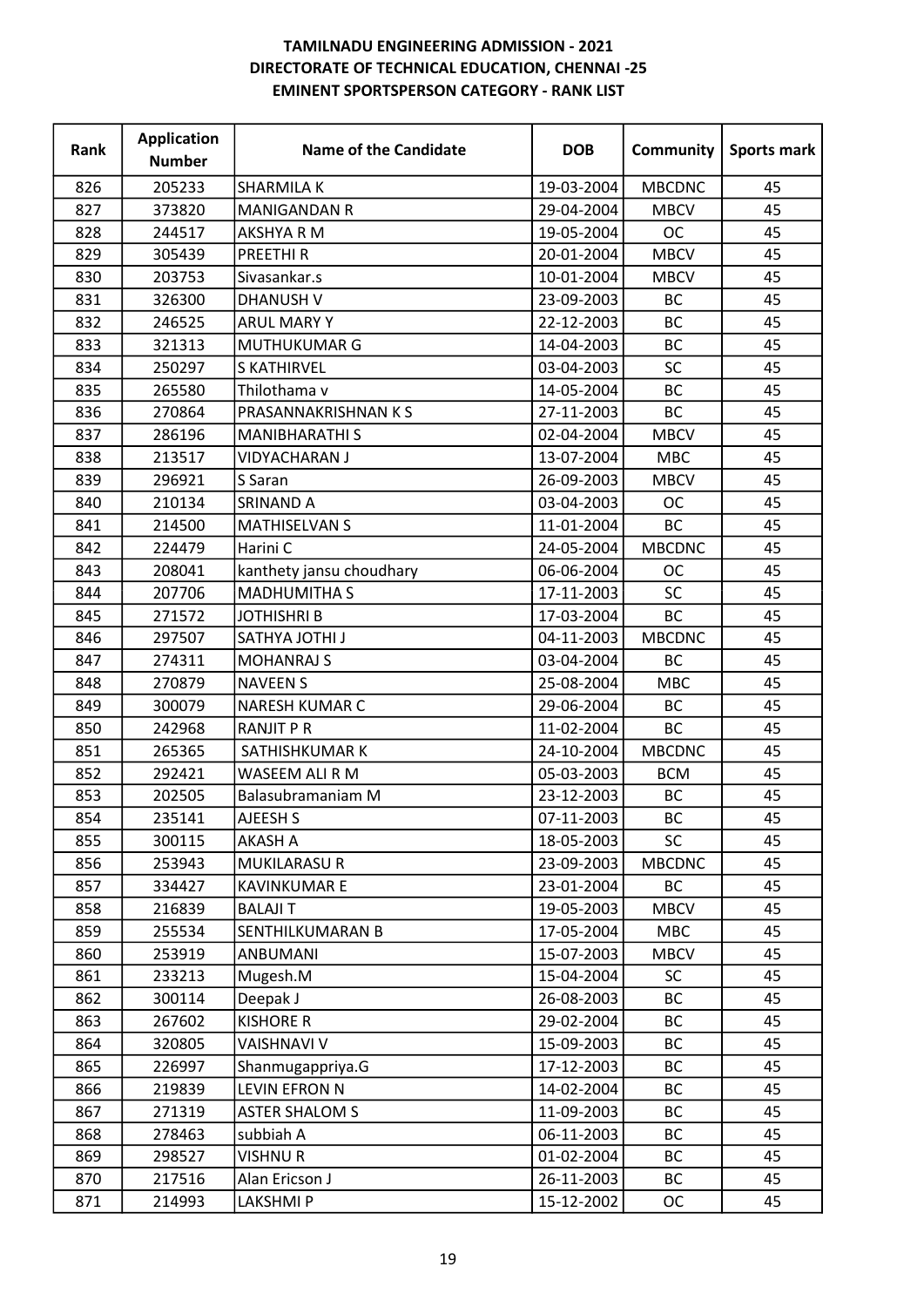| Rank | <b>Application</b><br><b>Number</b> | <b>Name of the Candidate</b> | <b>DOB</b> | Community     | Sports mark |
|------|-------------------------------------|------------------------------|------------|---------------|-------------|
| 872  | 362696                              | SANGEETHA E                  | 09-07-2004 | <b>BC</b>     | 45          |
| 873  | 244056                              | LIBISHA J                    | 21-04-2004 | <b>BC</b>     | 45          |
| 874  | 203797                              | <b>VIKAS B</b>               | 21-08-2003 | SC            | 45          |
| 875  | 270141                              | <b>AKSHHAYA S</b>            | 22-04-2004 | BC            | 45          |
| 876  | 274910                              | SHIBI RAJ E                  | 04-12-2003 | <b>MBCDNC</b> | 45          |
| 877  | 225771                              | <b>DIVINASH K</b>            | 19-07-2004 | <b>MBCV</b>   | 45          |
| 878  | 321056                              | JAGADISH J                   | 23-11-2003 | <b>SC</b>     | 45          |
| 879  | 229960                              | <b>SUMEDHAS</b>              | 05-07-2003 | <b>BC</b>     | 45          |
| 880  | 206030                              | LOHITH S                     | 17-05-2004 | <b>ST</b>     | 45          |
| 881  | 224180                              | <b>GAURANG ADHITH V S</b>    | 12-10-2002 | BC            | 45          |
| 882  | 256952                              | <b>ASHWINI SAI K S</b>       | 01-01-2004 | BC            | 45          |
| 883  | 317284                              | <b>SHARWAN V</b>             | 29-11-2002 | <b>MBCDNC</b> | 45          |
| 884  | 220615                              | <b>JAGADEESH K</b>           | 30-04-2003 | <b>MBCV</b>   | 45          |
| 885  | 273996                              | <b>NIRANJAN R</b>            | 06-05-2004 | <b>MBCV</b>   | 45          |
| 886  | 201866                              | Harish.S                     | 26-08-2003 | <b>BC</b>     | 45          |
| 887  | 323610                              | SIVASUBRAMANIAN K            | 22-09-2003 | <b>BC</b>     | 45          |
| 888  | 331758                              | NITHEESH D                   | 20-07-2004 | SC            | 45          |
| 889  | 248796                              | <b>LOKESH R</b>              | 25-06-2003 | <b>BC</b>     | 45          |
| 890  | 217839                              | SOMANATH M                   | 22-02-2004 | <b>BC</b>     | 45          |
| 891  | 372072                              | SANTHOSHSIVAN V              | 10-07-2004 | <b>OC</b>     | 45          |
| 892  | 356502                              | <b>RAGUL P</b>               | 21-11-2003 | <b>SC</b>     | 45          |
| 893  | 205566                              | <b>NAVEEN K</b>              | 06-08-2003 | <b>MBCV</b>   | 45          |
| 894  | 291170                              | <b>DHARUN RAKESH K</b>       | 26-11-2003 | BC            | 45          |
| 895  | 274824                              | <b>MANIKANDAN S</b>          | 16-02-2004 | <b>MBC</b>    | 45          |
| 896  | 278170                              | N SHYAM PRASATH              | 27-09-2003 | <b>MBC</b>    | 45          |
| 897  | 314630                              | HARIVARMAN U                 | 14-11-2003 | BC            | 45          |
| 898  | 326077                              | <b>SOPRAJ D</b>              | 27-09-2004 | <b>MBCV</b>   | 45          |
| 899  | 292591                              | VISHNUPRAKASH R              | 30-11-2002 | <b>MBCV</b>   | 45          |
| 900  | 297781                              | <b>SWETHAVARSINI S</b>       | 02-12-2003 | ВC            | 45          |
| 901  | 215497                              | Venkatesh ram VK             | 13-03-2004 | BC            | 45          |
| 902  | 296162                              | <b>KATHIRVEL A</b>           | 21-06-2004 | <b>MBCV</b>   | 45          |
| 903  | 319634                              | Harish R                     | 23-09-2003 | BC            | 45          |
| 904  | 200629                              | T.Shunmuga Vijayaraja        | 07-05-2003 | <b>MBCDNC</b> | 45          |
| 905  | 318873                              | Manimaran M                  | 24-09-2003 | <b>BC</b>     | 45          |
| 906  | 276438                              | Arul Karthick C              | 04-01-2004 | BC            | 45          |
| 907  | 256106                              | <b>DHINESH G</b>             | 04-08-2004 | <b>BC</b>     | 45          |
| 908  | 334713                              | <b>ABIRAMI S</b>             | 21-10-2003 | BC            | 45          |
| 909  | 350559                              | <b>EDWINRAJ G</b>            | 05-05-2004 | <b>SC</b>     | 45          |
| 910  | 300993                              | <b>ASHOK LK</b>              | 04-05-2004 | <b>BC</b>     | 45          |
| 911  | 294791                              | <b>NANDHINI R</b>            | 30-09-2003 | <b>BC</b>     | 45          |
| 912  | 237177                              | <b>GOPINATH P</b>            | 30-08-2004 | <b>SC</b>     | 45          |
| 913  | 327313                              | VASANTHAKUMAR C              | 26-08-2003 | <b>MBCV</b>   | 45          |
| 914  | 306621                              | POORNESH K                   | 27-11-2003 | ВC            | 45          |
| 915  | 243031                              | <b>MOHANRAJ R</b>            | 20-03-2004 | SC            | 45          |
| 916  | 263856                              | VIMALESHWARAN K              | 17-06-2004 | <b>MBC</b>    | 45          |
| 917  | 358240                              | Pushparaj S                  | 27-12-2003 | MBC           | 45          |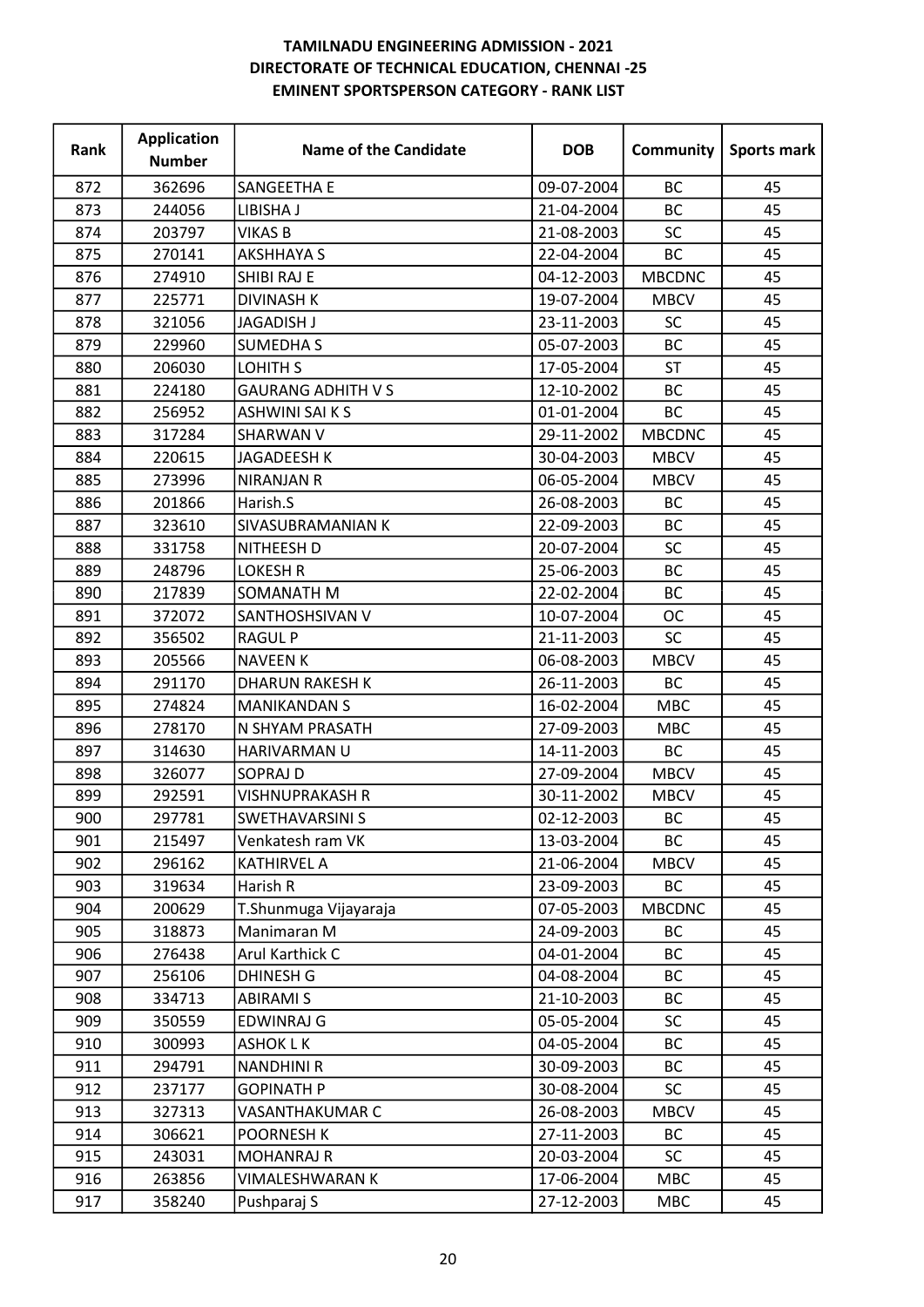| <b>Rank</b> | <b>Application</b><br><b>Number</b> | <b>Name of the Candidate</b> | <b>DOB</b> | Community     | Sports mark |
|-------------|-------------------------------------|------------------------------|------------|---------------|-------------|
| 918         | 291979                              | MOHAMED YOUSUF M             | 18-03-2004 | <b>BCM</b>    | 45          |
| 919         | 295250                              | <b>BHARAT SAI S</b>          | 14-07-2003 | <b>BC</b>     | 45          |
| 920         | 226601                              | SABARI VENGADAM B            | 20-07-2003 | <b>OC</b>     | 45          |
| 921         | 291574                              | CHARAN VIVEK RAJ R           | 31-12-2003 | <b>BC</b>     | 45          |
| 922         | 260325                              | <b>VARUNKUMAR S</b>          | 15-10-2003 | <b>BC</b>     | 45          |
| 923         | 355970                              | <b>MATHESH S</b>             | 27-05-2004 | <b>BC</b>     | 45          |
| 924         | 312396                              | Karthikeyan R                | 12-11-2003 | <b>BC</b>     | 45          |
| 925         | 244677                              | <b>ASHWIN SRIS V</b>         | 18-08-2003 | BC            | 45          |
| 926         | 304853                              | Kalai Arasan R               | 07-10-2003 | BC            | 45          |
| 927         | 211506                              | Arasumani R                  | 03-07-2004 | <b>MBCV</b>   | 45          |
| 928         | 219091                              | <b>SURESH S</b>              | 08-11-2003 | <b>MBC</b>    | 45          |
| 929         | 268511                              | <b>SABARISH R</b>            | 26-11-2003 | <b>MBCDNC</b> | 45          |
| 930         | 256985                              | ARIVAZHAGAN K                | 24-01-2004 | <b>BC</b>     | 45          |
| 931         | 348444                              | A.vijayakumar                | 06-03-2002 | <b>MBCDNC</b> | 45          |
| 932         | 266351                              | <b>SUWATHISREE A</b>         | 13-10-2004 | <b>OC</b>     | 45          |
| 933         | 231982                              | SANTHAKUMAR S                | 03-12-2003 | <b>BC</b>     | 45          |
| 934         | 248285                              | <b>GOPIKA S</b>              | 19-06-2004 | SC            | 45          |
| 935         | 223557                              | <b>DHANUSH KUMAR A</b>       | 13-12-2003 | <b>MBCV</b>   | 45          |
| 936         | 323250                              | <b>GOPINATH N</b>            | 03-08-2003 | SC            | 45          |
| 937         | 261426                              | Riyaz Rahman U               | 27-02-2003 | <b>BCM</b>    | 45          |
| 938         | 258452                              | <b>GOWSIK M M</b>            | 28-06-2003 | <b>MBCDNC</b> | 45          |
| 939         | 214614                              | Vignesh.M                    | 10-11-2003 | SC            | 45          |
| 940         | 269834                              | ARUNPANDIAN                  | 26-02-2004 | <b>BC</b>     | 45          |
| 941         | 324148                              | JOHN AMSWALD RUBALAN A       | 24-12-2003 | <b>BC</b>     | 45          |
| 942         | 353114                              | SRIDHARAN P                  | 13-11-2003 | <b>SC</b>     | 45          |
| 943         | 315989                              | <b>HEMAPRIYA A</b>           | 08-10-2004 | <b>MBCV</b>   | 45          |
| 944         | 308465                              | <b>ARTHIS</b>                | 27-03-2004 | SC            | 45          |
| 945         | 287675                              | MAILEASHKANNA V S            | 10-01-2004 | <b>MBCDNC</b> | 45          |
| 946         | 264819                              | THAMIZHARASI K               | 06-06-2004 | BC            | 45          |
| 947         | 310050                              | SANJAYKUMAR M                | 24-02-2004 | MBCV          | 45          |
| 948         | 360851                              | Dhiksha R                    | 12-06-2003 | ВC            | 45          |
| 949         | 339072                              | <b>SANTHOSH P</b>            | 06-04-2003 | <b>MBCV</b>   | 45          |
| 950         | 296600                              | NIRMAL RAJ J                 | 06-05-2004 | ВC            | 45          |
| 951         | 209949                              | J.JOSHUA                     | 28-04-2003 | BC            | 45          |
| 952         | 335281                              | Hemanth M                    | 18-02-2004 | BC            | 45          |
| 953         | 334178                              | NIVETHA K                    | 28-01-2003 | ВC            | 45          |
| 954         | 229011                              | RAM NISANTH P                | 08-11-2003 | ВC            | 45          |
| 955         | 321059                              | Devananthan A B              | 09-07-2003 | ВC            | 45          |
| 956         | 342022                              | SRIDHAR A                    | 08-10-2003 | <b>MBCV</b>   | 45          |
| 957         | 316156                              | <b>JYOTHISHWAR M</b>         | 17-09-2002 | <b>SC</b>     | 45          |
| 958         | 289356                              | <b>GOKULS</b>                | 13-08-2003 | <b>BC</b>     | 45          |
| 959         | 369874                              | JAYA KUMAR N                 | 30-05-2004 | <b>SC</b>     | 45          |
| 960         | 325012                              | SRINITHI N                   | 03-04-2003 | <b>BC</b>     | 45          |
| 961         | 321952                              | <b>SANTHOSH B</b>            | 23-06-2003 | <b>MBCV</b>   | 45          |
| 962         | 285361                              | <b>AKASH J</b>               | 14-02-2003 | ВC            | 45          |
| 963         | 355171                              | <b>RAKESH R</b>              | 01-10-2003 | <b>MBC</b>    | 45          |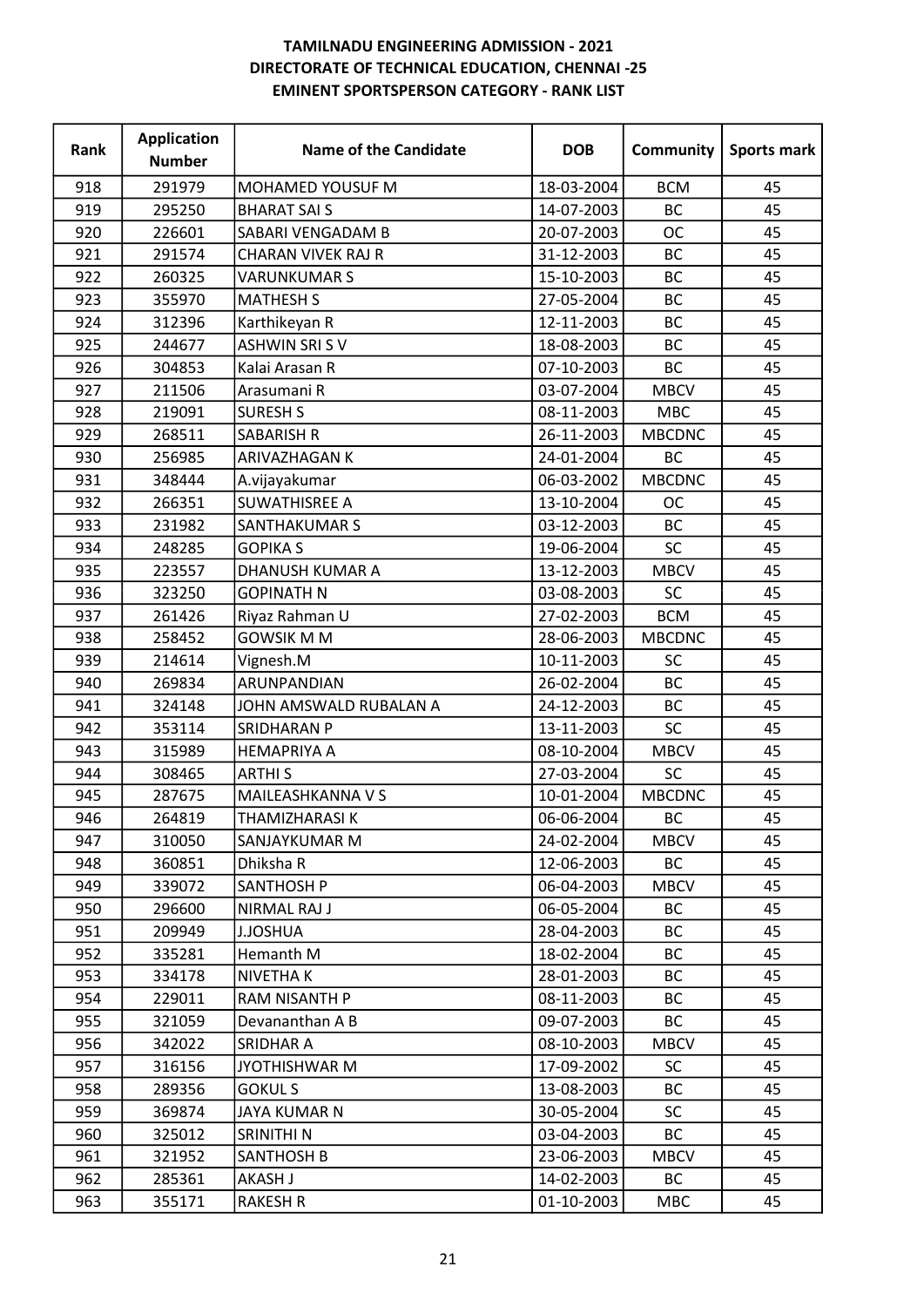| Rank | <b>Application</b><br><b>Number</b> | <b>Name of the Candidate</b>     | <b>DOB</b> | Community     | <b>Sports mark</b> |
|------|-------------------------------------|----------------------------------|------------|---------------|--------------------|
| 964  | 338296                              | <b>MATHANKUMAR S</b>             | 02-04-2004 | <b>MBCDNC</b> | 45                 |
| 965  | 298518                              | <b>KALPANASRIS</b>               | 18-03-2004 | <b>BC</b>     | 45                 |
| 966  | 306798                              | KABILEISH SETHU N                | 01-06-2003 | <b>BC</b>     | 45                 |
| 967  | 352607                              | Poovanation M                    | 30-11-2002 | <b>SC</b>     | 45                 |
| 968  | 360401                              | <b>ANTONY JOHN ROBEES A</b>      | 09-01-2004 | <b>BC</b>     | 45                 |
| 969  | 367574                              | <b>DHARANIVEL G</b>              | 20-06-2002 | <b>MBCV</b>   | 45                 |
| 970  | 234695                              | <b>ARISTO T</b>                  | 03-01-2004 | BC            | 45                 |
| 971  | 315335                              | <b>VISHAL B</b>                  | 17-03-2004 | <b>BC</b>     | 45                 |
| 972  | 353337                              | <b>ANBARASAN E</b>               | 07-05-2004 | <b>MBCV</b>   | 45                 |
| 973  | 276759                              | <b>LALITHAR</b>                  | 14-06-2003 | <b>MBCDNC</b> | 45                 |
| 974  | 267703                              | <b>HARISH KUMAR S</b>            | 22-04-2004 | <b>SC</b>     | 45                 |
| 975  | 361699                              | <b>PRASANTH B</b>                | 18-02-2001 | <b>OC</b>     | 45                 |
| 976  | 205094                              | Swathi S                         | 25-10-2003 | <b>MBCDNC</b> | 40                 |
| 977  | 242786                              | Santhosh Raja P                  | 24-10-2003 | BC            | 40                 |
| 978  | 226211                              | <b>KAVINRAJA R</b>               | 10-12-2003 | <b>MBC</b>    | 40                 |
| 979  | 204006                              | Nithesh                          | 20-06-2003 | <b>BC</b>     | 40                 |
| 980  | 354729                              | NIRNIMESH K S S                  | 20-03-2004 | <b>MBC</b>    | 40                 |
| 981  | 329229                              | Rashika KR                       | 31-08-2003 | <b>BC</b>     | 40                 |
| 982  | 318213                              | R SARAN                          | 11-12-2002 | <b>MBCV</b>   | 40                 |
| 983  | 309434                              | N Aravind Siva                   | 06-12-2003 | BC            | 40                 |
| 984  | 305237                              | <b>BALAMURUGAN R</b>             | 30-10-2003 | <b>BC</b>     | 35                 |
| 985  | 259348                              | <b>VIGNESH M</b>                 | 25-08-2003 | <b>MBCDNC</b> | 35                 |
| 986  | 311011                              | <b>VISHAAL M</b>                 | 04-01-2004 | BC            | 35                 |
| 987  | 334152                              | PAVATHARINE K K                  | 02-05-2004 | <b>SC</b>     | 35                 |
| 988  | 267438                              | KAMALESHWAR M                    | 17-10-2002 | <b>BC</b>     | 35                 |
| 989  | 206276                              | Indhurekha P                     | 04-09-2003 | BC            | 30                 |
| 990  | 234382                              | JESWIN TITUS J V                 | 18-11-2003 | BC            | 30                 |
| 991  | 271161                              | YOGESH KUMAR S                   | 07-05-2004 | <b>BC</b>     | 30                 |
| 992  | 216737                              | Jayashree N                      | 23-01-2004 | OC            | 30                 |
| 993  | 248952                              | HEMA HARINI B                    | 24-05-2004 | BC            | 30                 |
| 994  | 206519                              | Naveen                           | 09-06-2003 | BC            | 30                 |
| 995  | 278414                              | NEELAM NAGA SAIVENKATA SURYAVENU | 02-10-2003 | <b>OC</b>     | 30                 |
| 996  | 239305                              | <b>VINITH M</b>                  | 25-07-2003 | <b>BC</b>     | 30                 |
| 997  | 271111                              | Varun Kumar M                    | 16-03-2003 | <b>MBCDNC</b> | 30                 |
| 998  | 208595                              | SELVAN A G                       | 12-06-2004 | <b>MBC</b>    | 30                 |
| 999  | 252375                              | JENNIFER V                       | 17-09-2003 | BC            | 30                 |
| 1000 | 353099                              | D Stella                         | 05-07-2002 | ВC            | 30                 |
| 1001 | 303289                              | <b>BALA SANKAR RAJ.M</b>         | 09-10-2003 | <b>MBCDNC</b> | 30                 |
| 1002 | 254706                              | DHIVYA M                         | 15-04-2003 | <b>MBCV</b>   | 30                 |
| 1003 | 238252                              | Nandhitha Sri J                  | 30-09-2003 | <b>BC</b>     | 30                 |
| 1004 | 273342                              | AADHINI G K                      | 10-11-2003 | <b>MBC</b>    | 30                 |
| 1005 | 328962                              | SINDHU <sub>S</sub>              | 23-10-2003 | ВC            | 30                 |
| 1006 | 272738                              | <b>MUKUNTHAN A R</b>             | 07-02-2004 | BC            | 30                 |
| 1007 | 202443                              | SANJAY P M                       | 02-04-2003 | BC            | 30                 |
| 1008 | 324472                              | HARSHA PRADHA G                  | 19-12-2003 | <b>MBCV</b>   | 30                 |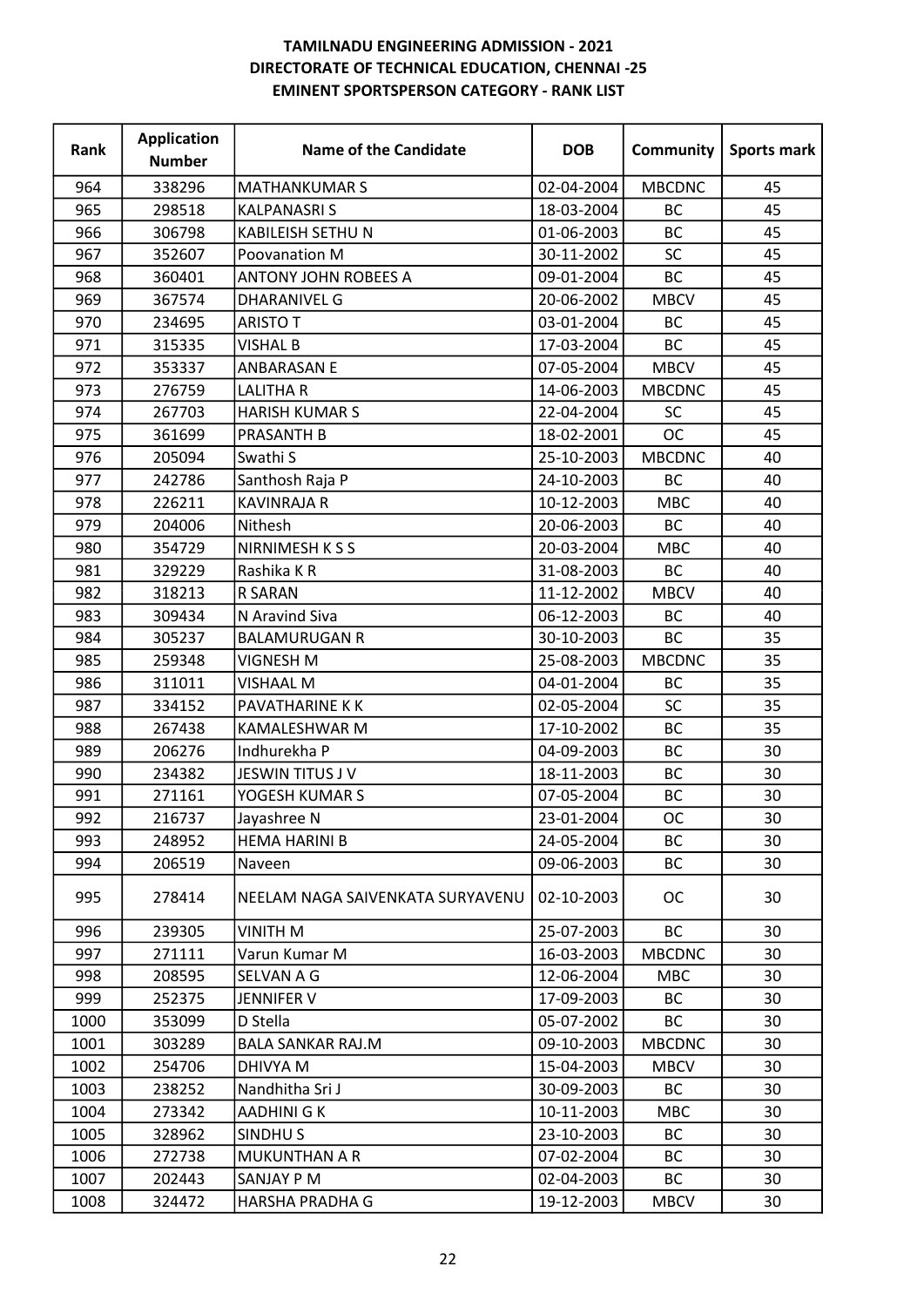| Rank | <b>Application</b><br><b>Number</b> | <b>Name of the Candidate</b> | <b>DOB</b> | Community     | Sports mark |
|------|-------------------------------------|------------------------------|------------|---------------|-------------|
| 1009 | 235923                              | MUTHU KANNAN M               | 09-08-2003 | <b>BC</b>     | 30          |
| 1010 | 205388                              | JAWAHARSRINATH M N           | 03-10-2003 | <b>BC</b>     | 30          |
| 1011 | 236750                              | Naveen C                     | 30-12-2003 | <b>MBCV</b>   | 30          |
| 1012 | 263793                              | SANTHIYA K                   | 01-10-2003 | BC            | 30          |
| 1013 | 247863                              | <b>UMA DEVI B</b>            | 07-12-2003 | <b>BC</b>     | 30          |
| 1014 | 217123                              | JEEVA EASWARI R              | 30-03-2004 | <b>BC</b>     | 30          |
| 1015 | 276447                              | <b>SENTHILKUMAR R</b>        | 28-03-2004 | <b>MBC</b>    | 30          |
| 1016 | 292749                              | <b>VEGASHINI N B</b>         | 08-09-2003 | <b>BC</b>     | 30          |
| 1017 | 261929                              | Yuvan Shankar                | 01-07-2004 | BC            | 30          |
| 1018 | 237972                              | <b>ABIRAMI C</b>             | 10-10-2002 | <b>MBC</b>    | 30          |
| 1019 | 253841                              | Poornima PJ                  | 26-06-2004 | <b>OC</b>     | 30          |
| 1020 | 274533                              | <b>SATHISH R S</b>           | 21-07-2003 | BC            | 30          |
| 1021 | 363150                              | <b>RUDHRAN S</b>             | 21-12-2003 | BC            | 30          |
| 1022 | 211131                              | <b>HARI</b>                  | 15-11-2003 | <b>SCA</b>    | 30          |
| 1023 | 319127                              | <b>NIRMALA S</b>             | 30-08-2002 | <b>SC</b>     | 30          |
| 1024 | 221982                              | <b>BHARATH C</b>             | 21-09-2003 | BC            | 30          |
| 1025 | 306900                              | <b>ALMAS S</b>               | 26-06-2004 | <b>BCM</b>    | 30          |
| 1026 | 299107                              | <b>SURYA PRAKASH E</b>       | 31-07-2002 | <b>BC</b>     | 30          |
| 1027 | 235470                              | <b>RAHUL RAJ R</b>           | 08-03-2002 | <b>OC</b>     | 30          |
| 1028 | 285596                              | <b>KJANA</b>                 | 20-05-2003 | <b>MBCV</b>   | 30          |
| 1029 | 218466                              | <b>MAHIAR</b>                | 23-09-2003 | <b>MBCV</b>   | 30          |
| 1030 | 207314                              | <b>MANO S</b>                | 15-09-2003 | <b>BC</b>     | 30          |
| 1031 | 342357                              | <b>SUNDARA PANDIAN J</b>     | 16-05-2003 | <b>MBCDNC</b> | 30          |
| 1032 | 353197                              | <b>HARIHARAN N</b>           | 05-02-2004 | BC            | 30          |
| 1033 | 320059                              | Pavithra                     | 03-10-2003 | <b>MBCV</b>   | 30          |
| 1034 | 228978                              | MUKIL SIJU M                 | 17-11-2003 | <b>MBCDNC</b> | 30          |
| 1035 | 285626                              | <b>KARTHICKRAJA S</b>        | 11-05-2003 | SC            | 30          |
| 1036 | 220477                              | <b>HARIHARAN R</b>           | 13-09-2003 | <b>BC</b>     | 30          |
| 1037 | 349125                              | Krushangini S                | 22-03-2004 | MBCV          | 30          |
| 1038 | 297303                              | d dhanush                    | 24-05-2003 | BC            | 30          |
| 1039 | 202316                              | Sooriya prakash s            | 09-08-2004 | <b>MBCV</b>   | 30          |
| 1040 | 290903                              | <b>KABILAN K</b>             | 10-06-2003 | <b>SC</b>     | 30          |
| 1041 | 286624                              | <b>VIBIN CHAKRAVARTHY A</b>  | 16-06-2004 | <b>SC</b>     | 30          |
| 1042 | 213446                              | Suriyaprakash R              | 27-09-2003 | <b>BC</b>     | 30          |
| 1043 | 242958                              | <b>NAVEEN B</b>              | 09-10-2003 | BC            | 30          |
| 1044 | 216599                              | MOHAMMED HANIFA M            | 06-11-2003 | <b>BCM</b>    | 30          |
| 1045 | 218468                              | DHIPAK K M                   | 01-12-2003 | BC            | 30          |
| 1046 | 306787                              | PRAJEETH KUMAR R             | 19-11-2003 | BC            | 30          |
| 1047 | 308356                              | MUKESH DEV P                 | 19-09-2003 | <b>OC</b>     | 30          |
| 1048 | 207900                              | Guruprasad.E                 | 02-08-2004 | <b>MBCV</b>   | 30          |
| 1049 | 296000                              | JEYASUNDARI A                | 16-09-2003 | <b>MBCDNC</b> | 30          |
| 1050 | 295038                              | DEEPAK PANDEESHWARAN S       | 22-12-2003 | BC            | 30          |
| 1051 | 209524                              | Dionious Denzil M            | 05-07-2003 | BC            | 30          |
| 1052 | 202350                              | JEYASHRIKR                   | 13-09-2004 | <b>MBCDNC</b> | 30          |
| 1053 | 282031                              | LOGESH S                     | 06-12-2003 | <b>MBC</b>    | 30          |
| 1054 | 271417                              | <b>AJAYKUMAR A</b>           | 30-03-2004 | <b>MBCV</b>   | 30          |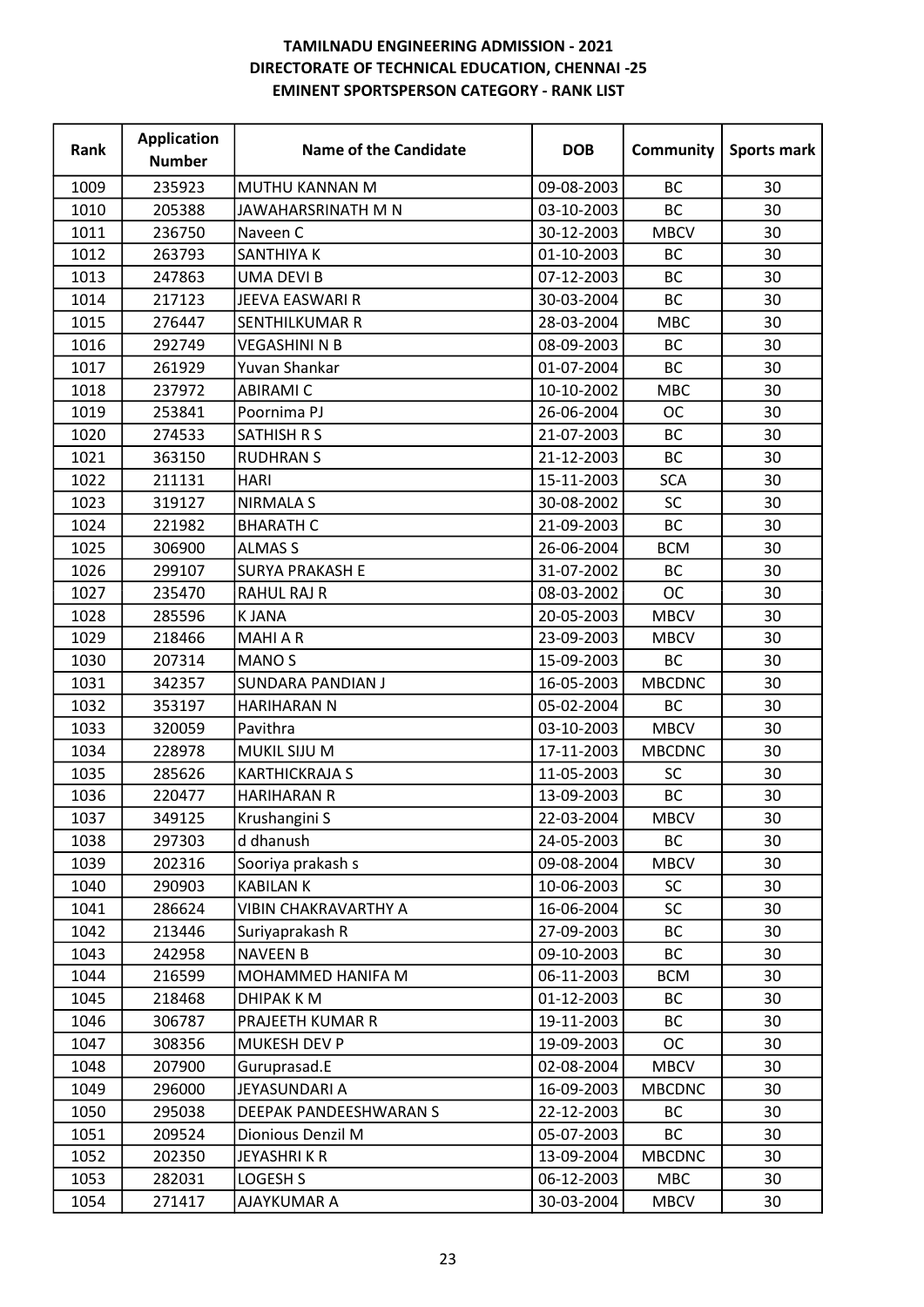| Rank | <b>Application</b><br><b>Number</b> | <b>Name of the Candidate</b> | <b>DOB</b> | Community     | <b>Sports mark</b> |
|------|-------------------------------------|------------------------------|------------|---------------|--------------------|
| 1055 | 311065                              | <b>VETRIVEL C</b>            | 02-12-2003 | <b>BC</b>     | 30                 |
| 1056 | 249393                              | <b>SARUBALA S J</b>          | 22-09-2003 | <b>MBCDNC</b> | 30                 |
| 1057 | 373550                              | <b>KOWSHICK VARMAA R</b>     | 06-02-2004 | <b>BC</b>     | 30                 |
| 1058 | 265749                              | LAVANYA D                    | 06-08-2004 | BC            | 30                 |
| 1059 | 285902                              | <b>RAGULGANDHIJR</b>         | 11-08-2004 | <b>BC</b>     | 30                 |
| 1060 | 305467                              | <b>HARIKRISHNAN R</b>        | 31-03-2004 | <b>MBCDNC</b> | 30                 |
| 1061 | 210511                              | SHAJU GANESH U S             | 01-07-2004 | BC            | 30                 |
| 1062 | 212283                              | <b>GANESAN G</b>             | 17-04-2004 | <b>BC</b>     | 30                 |
| 1063 | 316187                              | <b>PRAVEEN T</b>             | 29-08-2003 | BC            | 30                 |
| 1064 | 349311                              | <b>NISHMITHA R</b>           | 24-11-2003 | <b>BC</b>     | 30                 |
| 1065 | 221593                              | ARUN KUMAR V                 | 20-11-2002 | <b>MBCV</b>   | 30                 |
| 1066 | 212008                              | Sujithkumar R                | 12-10-2003 | SC            | 30                 |
| 1067 | 351835                              | <b>MANOJ G</b>               | 14-09-2002 | <b>MBCDNC</b> | 30                 |
| 1068 | 361263                              | <b>KARTHICK RAJA VS</b>      | 02-05-2003 | BC            | 30                 |
| 1069 | 271218                              | NIKESHKUMAR N                | 11-04-2003 | <b>MBC</b>    | 30                 |
| 1070 | 228328                              | Kaviyalaxmi P                | 22-08-2003 | <b>BC</b>     | 30                 |
| 1071 | 353745                              | <b>SIVARAJ KUMAR V</b>       | 31-05-2002 | BC            | 30                 |
| 1072 | 366341                              | Vasanth.D                    | 04-01-2004 | <b>BC</b>     | 30                 |
| 1073 | 320478                              | SRI HARINI.K                 | 05-11-2003 | <b>BC</b>     | 30                 |
| 1074 | 348318                              | S.Mallika Arjun              | 18-11-2003 | <b>BC</b>     | 30                 |
| 1075 | 260773                              | Prabanjan                    | 26-09-2003 | <b>MBCV</b>   | 30                 |
| 1076 | 208792                              | Kamesh.L                     | 19-09-2003 | <b>BC</b>     | 30                 |
| 1077 | 236620                              | VASUMITHA M                  | 11-11-2003 | <b>MBCV</b>   | 30                 |
| 1078 | 306965                              | M ADHISRI                    | 02-12-2002 | BC            | 30                 |
| 1079 | 299513                              | <b>HARIHARAN P</b>           | 02-07-2003 | <b>MBCV</b>   | 30                 |
| 1080 | 215805                              | Rajavikas.S                  | 03-06-2003 | BC            | 30                 |
| 1081 | 216726                              | ILLAYABOOPATHY U             | 24-08-2004 | <b>BC</b>     | 30                 |
| 1082 | 254139                              | <b>KANISHKA K</b>            | 15-07-2004 | <b>BC</b>     | 30                 |
| 1083 | 214082                              | R Harikrishnan               | 14-11-2003 | BC            | 30                 |
| 1084 | 207216                              | RAMANA                       | 14-07-2003 | <b>MBCDNC</b> | 30                 |
| 1085 | 242189                              | <b>HEMAVATHIV</b>            | 06-02-2004 | BC            | 30                 |
| 1086 | 313052                              | <b>ABIKOSHER K</b>           | 07-05-2004 | <b>SC</b>     | 30                 |
| 1087 | 360957                              | JEEVA S                      | 21-08-2003 | <b>MBCV</b>   | 30                 |
| 1088 | 275220                              | <b>SURYA B M</b>             | 28-04-2000 | <b>MBCV</b>   | 30                 |
| 1089 | 354231                              | <b>MANOJ KUMAR M</b>         | 01-07-2002 | BC            | 30                 |
| 1090 | 301188                              | Vigneshwaran S               | 14-10-2003 | <b>MBCDNC</b> | 30                 |
| 1091 | 297744                              | SANDEEP ROSHAN T R           | 17-10-2003 | BC            | 30                 |
| 1092 | 344024                              | <b>JASSIR IQBAL S</b>        | 02-02-2004 | <b>BCM</b>    | 30                 |
| 1093 | 283282                              | VASAN K P                    | 10-11-2003 | <b>MBC</b>    | 25                 |
| 1094 | 262888                              | NIVETHA K                    | 09-04-2004 | <b>BC</b>     | 20                 |
| 1095 | 262866                              | <b>SURJITH GV</b>            | 16-05-2004 | <b>MBCDNC</b> | 20                 |
| 1096 | 328211                              | SANTHIYA SHREE K             | 01-01-2004 | BC            | 20                 |
| 1097 | 269746                              | <b>JEYA SHREE S</b>          | 15-07-2003 | BC            | 20                 |
| 1098 | 212951                              | Devendharan                  | 12-06-2003 | <b>SC</b>     | 20                 |
| 1099 | 217501                              | ARUL OLI VEL T N             | 16-09-2003 | BC            | 20                 |
| 1100 | 301662                              | <b>AUTHISH KUMAR S V</b>     | 06-05-2003 | ВC            | 20                 |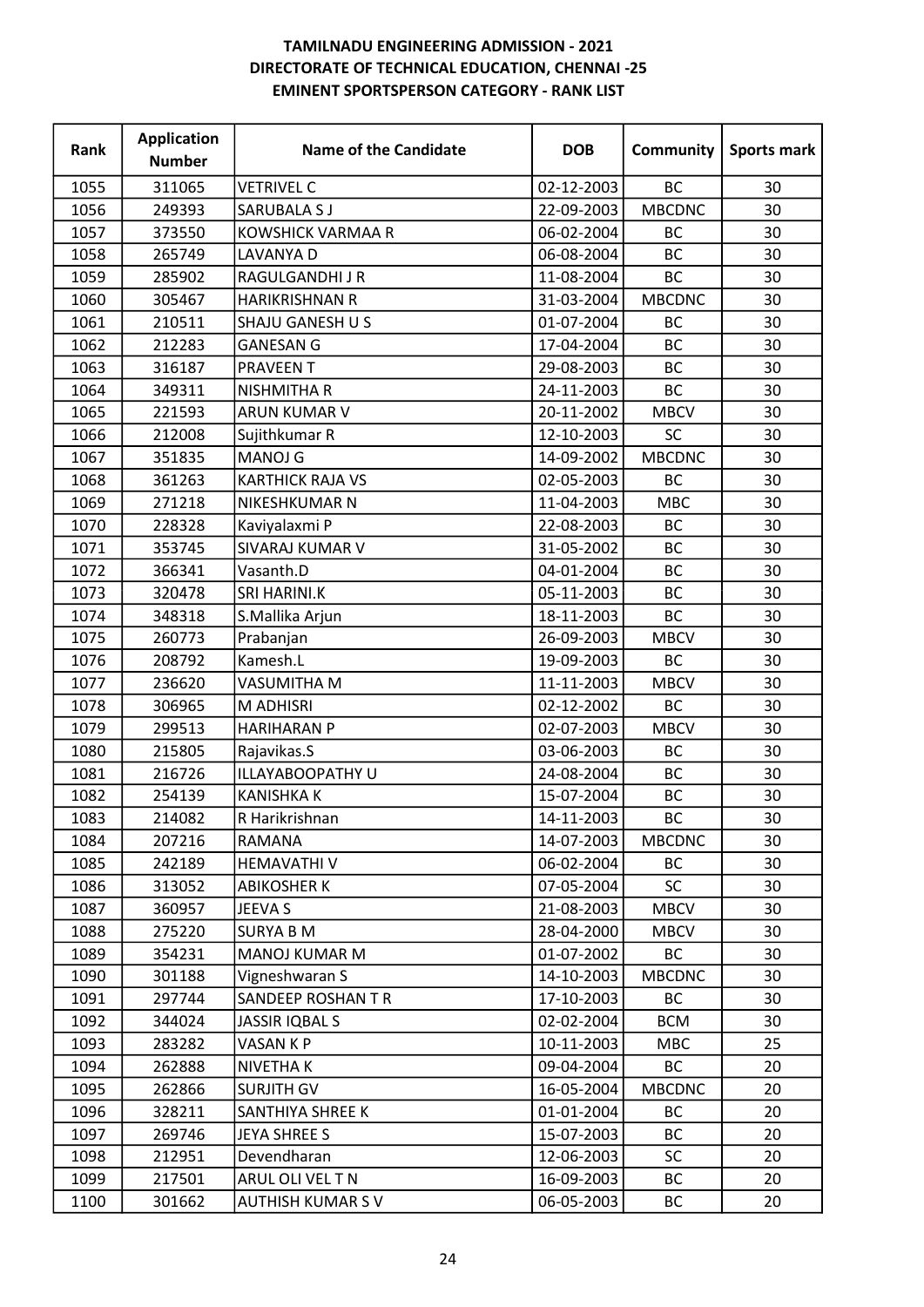| Rank | <b>Application</b><br><b>Number</b> | <b>Name of the Candidate</b>  | <b>DOB</b> | Community     | <b>Sports mark</b> |
|------|-------------------------------------|-------------------------------|------------|---------------|--------------------|
| 1101 | 228410                              | <b>NINO AUGUS J</b>           | 13-08-2003 | <b>BC</b>     | 20                 |
| 1102 | 309762                              | AASHIKA A L                   | 31-03-2004 | <b>BC</b>     | 20                 |
| 1103 | 260754                              | <b>SCHIFRIN BECKHAM A</b>     | 03-11-2003 | <b>BC</b>     | 20                 |
| 1104 | 232634                              | TAMILBHARATH M                | 22-04-2004 | <b>SCA</b>    | 20                 |
| 1105 | 221910                              | AJIN R K                      | 16-01-2004 | <b>BC</b>     | 20                 |
| 1106 | 294050                              | Dineshbabu                    | 22-11-2003 | <b>BC</b>     | 20                 |
| 1107 | 222043                              | AKASH.M                       | 11-11-2003 | <b>SC</b>     | 20                 |
| 1108 | 200434                              | <b>DHIVYAPRABHA S B</b>       | 11-03-2004 | <b>BC</b>     | 20                 |
| 1109 | 239885                              | Dhinagar S J                  | 20-12-2003 | <b>SCA</b>    | 20                 |
| 1110 | 283820                              | <b>DHANESH C C</b>            | 25-05-2003 | <b>BC</b>     | 20                 |
| 1111 | 331641                              | <b>CHANDRUM</b>               | 18-05-2004 | <b>MBCV</b>   | 20                 |
| 1112 | 310289                              | <b>Sheik Mohamed Ghouse Z</b> | 29-04-2003 | <b>BCM</b>    | 20                 |
| 1113 | 207280                              | S KAVIN DHARSHINI             | 22-05-2003 | <b>MBC</b>    | 20                 |
| 1114 | 304492                              | AKASH.R                       | 20-08-2003 | <b>MBCV</b>   | 20                 |
| 1115 | 260355                              | VISHAL ESHWAR D               | 05-01-2004 | SC            | 20                 |
| 1116 | 281862                              | V MELVIN                      | 23-12-2003 | <b>BC</b>     | 20                 |
| 1117 | 241767                              | <b>ALANA MARIA KOSHY</b>      | 02-08-2003 | <b>OC</b>     | 20                 |
| 1118 | 212238                              | PONNARASAN V                  | 20-09-2002 | SC            | 20                 |
| 1119 | 262601                              | <b>INIYAN V S</b>             | 12-10-2003 | <b>MBCV</b>   | 15                 |
| 1120 | 256121                              | <b>ABISHEK M</b>              | 26-10-2003 | <b>BC</b>     | 15                 |
| 1121 | 206841                              | AYESHA SHAMEEMA M             | 12-05-2004 | <b>BCM</b>    | 15                 |
| 1122 | 335639                              | Sanyam Pugalia                | 02-02-2003 | <b>OC</b>     | 15                 |
| 1123 | 343891                              | <b>ROHIT N</b>                | 26-10-2003 | <b>SC</b>     | 15                 |
| 1124 | 331454                              | MUTHUKRISHNAN M               | 16-05-2004 | <b>BC</b>     | 15                 |
| 1125 | 259781                              | <b>ABINAYAA SREE K S</b>      | 25-12-2003 | <b>MBC</b>    | 15                 |
| 1126 | 327585                              | P Harsani Josal               | 17-10-2003 | <b>MBCDNC</b> | 15                 |
| 1127 | 226011                              | <b>HARESH V</b>               | 07-11-2003 | <b>OC</b>     | 15                 |
| 1128 | 215365                              | VARSHA HEROLIN A P            | 21-05-2004 | <b>BC</b>     | 15                 |
| 1129 | 281774                              | PONMANICKAVEL P               | 28-12-2002 | SC            | 15                 |
| 1130 | 274659                              | MAGESVAR V R                  | 17-11-2003 | <b>OC</b>     | 15                 |
| 1131 | 340824                              | <b>BISWIN ROY A J</b>         | 03-12-2003 | <b>BC</b>     | 15                 |
| 1132 | 283205                              | <b>ASWATHY R</b>              | 24-06-2003 | <b>OC</b>     | 15                 |
| 1133 | 320689                              | SELVASWEETY A                 | 19-02-2004 | ВC            | 15                 |
| 1134 | 204557                              | <b>RANJITH AS</b>             | 28-07-2003 | BC            | 15                 |
| 1135 | 219058                              | <b>VEERA RAJ MOHAN J</b>      | 16-10-2003 | ВC            | 15                 |
| 1136 | 271096                              | <b>SANJAY R</b>               | 18-04-2004 | BC            | 15                 |
| 1137 | 219209                              | keerthana.s                   | 18-03-2004 | BC            | 15                 |
| 1138 | 329606                              | R Rathishkumar                | 04-08-2003 | <b>BC</b>     | 15                 |
| 1139 | 242807                              | <b>SURIYAPRAKASH M</b>        | 20-04-2004 | <b>BC</b>     | 15                 |
| 1140 | 352286                              | Naveen Kumar S                | 02-05-2004 | BC            | 15                 |
| 1141 | 201638                              | <b>MERLIN JEFFY K</b>         | 12-04-2004 | <b>BC</b>     | 15                 |
| 1142 | 345211                              | SARAVANAKUMAR.S               | 03-08-2003 | <b>SC</b>     | 15                 |
| 1143 | 238865                              | Kisho C L                     | 11-03-2004 | <b>BC</b>     | 15                 |
| 1144 | 257342                              | SIVASUBRAMANIYAN A            | 17-10-2003 | BC            | 15                 |
| 1145 | 203048                              | Kishore T                     | 16-10-2002 | ВC            | 15                 |
| 1146 | 305748                              | R DIVESH RAM                  | 15-03-2003 | <b>MBCV</b>   | 15                 |